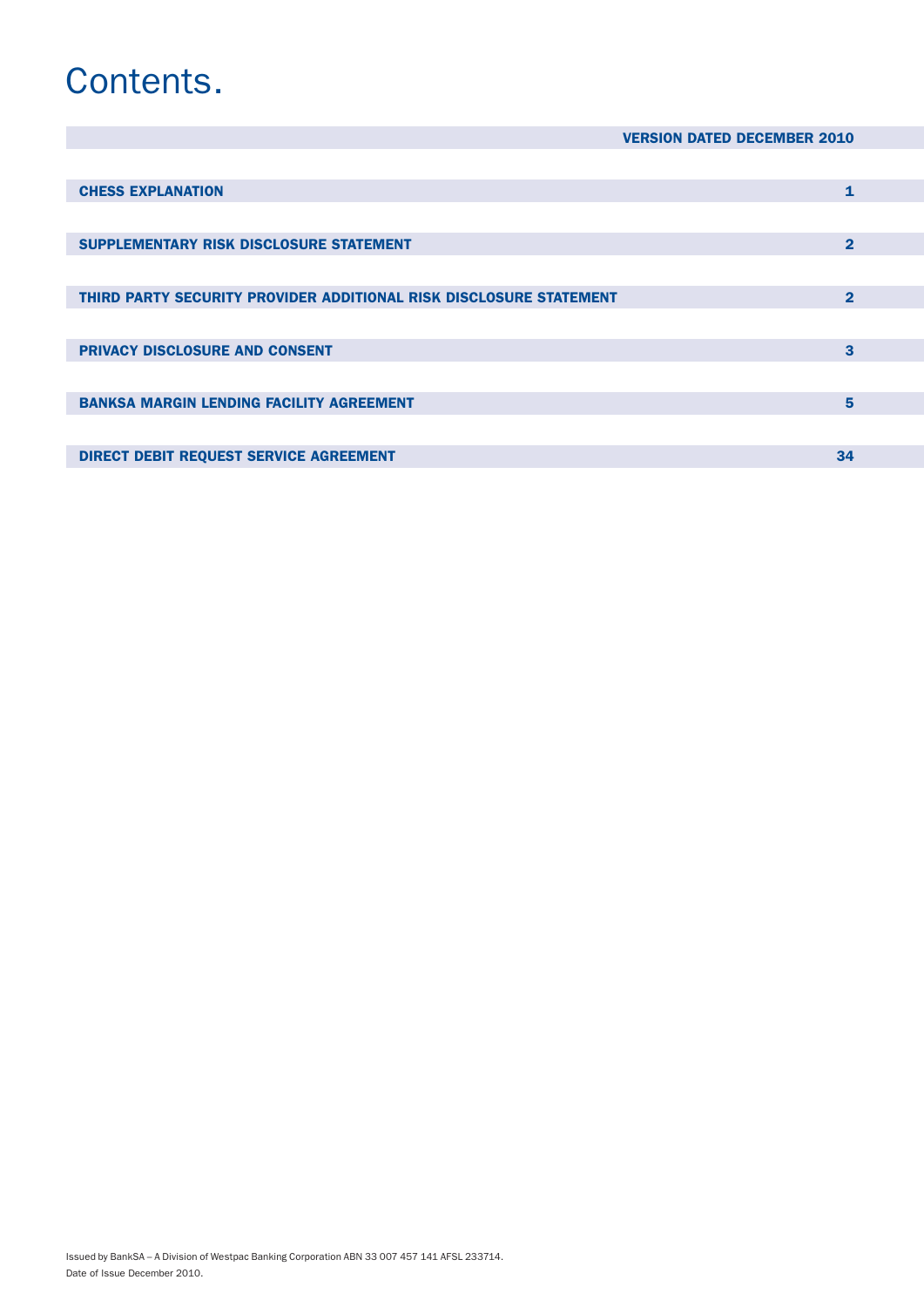# CHESS explanation

BankSA – A Division of Westpac Banking Corporation ABN 33 007 457 141 AFSL 233714 ('*we*', '*us*' and '*our*') has a legal responsibility to explain CHESS sponsorship to you. When you sign the application form, you are acknowledging that this explanation has been given to you.

## **Overview**

CHESS stands for Clearing House Electronic Subregister System. It is a settlement system for transferring securities designed to eliminate paperwork by operating a paperless system which records shareholdings electronically on an account in CHESS, rather than using share certificates. CHESS is operated by ASX Settlement Pty Limited ABN 49 008 504 532 ('ASTC') which is a wholly owned subsidiary of ASX Limited ABN 98 008 624 691 ('ASX'). It operates under published rules known as the ASTC Settlement Operating rules ('Settlement Rules') that all CHESS participants must abide by.

## Sponsorship on CHESS

CHESS participants are either general settlement participants or account participants. CHESS maintains a part of each issuer's register of holders on the CHESS subregister. A holder on the CHESS subregister is either a CHESS participant or is sponsored by a CHESS participant. As you are not a general settlement participant or an account participant, you will need to be sponsored in order to maintain a holding on CHESS. You will be sponsored by entering into a sponsorship agreement with a general settlement participant, the effect of which is to appoint that entity as both the sponsoring participant and the controlling participant for the holdings covered by the sponsorship. Each holding on the CHESS subregister must have a designated controlling participant who alone can initiate transactions on CHESS in relation to that holding.

The terms of Part 7 – Appointment of sponsoring participant – in the BankSA Margin Lending Facility Agreement ('Facility Agreement') are your sponsorship agreement with *us* as your sponsoring participant. The securities which are to be held on the CHESS subregister will be converted to a CHESS holding in your name. *We* will control this CHESS holding on your behalf, acting on your instructions or on confirmations received from your market participant, subject always to the right to refuse to do so as set out in Part 7 of the Facility Agreement.

Under the Settlement Rules, certain acknowledgments have to be made. These are set out in clause 37 in Part 7 of the Facility Agreement.

## Securities Transfers

Transactions against holdings on the CHESS subregister are effected via electronic computer messages. The sponsorship agreement in Part 7 authorises *us* to carry out instructions provided by you in relation to your holdings by sending the appropriate electronic messages to CHESS and processing messages received from CHESS.

*We* will only undertake securities transfers and operate your CHESS holding according to the terms in Part 7 of the Facility Agreement. As a general settlement participant, *we* will also have to comply with the Settlement Rules.

*We* will send you regular statements that, amongst other things, outline securities that are sponsored under the sponsorship agreement. When a transaction occurs in your CHESS holding, CHESS will send you a statement detailing the changes to your holding usually in the first week of the following month.

## General

Part 7 of the Facility Agreement contains provisions designed to better protect *us* as mortgagee of the shares subject to a CHESS holding.

The CHESS holding that you establish with *us* can be in addition to any holding you may have with any other sponsors. However, these other sponsors will not be able to access the securities comprising your margin lending loan portfolio with *us*.

If you have any queries relating to the terms of Part 7 of the Facility Agreement, or do not fully understand any of its terms, please contact *us* on 1300 305 172 prior to signing the application form.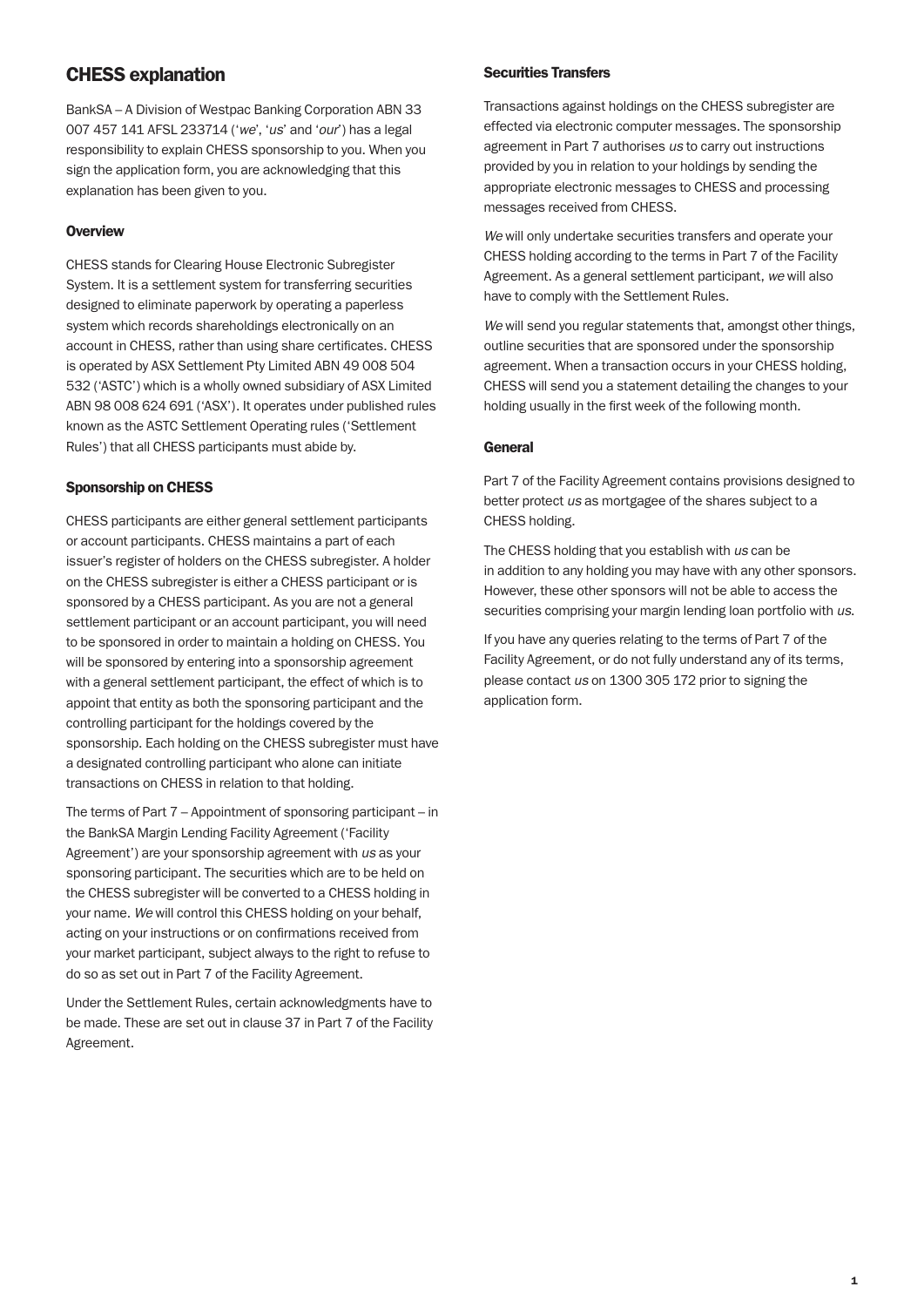## Supplementary risk disclosure statement

This statement must be read by each person considering either borrowing from BankSA - A Division of Westpac Banking Corporation ABN 33 007 457 141 AFSL 233714 ('*we*', '*us*' or '*our*') under a margin lending facility or guaranteeing or providing security for such a borrowing by someone else. This disclosure is in addition to the risk disclosure set out in the BankSA Margin Lending Product Disclosure Statement.

The following are some risks associated with being a borrower, guarantor, or provider of third party security in relation to the BankSA Margin Loan Facility. Any proposed borrower, guarantor or third party security provider should obtain independent professional advice, including from their solicitor and their financial adviser, before applying.

- 1. If money is borrowed from another source in order to provide the borrower's equity for a BankSA Margin Loan Facility, this will increase the borrower's overall gearing level. The higher the overall gearing level, the greater the effect that a fall in the value of the investment will have on the borrower's financial situation.
- 2. If you appoint an appropriately qualified financial services licensee to receive margin call notices you may not receive notice of a margin call from *us*.
- 3. Each of the borrower and the security provider gives *us* and each of *our* authorised officers a power of attorney under which they can, among other things, sell some or all of the borrower's and/or the security provider's mortgaged property. The attorneys can exercise their powers at any time regardless of whether the borrower or the security provider is in default. The attorneys are not obliged to exercise their powers; however, if they do, they may use any sale proceeds to pay some or all of the amount owed to *us*. The attorneys selling some or all of a portfolio may result in a realised profit or loss on the investment and a disruption to any tax planning and investment strategy. For example, if the borrower does not meet a margin call, the attorneys may sell some or all of the security provider's portfolio to repay some or all of the loan (even if the security provider is a third party and they do not know about the margin call).
- 4. The loan to value ratio that is assigned to each security and any change in that loan to value ratio are not to be taken as recommendations by *us*. The loan to value ratio is not based on an assessment of the suitability of the security to form part of a portfolio.
- 5. All dividends, distributions, bonus issues, rights issues and other rights and entitlements defined as 'new rights' in the BankSA Margin Loan Facility Agreement (the 'Facility Agreement') will be mortgaged to *us* and neither the borrower nor the security provider will have access to them unless *we* agree. In addition, neither the borrower nor the security provider may be able to accept takeover offers or other offers related to their securities, except with *our* written consent.
- 6. A fall in the value of the mortgaged property between the time that the borrower places an order with their broker and the time settlement occurs may mean *we* are unable to settle the purchase for the borrower. *We* may also be unable to settle a purchase if to do so would exceed the borrowing limit or the credit limit. This may result in settlement fail fees being incurred by the borrower.
- 7. *We* do not provide the borrower, the guarantor or any security provider with financial, investment, taxation or legal advice regarding the Facility Agreement, its suitability to the borrower's circumstances or how the borrower should invest the money borrowed under the Facility Agreement. *We* have not considered whether the guarantor should guarantee the borrower's loan. *We* have not considered whether the third party security provider should provide third party security for the borrower's loan.
- 8. The borrower's financial adviser may receive a commission from *us* during the term of the loan. The payment of that commission by *us* is not an endorsement of any financial adviser and *we* do not, in any circumstances, accept any responsibility for any statement, act or omission of any adviser.

# Third Party Security Provider additional risk disclosure statement

The following are some additional risks associated with providing a third party security for the BankSA Margin Loan Facility. As a third party security provider, you will have no control over the loan, the mortgaged property or any arrangements relating to the loan. You should obtain independent professional advice before providing that security.

- 1. The borrower may operate the loan without reference to you and can therefore increase or decrease the loan amount and/or your risks as a third party security provider without your knowledge or agreement.
- 2. The terms of the BankSA Margin Loan Facility between *us*, the nominee and the borrower can be changed at any time.
- 3. You cannot cancel the security which you provide without *our* written agreement. *We* will normally not agree to release the security unless the borrower has repaid all money owing to *us* or there is sufficient security available after your investments have been removed from the mortgaged property.

By signing the power of attorney in the application form you acknowledge that you have read and accept these risks.

THIS STATEMENT IS NOT AN EXHAUSTIVE LIST OF ALL THE OBLIGATIONS AND RISKS ASSOCIATED WITH USING A MARGIN LENDING PRODUCT TO INVEST.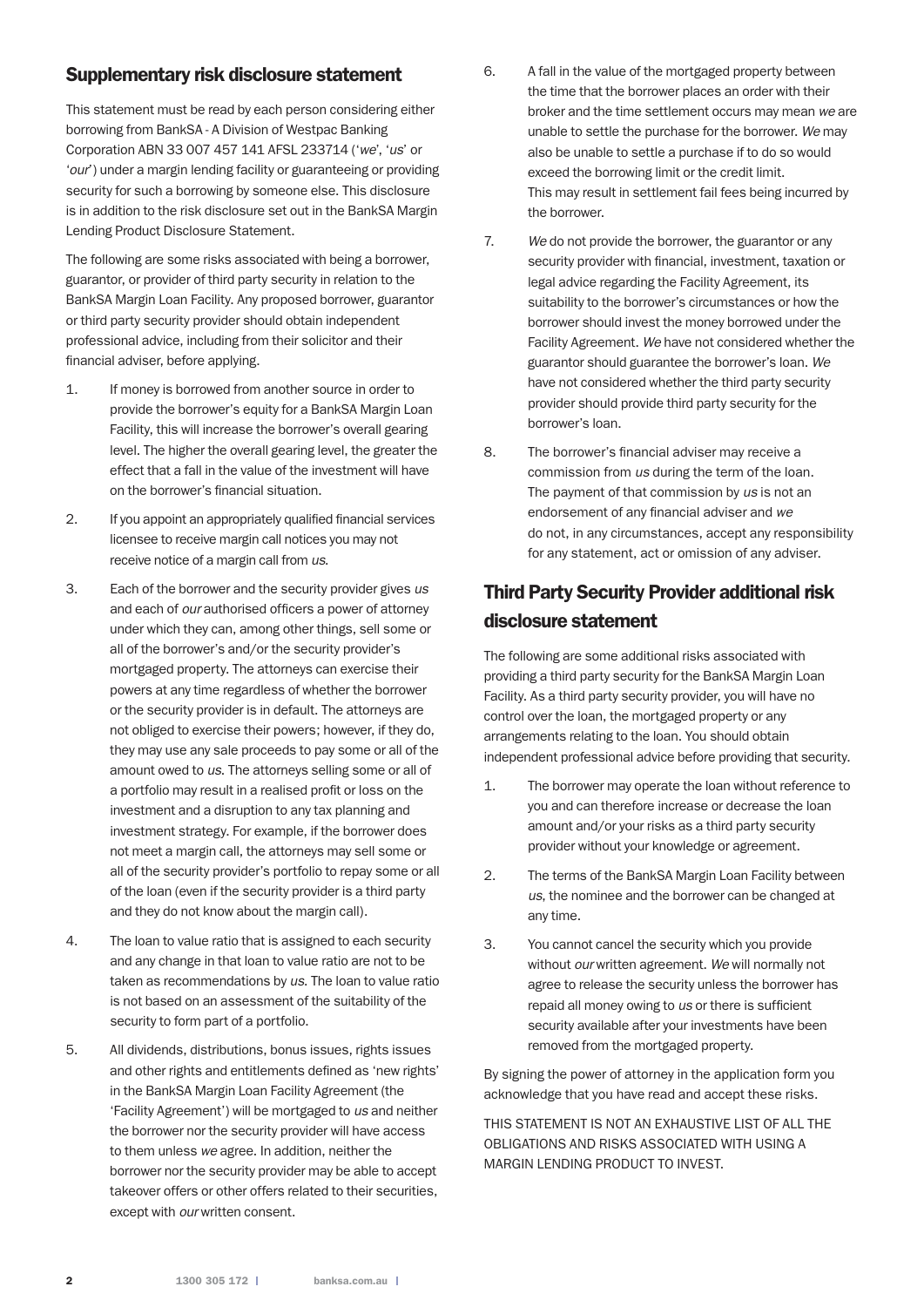# Privacy disclosure and consent

#### 1. Privacy disclosure and consent

 You, being the person(s) whose name(s) appear in the application form as:

- (a) the proposed borrower and/or the director(s) of the proposed borrower; or
- (b) the proposed third party provider(s) of a security for the proposed borrower's obligations,

 give the following acknowledgements, consents and authorities in conjunction with and in relation to the application being made by the borrower for the BankSA Margin Loan Facility and the ongoing operation of that facility. Italicised terms have the meaning given to them in the BankSA Margin Lending Facility Agreement.

## 2. Notice of disclosure of credit information to a credit reporting agency

Under the Privacy Act 1988 ('Privacy Act'), BankSA - A Division of Westpac Banking Corporation ABN 33 007 457 141 AFSL 233714 ('we', 'us' or 'our') are allowed to give a credit reporting agency personal information about you. The information which may be given to an agency is covered by the Privacy Act and includes, to the extent applicable:

- (a) permitted information about you which will allow you to be identified;
- (b) details of any cheques drawn by you for an amount not less than \$100 which have been dishonoured more than once;
- (c) in specified circumstances, whether in our opinion, you have committed a serious credit infringement;
- (d) where you are a proposed borrower:
	- (i) the fact that you have applied for credit and the amount of credit applied for;
	- (ii) the fact that *we* are a current credit provider;
	- (iii) payments which are overdue for more than 60 days and for which collection action has commenced;
	- (iv) advice that payments are no longer overdue; and
	- (v) whether credit provided to you by *us* has been paid or otherwise discharged; and
- (e) where you are a proposed third party security provider:
	- (i) the fact that you have offered to act as third party security provider in respect of credit or an application for credit; and
	- (ii) the fact that *we* have commenced enforcement action in respect of your security, or have otherwise dealt with any property, the subject of that security.

 This information may be given before, during or after the assessment is made of whether to accept the

application of the borrower.

## 3. Agreement that we may obtain and provide credit reports and other information about your credit worthiness.

You agree to us, for the purpose of assessing whether to provide credit to the borrower at any time, or accept you, or the entity of which you are a director, as a third party security provider in respect of credit applied for, or provided to, the borrower at any time:

- (a) obtaining from a credit reporting agency a credit report containing information about your personal credit worthiness;
- (b) obtaining a report about your commercial activities or commercial credit worthiness from any business which provides information about the commercial credit worthiness of persons, your accountant or any supplier to you; and
- (c) giving to and obtaining from any credit provider, employer or referee named in the application form or in a credit report on you issued by a credit reporting agency, information about your credit arrangements or the application for the purposes of:
	- (i) assessing and verifying the application of the borrower and/or the application by you, or the entity of which you are a director, to act as third party security provider for the borrower;
	- (ii) notifying a failure by you to observe your obligations (if any) as borrower or third party security provider;
	- (iii) allowing another credit provider to ascertain the status of your obligations to us where you are in default with one or more other credit providers; and
	- (iv) generally assessing your credit worthiness.

 You understand the information exchanged can include any information about your personal and/or commercial credit worthiness, credit standing, credit history or credit capacity which the Privacy Act allows credit providers to give to or receive from each other.

 You agree that if we approve the borrower's application for the BankSA Margin Loan Facility, this privacy disclosure and consent remains in force until the facility is repaid and terminated.

#### 4. Other privacy consents and acknowledgments

You agree that:

• we, the *nominee*, Westpac Banking Corporation ABN 33 007 457 141 ('Westpac') and any company which is related to us, the *nominee* or Westpac (including, without limitation, any *nominee* or *authorised officer* of us, the *nominee*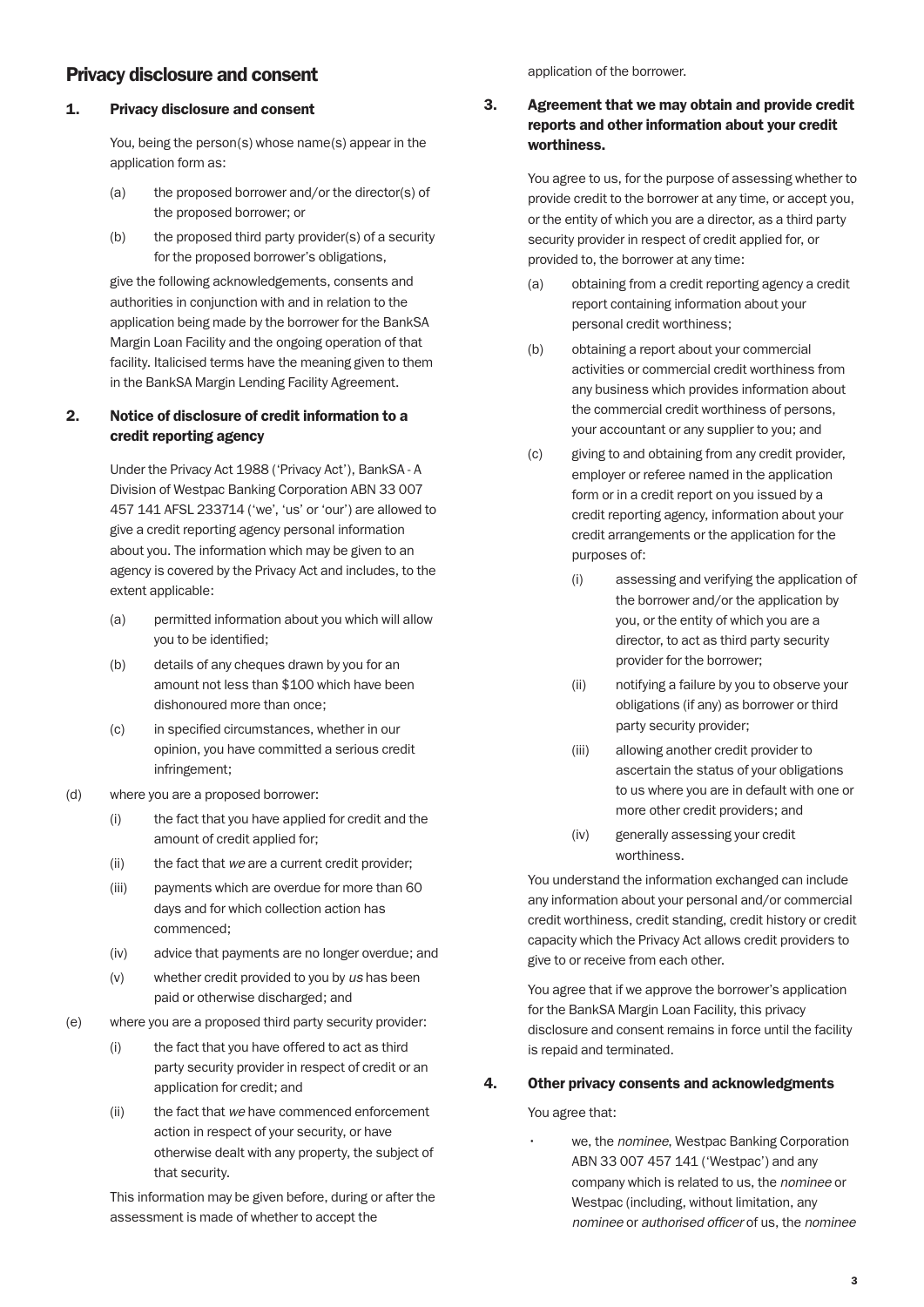or Westpac) (together, the 'Westpac Group');

- where you are not the borrower the borrower and any officer or employee of the borrower (where it is a company);
- any third party security provider or proposed third party security provider of the BankSA Margin Loan Facility whether or not named in the application form and their representative, financial adviser or *broker*;
- your representative (for example, lawyer, broker, financial adviser, accountant, executor, administrator, trustee or attorney) or any of their employees;
- any person you have appointed as your representative, authorised representative, nominated financial adviser, agent or *margin call contact* for the BankSA Margin Loan Facility;
- other financial institutions, including stockbrokers, custodians, funds managers and portfolio service providers;
- regulatory, government agencies and law enforcement bodies;
- *ACH*, *ASTC* and any person appointed by us as the sponsor of your participant sponsored holding on *CHESS* in relation to *securities*;
- any organisation acquiring an interest in the BankSA Margin Loan Facility or securities or involved in managing *our* or the *nominee's* corporate risk and funding functions (for example, organisations involved in securitisation); and
- any payment systems operators and participants in the payment system,

 (each referred to as a 'Recipient') may exchange with each other any personal information about you including:

- any information provided by or about you in the application form or any other margin lending documents;
- any other personal information you provide to any Recipient or which any Recipient otherwise lawfully obtains about you;
- any transaction details or transaction history arising out of your arrangements with any Recipient; and
- where the Privacy Act allows, or provided you agree, any information referred to in sections 2 and 3 above.

 You agree that if we, the *nominee* or any other member of the Westpac Group engage anyone

(a 'Service Provider') to do something on its behalf (for example custodians, investment administrators,

information technology companies/service providers, mail houses, auditors, debt collection agencies, legal advisers and consultants), then we and/or the *nominee* and/or any other member of the Westpac Group and the Service Provider may exchange with each other any personal information referred to above and any other personal information the Service Provider lawfully obtains about you in the course of acting on *our* and/or the *nominee's* and/or any other member of the Westpac Group's behalf. Sometimes, a member of the Westpac Group, a Service Provider, your adviser or any other Recipient may be located outside Australia. You consent to your personal information being transferred to a person such as this who may be located outside Australia.

 You agree that any personal information referred to above may be used by any Recipient and Service Provider for any purpose related to the BankSA Margin Loan Facility to which this application relates and to carry out any associated payments, transactions, administration and account servicing. In addition, such information can be used to assess any application you make for a different product or service, for planning, product development and research purposes, and to seek your feedback on *our* products and services.

 Any member of the Westpac Group may give any personal information about you to entities other than the Recipients and the Service Providers referred to above where it is required or allowed by law or where you have otherwise consented (including in other sections of the facility documents).

You agree that:

- if you fail to provide any information requested in any facility document, or do not agree to any of the possible exchanges or uses of such information as set out above, the application form or other documents of the borrower may not be accepted by us; and
- you can access most personal information that we and the *nominee* and their related companies hold about you by contacting us on 1300 305 172 or by writing to us at the address on the back cover of this BankSA Margin Lending Application and Terms & Conditions booklet. Sometimes that access will not be possible, in which case you will be told why.

#### 5. Marketing Consent

We and members of the Westpac Group may contact you from time to time with various product offers and special promotions. This may happen via telephone, mail, email or other electronic means. If you do not wish to receive material about Westpac Group's products and services, please contact us on 1300 305 172 or write to us at the address inside the back cover of this application booklet.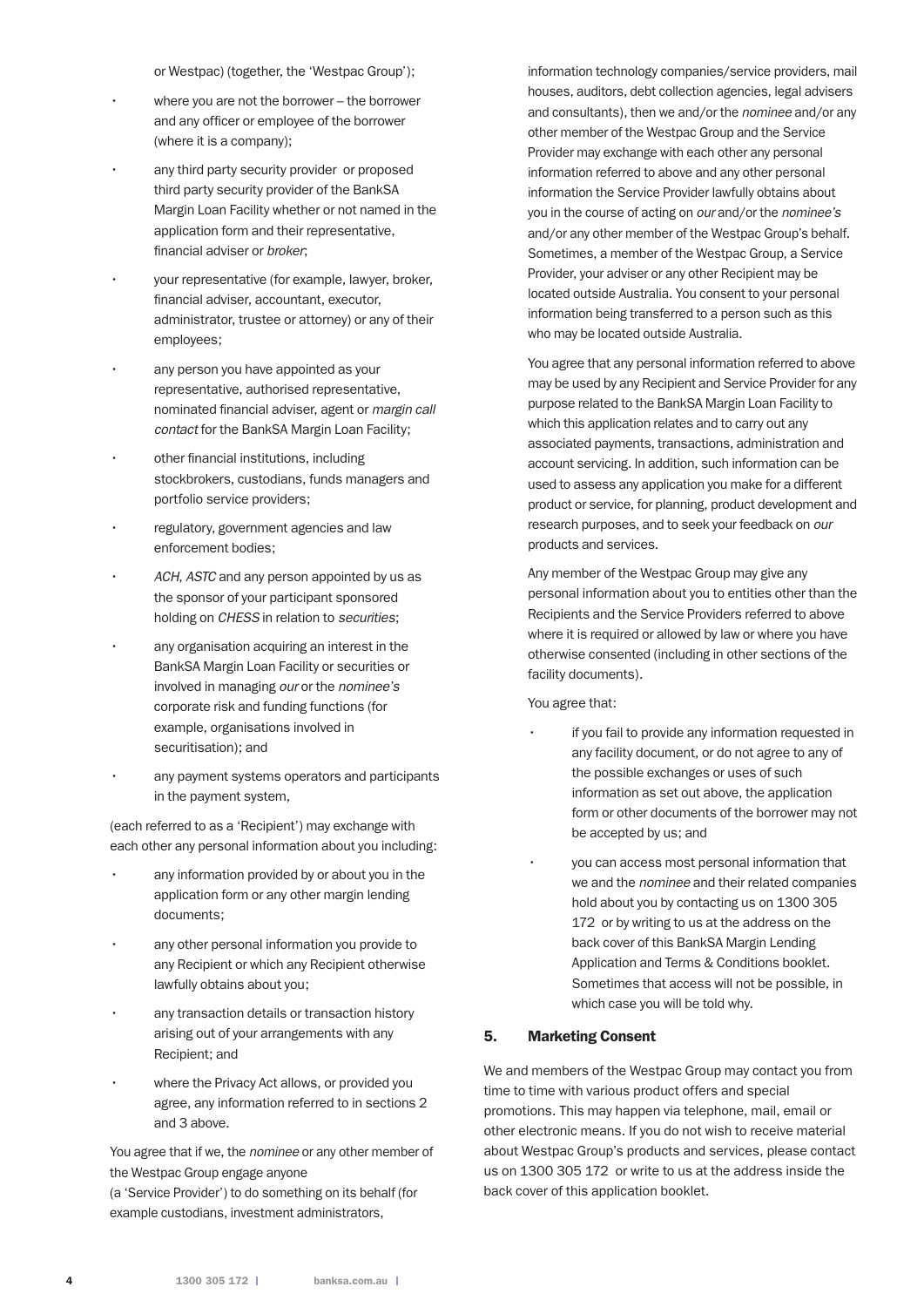# BankSA Margin Lending Facility Agreement

#### Important

The terms and conditions of *your facility* are set out below and, if *you* provide *security* for the *facility*, the terms of *your mortgage*. Please read and retain it in a safe place for future reference.

Words printed *like this* are explained in clause 59 of these terms and conditions.

When *you* and any *third party security provider* sign an *application form*, *you* and they are confirming that they have read and accepted these terms and conditions.

This agreement is between each of *you*, any *third party security provider*, *us* and the *nominee*.

This agreement incorporates four distinct legal concepts:

- 1. the lending provisions;
- 2. a mortgage given by *you* to *us*;
- 3. the nominee arrangements with the *nominee* and the appointment of *us* as *your* attorney; and
- 4. the appointment of *us* or someone approved by *us* as *your CHESS* sponsor.

If *you* are applying to be a *third party security provider*, this agreement incorporates three distinct legal concepts:

- 1. a mortgage given by *you* to *us* to secure the obligations of the *borrower*;
- 2. the nominee arrangements with the *nominee* and the appointment of *us* as *your* attorney; and
- 3. the appointment of *us* or someone approved by *us* as *your CHESS* sponsor.

In the *application form*, *you* and any *third party security provider* also appoint attorneys under a power of attorney. The attorney may execute documents on *your* behalf in accordance with that power, including these terms and conditions and any amendments to them. This agreement will be executed by *us* as *your* attorney. Once *we* sign this agreement, it is binding on *you*, any *third party security provider*, *us* and the *nominee*. The date *we* sign is the commencement date of this agreement.

#### Part 1 – Lending provisions

#### 1 Conditions for borrowing

- 1.1 *We* lend in *our* discretion, but only if:
	- (a) *you* have given *us* the following in a form satisfactory to *us*:
		- (i) the *application form*, appropriately signed; and
- (ii) any other document or information *we* reasonably require (including any document or other information that *we* require to satisfy ourselves that the proceeds of the *loan* will not be used for a *National Credit Code purpose* where *you* are an individual);
- (b) *you* have paid any fees payable under the *facility*;
- (c) an *event of default* has not occurred and is not likely to occur;
- (d) *we* are satisfied that the *amount outstanding* will not exceed the *borrowing limit* or the *credit limit* immediately after *we* lend the money;
- (e) *we* have obtained all the credit, financial and personal information about *you* that *we* consider necessary;
- (f) no *security provider* has rejected an *identification notice we* have issued;
- (g) *we* are satisfied that the proposed *facility* meets *our lending criteria* and *we* have notified *you* of *your credit limit*;
- (h) *we* are satisfied that the money lent to *you* will be used to acquire *securities* or for other business or investment purposes approved in writing by *us*; and
- (i) the *security provider* has not terminated the relationship between the *nominee* and the *security provider* under clause 24, or if such relationship has been terminated, the *security provider* has appointed another *nominee* to hold the *mortgaged property* on their behalf on terms that are acceptable to *us*.
- 1.2 *We* may require any information to be given electronically, orally or in writing. Once *you* request a *loan* to be made, that request is irrevocable.

#### 2 How much *we* will lend to *you*

- 2.1 Any *loan* made under the *facility* is at *our* discretion and *we* are not required to lend for any reason. *We* are not liable for any amount incurred by *you* as a result of *us* not lending to *you*.
- 2.2 Subject to clause 2.1 and 3.2, the amount *you* may borrow is determined by *your credit limit* and *your borrowing limit*.
- 2.3 *Your borrowing limit* depends on the *loan to value ratio* and the *market value* of *securities* over which *security providers* have granted *security interests* to *us*. The *loan to value ratio* for each *security* is shown in the *acceptable securities list* applicable to the *facility*. *We*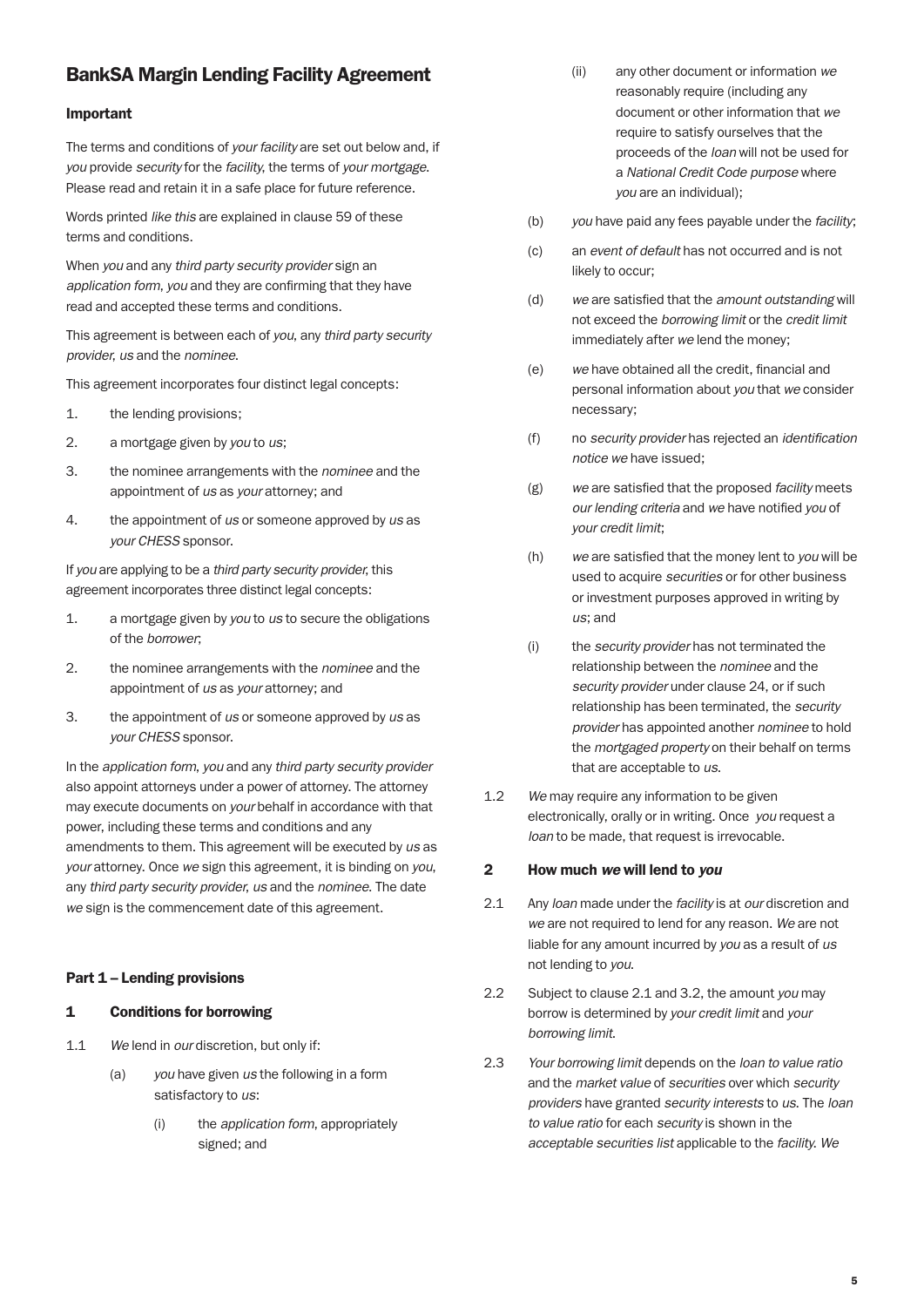may change the particulars on the *acceptable securities list* at *our* discretion and without prior notice to *you*.

- 2.4 *Your credit limit* is determined by *us* at the time of *your* application for the *facility* and may be reviewed by *us* from time to time (including where *we* are required by law to do so). *You* may also request *us* to review *your credit limit*. *You* must provide *us* with such information as *we* require at the time of any review. As a consequence of a review *we* may decrease *your credit limit* if *we* consider it appropriate having regard to *our lending criteria* (and even if it would result in a *margin call* or *event of default*). *We* will give *you* notice of any decrease in *your credit limit* and *you* must ensure that, within 5 *business days* (or such later date as *we* specify) of the date of the notice, that the *amount outstanding* is less than the *credit limit* and the *borrowing limit*. If *you* do not comply with this clause then, without limiting *our* rights under the *mortgage*, *you* and each *guarantor* and/or *third party security provider* will be taken to have requested each attorney appointed in the power of attorney contained in the *application form* to take all steps *we* deem necessary to ensure that the *amount outstanding* is less than the *credit limit* and the *borrowing limit*.
- 2.5 *We* may lend *you* money by way of the various *loan* options that are available from time to time. Subject to *our* agreement, *you* may nominate means of drawing and repaying each *loan* under the *facility*.
- 2.6 Unless *we* agree otherwise, the maximum amount *you* may borrow from time to time is the lesser of *your borrowing limit* and *your credit limit*.

#### 3 Borrowing money

- 3.1 Provided the conditions in clause 1.1 have been satisfied or otherwise waived by *us*, a request for a *loan* under the *facility* may be made by supplying *us* with a *confirmation* which, unless *you* instruct *us* otherwise before *we* receive it, *we* treat as a direction to:
	- (a) settle the *confirmation*; and
	- (b) register the *securities* in *your participant sponsored holding* or the *nominee's* name, as required by *us*.

 *We* may decline *your* request to borrow for any reason. Unless *we* agree otherwise in writing, a request is irrevocable. Subject to clause 6.12, any amount advanced to *you* under this agreement will be debited to *your loan account*.

- 3.2 If settling a *confirmation* would cause the *amount outstanding* to exceed the *credit limit we* may decline to settle that *confirmation*. If *we* choose to settle such a *confirmation you* acknowledge that:
	- (a) *your credit limit* is increased to the *amount outstanding* after *we* have settled the *confirmation*; and
- (b) *we* will review *your credit limit* in accordance with clause 2.4 and as a consequence of such review *we* may decrease *your credit limit* which would require *you* to take steps to ensure that the *amount outstanding* is less than the decreased *credit limit* and the *borrowing limit*.
- 3.3 If *we* receive a *confirmation* under clause 3.1 in relation to unlisted *securities*, *new rights* or new issues, *you* are taken to declare that *you* have read the relevant prospectus or other offer document and agree to be bound by the conditions of the offer.
- 3.4 *We* may in *our* discretion decide whether the unlisted *securities*, *new rights* or new issues are to be applied for in *your* or the *nominee's* name.
- 3.5 If the application is unsuccessful for any reason, any application money (other than company or trust processing fees) will be refunded to *you*.

#### 4 Interest

- 4.1 *You* must pay *us* interest on each *loan* at the rate *we* specify (which may be a fixed rate and/or a variable rate, depending on *your* arrangements with *us* in relation to each *loan*) for the period, and in the manner that *you* and *we* agree to. Details of current interest rates are available from *us* on request and are available on *our* website at banksamarginlending.com.au.
- 4.2 Interest:
	- (a) accrues on each *loan* from day to day commencing on the first day on which each *loan* was lent;
	- (b) is calculated on the number of days elapsed and a 365-day year; and
	- (c) is payable by *you* on the last day of each month (unless *we* agree otherwise).
- 4.3 Subject to clause 6.12 and notwithstanding *our* other rights in accordance with clauses 32, 33 and 34, if *you* do not pay *us* any interest on the due date, *we* may capitalise that interest to form part of the *amount outstanding*.
- 4.4 If *you* ask, we will arrange to direct debit, on or after the last day of a month, an account nominated by *you* with the amount of interest payable for that month and apply it to reduce the *amount outstanding*. *You* may cancel or vary any direct debit arrangement by 14 days' notice in writing to *us*.
- 4.5 *We* do not pay *you* interest on any credit balance in *your loan accoun*t. It is *your* responsibility to transfer any credit balance to an interest bearing account as *we* may not automatically do so.
- 4.6 If *you* ask and *we* agree, *you* may pay interest in advance on any agreed date. Any interest prepaid is not refundable, even if *you* repay the *loan* early.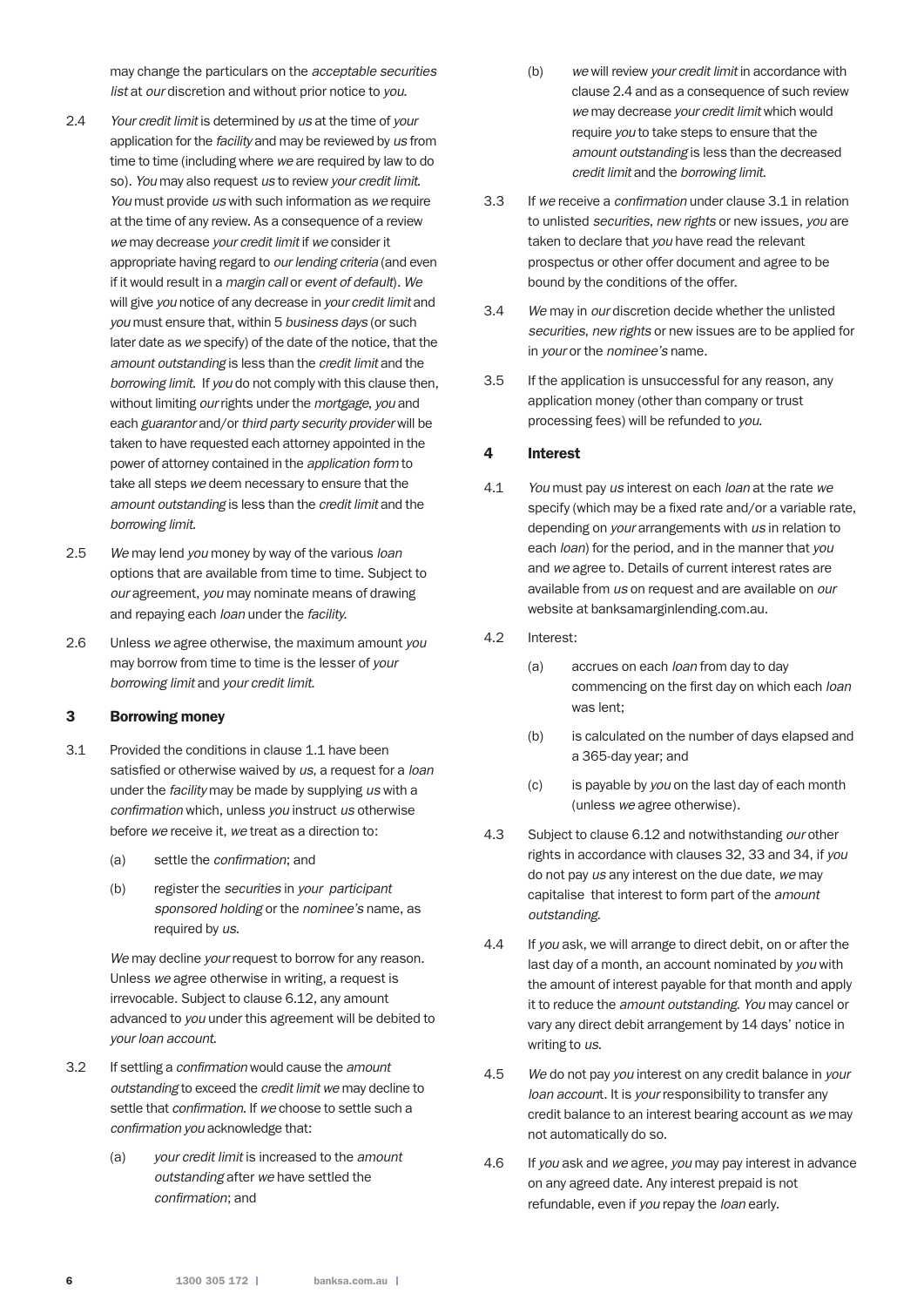4.7 If *you* ask and *we* agree, *you* may pay interest on any other basis, terms and conditions which may include a fixed interest rate.

## 5 Other amounts *we* can charge to *your* loan account

- 5.1 Subject to clause 6.12, *we* may debit *costs* payable in connection with the *facility* to any *loan account*.
- 5.2 Details of current interest rates, fees and charges are available from *us* on request and are available on *our* website at banksamarginlending.com.au. *We* may vary interest rates, fees and charges payable from time to time.

#### 6 Payments

- 6.1 *You* and each *security provider* must pay to *us* all amounts due under the *documents* in full, in clear, immediately available funds (by cheque, direct payment or another method of payment that *we* notify to *you* from time to time). To the maximum extent allowed by law, *you* give up any right to deduct or set-off any amount *we* owe *you* against amounts *you* owe *us* under the *documents*.
- 6.2 All payments must be free of any withholding or deduction for taxes, unless the law prevents this. If *you* have to make a deduction, the amount *you* must pay is increased so *we* receive the same amount *we* would have received had no deduction been made.
- 6.3 Payments must be made by *our* close of business (in the place of receipt) on the day the payment is due. If the due date falls on a non-*business day*, the payment must be made on the previous *business day*.
- 6.4 If any cheque given in payment of any amount payable by *you* under this agreement is not honoured on first presentation then *we* will treat the payment as if it had never been made.
- 6.5 *We* may without prior notice offset any money *we* owe *you* under the *facility* against any money *you* owe *us* under the *facility*. *We* will promptly notify *you* if *we* do this.
- 6.6 If at any time the *amount outstanding* is due, but has not been paid, *you* authorise *us* to apply any credit balance in any *loan account you* have with *us*, towards satisfaction of the payment that is due. *We* may do this without giving *you* any prior notice. *Your* account statement will reflect any such transaction.
- 6.7 *We* may apply or direct the *nominee* to apply:
	- a) any amount *you* pay *us* under the *facility*;
	- b) any cash received as a result of rights derived from the *mortgaged property*;
	- c) any proceeds from any *corporate action* (including the takeover, compulsory acquisition,

or redemption of, or return of capital) on, any of the *mortgaged property*;

- d) any proceeds from the sale or redemption of any *mortgaged property*; and
- e) any return of some or all of the subscription or application moneys for new *securities we* may fund;

to reduce the *amount outstanding*.

6.8 *We* may use any money received in connection with the *facility* towards paying any part of the *amount outstanding* in the following order (even if that part falls due after an *event of default* has occurred):

> First: any unpaid government charges payable in connection with the *facility*;

Second: any unpaid *enforcement expenses*;

Third: any unpaid interest;

 Fourth: any other payable in connection with the *facility*; and

Fifth: the principal outstanding under the *facility*.

- 6.9 *We* may pay any money remaining after the *amount outstanding* has been paid in full to another person entitled to it. In particular, *we* may pay it to a person with a subsequent registered or unregistered *security interest* without incurring any liability to *you* or a *third party security provider*.
- 6.10 *We* may assign any date *we* reasonably believe to be appropriate to a debit or credit to a *loan account*.
- 6.11 *We* may adjust debits and credits on *your facility*, so as to accurately reflect *your* legal obligations. If *we* do this *we* may make consequential changes (including adjustments to interest).
- 6.12 Except where *we* have agreed to settle a *confirmation* in accordance with clause 3.2, *we* will not debit any amount to the *loan account* or add any amount to the *amount outstanding* if to do so would cause the *amount outstanding* to exceed the *credit limit*. Any amounts that are not debited to a *loan account* or added to the *amount outstanding* because of the application of this clause 6.12 are immediately due and payable by *you* and failure to pay such amounts will be an *event of default*.

#### 7 Repayment of *loans*

- 7.1 *You* must repay *us* the *amount outstanding*:
	- (a) if an *event of default* has occurred, forthwith on demand by *us* (see Part 6); or
	- (b) if *we* elect to terminate the *facility*, on the date *we* specify. *We* may elect to terminate the *facility* by giving at least 10 *business days'* notice to *you*.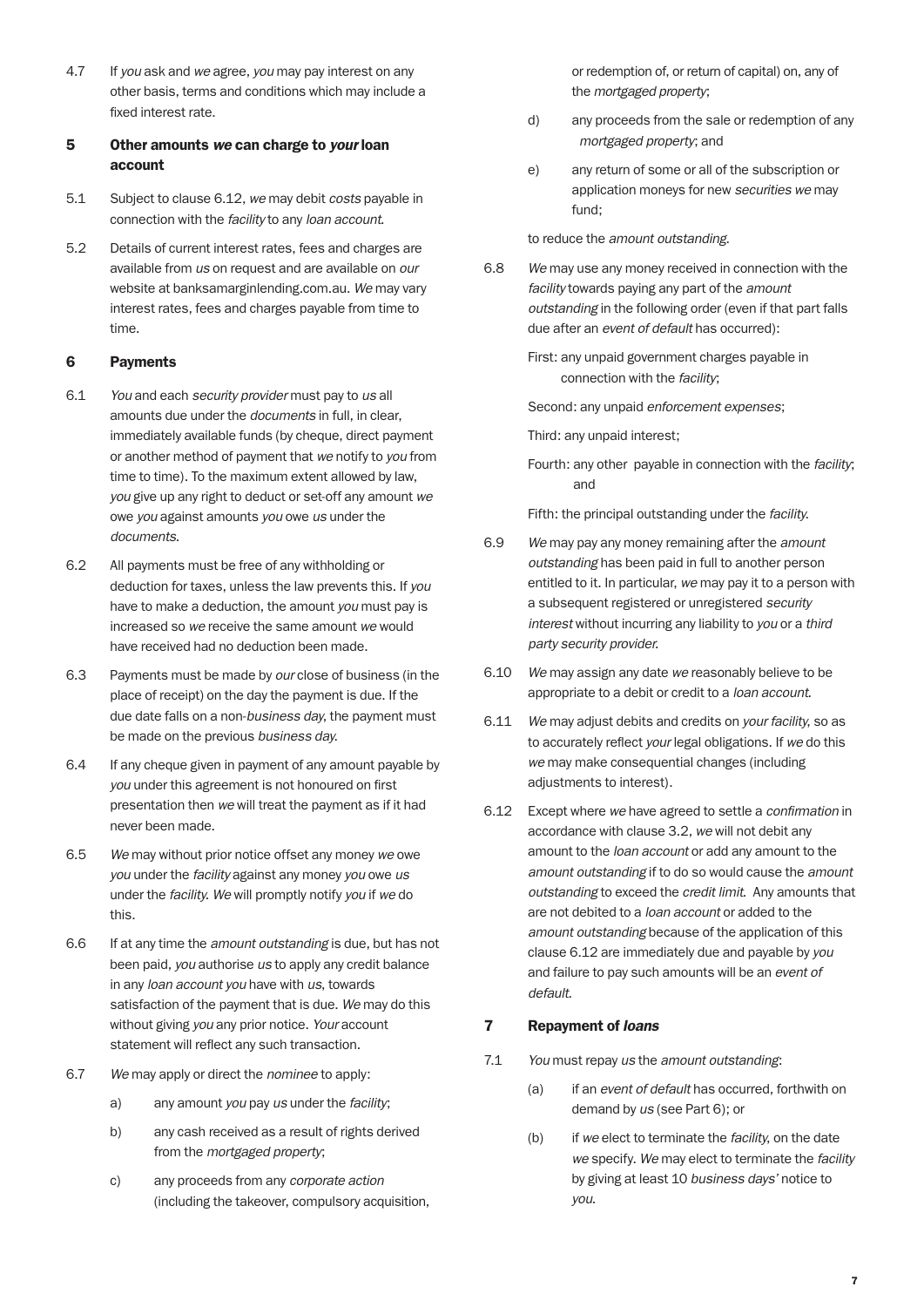- 7.2 *You* must repay *us* all or part of the *amount outstanding* (forthwith on demand, as directed by *us*) if *we* are required by law to reduce the maximum amount that *you* may borrow.
- 7.3 Subject to clause 7.1 above, *you* may repay all or any part of the *amount outstanding* whenever *you* wish by giving two *business days'* prior written notice. However, any *loan* upon which interest is paid or payable at a fixed rate may only be repaid in full (unless *we* agree otherwise).
- 7.4 If *you* do repay *us* (including under clause 7), *we* will not normally refund any prepaid interest and *you* may be required to pay a administration fee to cover *our* reasonable *costs* to terminate the *facility*.
- 7.5 If *you* repay more than the *amount outstanding we* are not required to pay interest on the excess.

## 8 *Margin calls*

- 8.1 A *margin call* occurs if the *amount outstanding* exceeds the sum of:
	- (a) the *borrowing limit*; and
	- (b) the *buffer*,

at any time.

- 8.2 If a *margin call* occurs *we* will take reasonable steps to notify *you* or *your margin call contact* in accordance with clause 42.
- 8.3 *You* acknowledge that if *you* nominate a *margin call contact* to receive a notice under clause 8.2 *you* may not receive notice from *us*.
- 8.4 A *margin call* must be satisfied by taking the action referred to in clause 8.5 by 2pm (Sydney time) on the next *business day* after the day the notice is issued by *us*, or such later date as *we* may advise.
- 8.5 The action *you* must take if *your loan account* goes into *margin call* is to:
	- (a) repay some or all of the *amount outstanding*; and/or
	- (b) provide *us* with additional *security interests* which are acceptable to *us*; and/or
	- (c) arrange to, or give *us* irrevocable instructions to, sell, dispose of or redeem some or all of the *mortgaged property* (with the proceeds being used to reduce the *amount outstanding* or being deposited to the credit of the *loan account*); and/or
	- (d) take any other steps *we* consider necessary,

 so that the *amount outstanding* no longer exceeds the *borrowing limit*.

8.6 *You* should ensure that *you* or *your* margin call contact are in a position to receive any communications from

*us* in relation to this clause and to act within the time limits specified in this clause.

- 8.7 As further and better security to *us*, *you* and each other *security provider* irrevocably authorise each attorney appointed in the power of attorney contained in the *application form* to take, in accordance with that power of attorney, any steps necessary (including any of those steps listed in clause 8.5) to ensure the *amount outstanding* no longer exceeds the *borrowing limit*.
- 8.8 *We* may vary the *loan to value ratio* of a *security*, the quantity of a *security we* will assign a *loan to value ratio* to, or the percentage taken into account in the *borrowing limit* or the *buffer*, at any time in *our* discretion, even if it results in a *margin call*.
- 8.9 *You* and each other *security provider* agree that:
	- (a) *you* will manage the *facility* to avoid a *margin call*; and
	- (b) if at any time a *margin call* does occur:
		- (i) it is not a waiver that *we* do not exercise *our* rights in respect of an unsatisfied *margin call* despite then being entitled to do so, nor is it a waiver of *our* right to do so at any time in the future; and
		- (ii) *we* are not obliged to take any action to stop or limit *your* loss by exercising *our* rights under this agreement.
- 8.10 *Our* rights under this clause 8 (whether *we* exercise them or not) do not limit any of *our* other rights at law, under these terms and conditions or under the *documents*.

#### 9 Authority to operate

- 9.1 *You* may nominate another person or persons as an *authorised representative* to operate the *facility* as if they were a *borrower*, other than to receive *margin calls*. In relation to a *managed investment scheme*, *you* may also nominate a *nominated financial adviser* or *managed investment scheme* to provide *us* with instructions to deal with, switch or redeem all or part of the security relating to the *managed investment scheme*. The nomination must be done in a manner acceptable to *us* (which may include the person providing such *documents* and other information as requested by *us*) and *we* require the person to confirm their acceptance of the nomination.
- 9.2 This arrangement will continue until *we* receive written notice from *you* in a manner acceptable to *us* that *you* have revoked any such authority.
- 9.3 *You* (and any person claiming through *you*) release *us* from and indemnify *us* against all losses and liabilities arising in connection with all actions, claims, proceedings, *costs* and demands arising directly or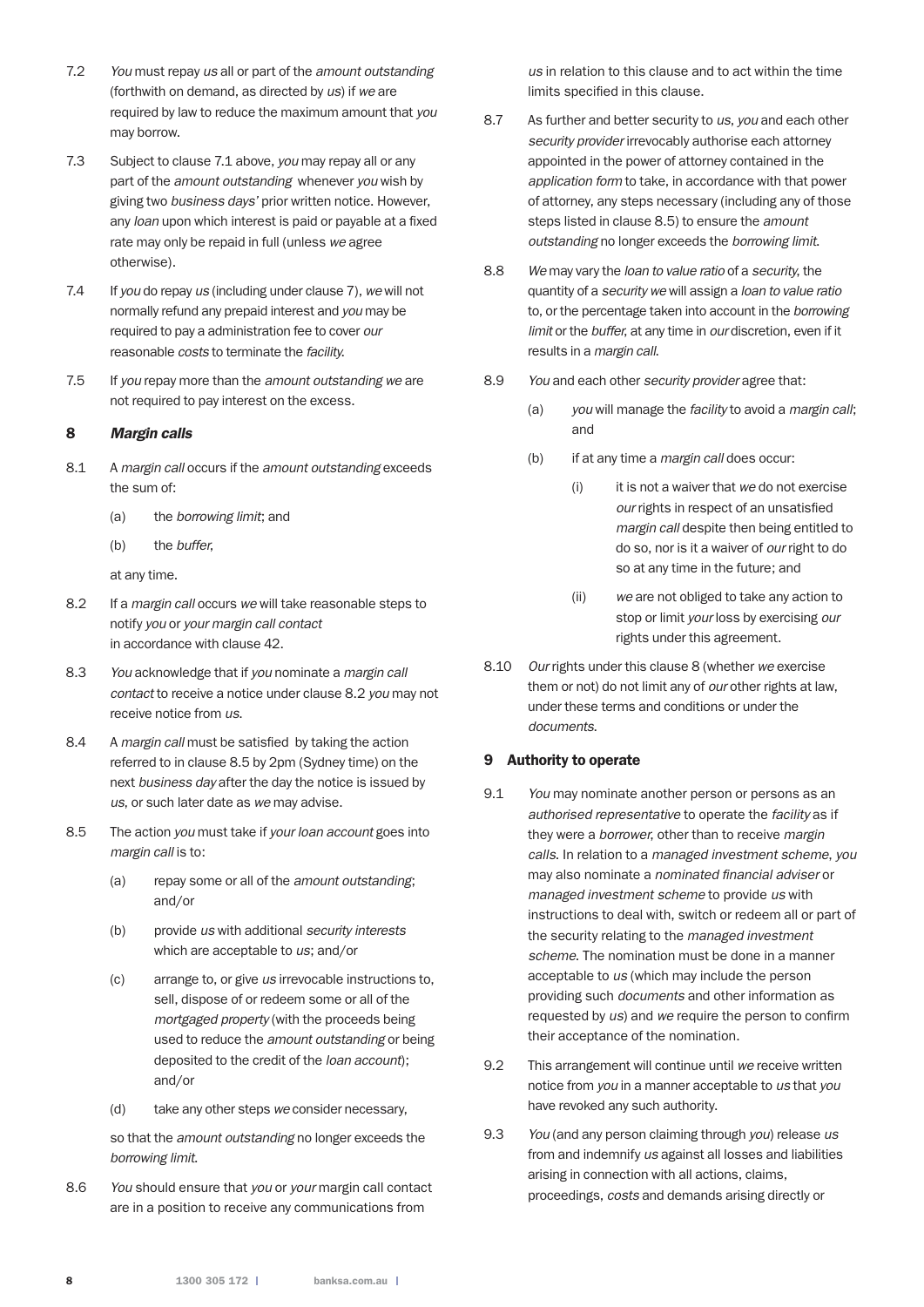indirectly in connection with *us* acting on the instructions of *your authorised representative* or *nominated financial adviser* or the acts or omissions of *your authorised representative* or *nominated financial adviser*.

9.4 If *you* appoint an *authorised representative* or *nominated financial adviser*, (unless such appointment is revoked in accordance with clause 9.2) *you* cannot later claim that *your authorised representative* or *nominated financial adviser* was not acting on *your* behalf.

## Part 2 – The *mortgage*

#### 10 Effect of this *mortgage*

- 10.1 In this Part 2 each *security provider* incurs obligations and gives *us* rights over the *mortgaged property*. For example, if the *security provider* does not comply with any of their obligations under any part of this agreement, *we* may redeem, sell or deal with the *mortgaged property* as if *we* own it. *We* may also sue *you* for any remaining money *you* owe *us*.
- 10.2 The *mortgage* in this Part 2 operates as a separate *mortgage* given by each *security provider* in respect of *securities* owned by that *security provider* solely in their own right and a *mortgage* given jointly by each *security provider* which owns *securities* jointly.

## 11 *Mortgage*

- 11.1 Subject to the following paragraph, for the purpose of securing to *us* payment of the *amount outstanding*, the *security provider* mortgages to *us*:
	- (a) all the *future security*, when the *security provider* (or a trustee, nominee or agent for the *security provider*) first acquires an interest in it; and
	- (b) any *new rights* that arise with respect to the *future security* or other *new rights* when the *security provider* first acquires an interest in those *new rights*.

The *mortgage* referred to in (a) or (b) takes effect:

- (i) if recording under a *holder record* needs to occur in order for property in (a) or (b) to comprise *future security*, when the *securities* are first recorded in the *holder record*;
- (ii) if *we* need to indicate that *we* accept property in (a) or (b) to comprise *future security*, when *we* indicate *our* acceptance;
- (iii) if *securities* need to be transferred to *us* or a person *we* nominate in order for property in (a) or (b) to comprise *future security*, when the transfer takes effect; and
- (iv) if an *identification notice* needs to be

given in order for property in (a) or (b) to comprise *future security*, when the *identification notice* becomes effective under clause 11.2.

- 11.2 If *we* send a *security provider* an *identification notice* that identifies "future security", the property so identified is to be *future security* for the purposes of this *mortgage* if the *security provider* does not reject the *identification notice* in writing to *us* by 2pm (Sydney time) on the day they are taken to have received it. If an *identification notice* is received after 2pm on any day, it is taken to be received on the next day.
- 11.3 The *security provider* may require *us* to release the *mortgaged property* from the *mortgage* when there is no longer any *amount outstanding*. Until *we* actually release the *mortgaged property*, it remains mortgaged to *us*.
- 11.4 *We* may arrange to register this *mortgage* at *your* expense.

## 12 The *mortgaged property*

- 12.1 *We* reserve the right at *our* discretion not to accept as *mortgaged property* any property a *security provider* deposits with *us* with the intention that it operates as *mortgaged property*. *We* may indicate *our* acceptance of *deposited documents* as *mortgaged property* orally or in writing. If in writing, it may be evidenced by any statement summarising the *facility* and portfolio of *securities we* issue from time to time.
- 12.2 Each *security provider* agrees to deposit with *us* or a person *we* nominate anything *we* require in connection with the *mortgage* or *mortgaged property* within 5 *business days* of *our* request or such longer period as *we* may agree.
- 12.3 If *we* ask, the *security provider* must give a direction (in a form *we* approve) to anyone *we* specify to deliver to *us* or *our nominee* anything which that person holds in respect of the *mortgaged property*. If *we* ask, the *security provider* must provide *us* with evidence (for example, a copy of the relevant letter) that they have given such a direction.

#### 13 *Your* rights in relation to the *mortgaged property*

- 13.1 Until an *event of default* occurs or the *mortgaged property* is registered in *our* name, the *security provider* may:
	- (a) keep all income earned in respect of the *mortgaged property*; and
	- (b) exercise any voting power in respect of the *mortgaged property*.
- 13.2 If an *event of default* occurs or the *mortgaged property* is registered in *our* or the *nominee's* name, all the *security provider's* rights under clause 13.1 end, and *we* are entitled to them. The *security provider* must then follow *our* directions about those things. The *security*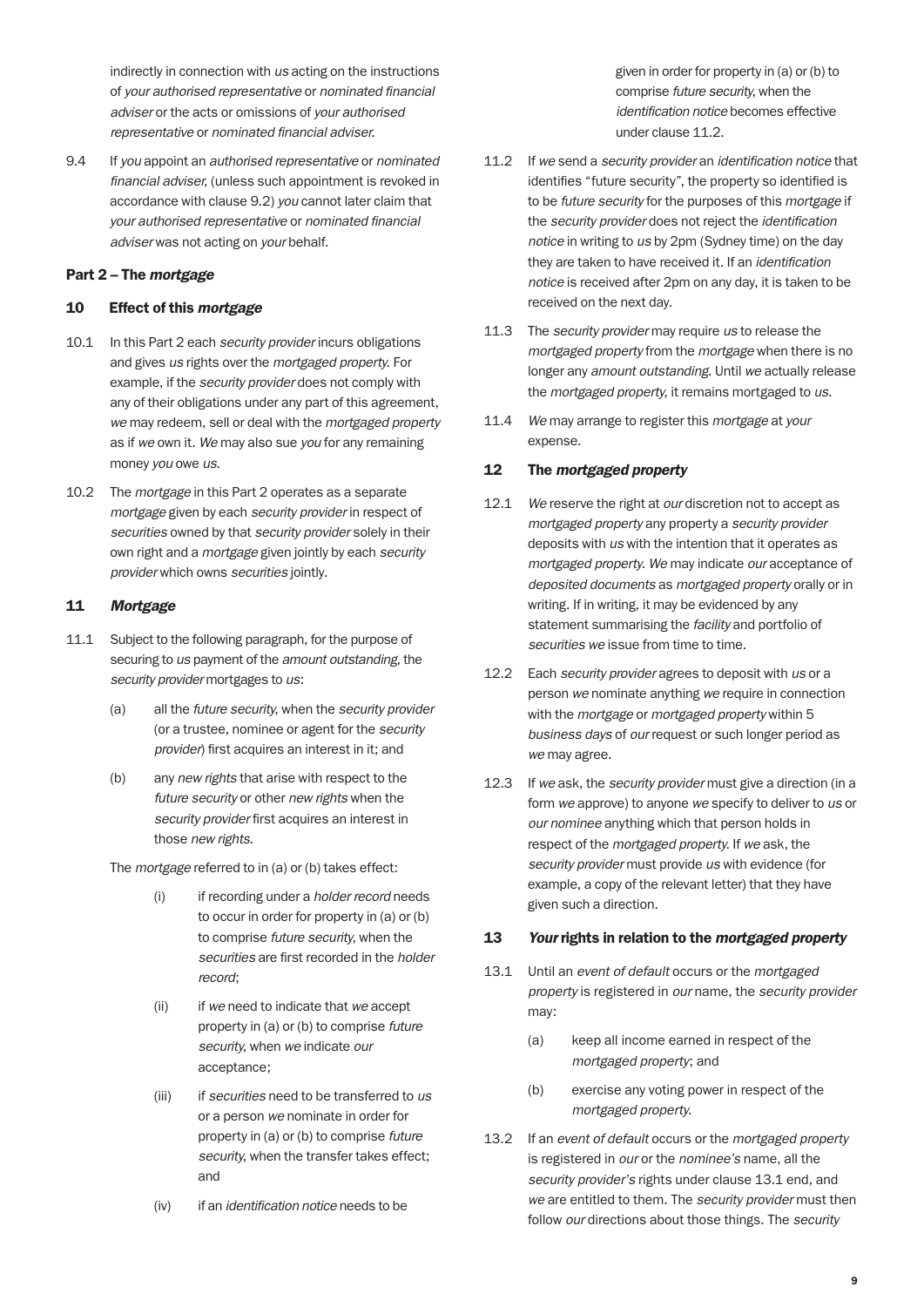*provider* must ensure that any person in whose name any *mortgaged property* is registered does likewise. *We* may exercise those rights in any way *we* choose, including by doing nothing. *We* are not responsible for any *loss* arising from choosing not to act.

## 14. *Your* obligations in relation to the *mortgaged property*

- 14.1 The *security provider* must:
	- (a) carry out on time all their obligations, observe any restrictions, and do anything *we* require in connection with the *mortgaged property*;
	- (b) immediately after becoming aware of *new rights*, provide *us* with particulars of them;
	- (c) if they become aware of any defect in their ownership of the *mortgaged property*, immediately take steps to rectify it;
	- (d) do anything else that is necessary to maintain the *mortgaged property*;
	- (e) take up or sell *new rights* in respect of the *mortgaged property* if *we* ask;
	- (f) if *we* ask, give *us* a copy of all documents they receive in connection with the *mortgaged property*;
	- (g) comply with any conditions *we* attach to any approvals or consents *we* give in connection with the *mortgaged property*; and
	- (h) if *we* ask, do anything *we* reasonably request to further assure *our* interest in the *mortgaged property*.
- 14.2 If the *security provider* does not pay any calls or instalments or any other amounts that are or become payable in connection with the *mortgaged property*, *we* may pay any of those amounts on behalf of the *security provider*. Any amount so paid will form part of the *amount outstanding*.

## 15 Dealing with the *mortgaged property*

- 15.1 The *security provider* must obtain *our* written consent before:
	- (a) disposing of, redeeming or parting with possession of all or part of the *mortgaged property*;
	- (b) creating another *security interest* in the *mortgaged property* or allowing one to arise;
	- (c) taking steps to change the certificated (or uncertificated) nature of the *mortgaged property*, or applying for a replacement certificate if *we* have the original;
	- (d) waiving any rights or releasing any *person* from

obligations in connection with the *mortgaged property*;

- (e) dealing in any other way with the *mortgaged property* or any interest in it, or allowing any interest in it to be varied; or
- (f) otherwise doing anything that might impair the effectiveness or validity of the *mortgage*.
- 15.2 If the *security provider* requests in a form acceptable to *us* (and signs any transfer forms required by the *nominee* if it is the registered holder of that part of the *mortgaged property*) *we* or the *nominee* may in *our* discretion (and the *security providers* authorise *us* to) do whatever is necessary to release the property.
- 15.3 *We* need not release any of the *mortgaged property* if *you* or a *security provider* has not fulfilled their obligations under the *facility*; if *we* are not satisfied that the *amount outstanding* has been or will be paid; or if, after the release, *your borrowing limit* would be breached.
- 15.4 *We* may release any *securities* that *we* wish to exclude from the *mortgaged property*.
- 15.5 *We* will assume that a sell *contract note* received from any *broker* which indicates that a *security provider* is the seller is evidence of the *security provider's* request to sell the relevant *securities*.
- 15.6 On receiving *your* request, *we* and the *nominee* may redeem or otherwise deal with the *security provider's mortgaged property*, and apply the proceeds to pay or repay part or all of the *amount outstanding*.

#### 16 Other *security interests*

- 16.1 If *we* consent to another *security interest* in the *mortgaged property* and *we* ask, then the *security provider* must obtain an agreement acceptable to *us* regarding the priority between the *mortgage* and the other *security interest*.
- 16.2 It is an *event of default* if the *security provider* does not obtain *our* prior written consent and any agreement *we* ask for.
- 16.3 The *security provider* must ensure that the amount secured under any other *security interest* in the *mortgaged property* is not increased without *our* prior written consent.
- 16.4 The *security provider* must comply on time with any obligation in connection with any other *security interest* in the *mortgaged property*.

## 17 Administrative matters

17.1 *We* may arrange for any transfer to *us* of the *security provider's* rights under the *mortgaged property* to be registered.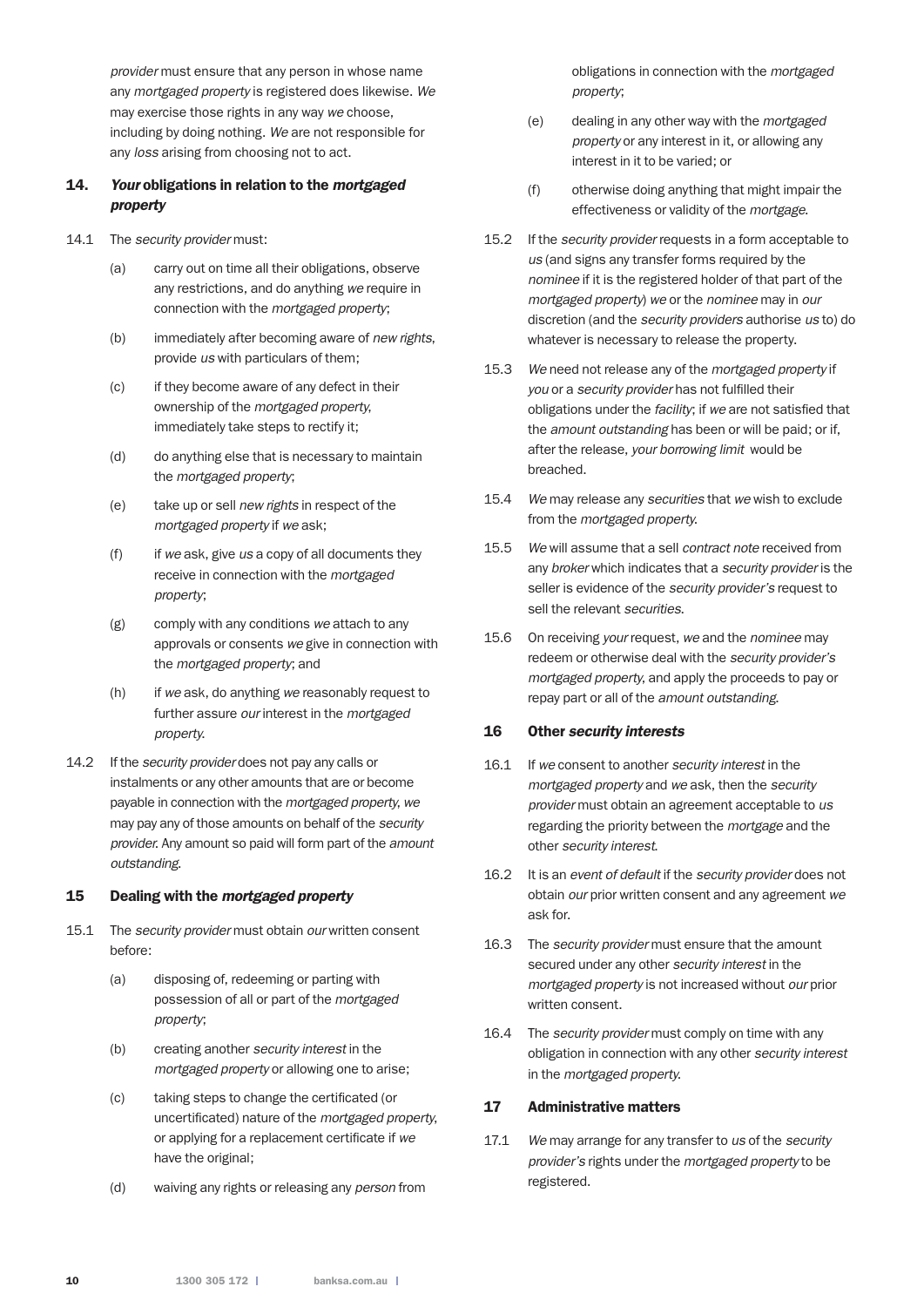17.2 For the purpose only of fixing priorities under section 282 of the *Corporations Act*, the prospective liabilities secured by the *mortgage* include the *amount outstanding* at any time up to A\$100,000,000 or the highest of any amount indicated on any form lodged at *ASIC* by *us* in relation to the *mortgage*. This clause does not affect any of *your* or any *security provider's* obligations to *us*.

#### 18 *Securities* of a *third party*

 *We* and the *nominee* may deal with the *future security* or *new rights* of a person that form part of the *mortgaged property* and:

- (a) *we* do not need to obtain the consent of any other *person*;
- (b) *we* may apply the proceeds of any dealing to repay part or all of the *amount outstanding*; and
- (c) this may affect the *borrowing limit*.

#### 19 Takeovers

 If a *security provider* wants to accept a takeover offer in respect of *securities* in their *mortgaged property* they must obtain *our* prior written consent.

#### 20 *Corporate action*

 In the event of a *corporate action* in respect of an issuer of *securities* forming any part of the *mortgaged property*, the *security provider* directs *us*, if *we* require, to transfer the legal title in those *securities* to the *nominee* at the *security provider's* cost before the *corporate action* takes effect.

#### 21 Options

- 21.1 If a *security provider* wishes to sell options in relation to any *securities* which are or will be included in the *mortgaged property*, the *security provider* must obtain *our* prior written consent.
- 21.2 The *security provider* authorises *us* to:
	- (a) give instructions to any *broker* in relation to their options to the same extent that they are able to do so, including:
		- (i) to close out an open position;
		- (ii) to transfer an open position to an account with another *broker* or to a different account with the same *broker*;
		- (iii) to accept a transfer of an open position from an account (which may not be in *your* name) with another *broker* in order to close out (wholly or partly) an open position;
		- (iv) as to payment of any amounts by a *broker* or clearing house in relation to

options; and

- (v) to reject their directions;
- (b) lodge *securities* forming part of the *mortgaged property* with *ACH* if required by either the *security provider's broker* or the *ACH*;
- (c) make any payment which is required or which *we* consider necessary or desirable in relation to any options;
- (d) take any action in relation to the *loan account* or the *mortgaged property* to satisfy any obligation or liability in relation to options; and
- (e) provide any information in relation to the *loan account* to any *broker* in relation to options, and to obtain from any *broker* any information *we* require in relation to the *security provider's* account with the *broker* or any options.

#### Part 3 – *Third party security provider* provisions

#### 22 Acknowledgment

 Each *third party security provider* acknowledges that they are responsible for making themself aware of the financial position of the *borrower*.

#### 23 Preservation of rights

- 23.1 Rights given to *us* under the *documents* and liabilities under them are not affected by any act or omission by *us* or the *nominee* or by anything else that might otherwise affect them, including:
	- (a) the fact that *we* vary or replace the *borrower's* or a *security provider's* obligations under this agreement, such as by increasing the *borrowing limit* or the *credit limit*, or extending the term;
	- (b) the fact that *we* give the *borrower* or a *security provider* a concession, such as more time to pay;
	- (c) the fact that *we* release, lose the benefit of or do not obtain any *security interest*;
	- (d) the fact that any *person* who was intended to guarantee the *borrower's* obligations under the *documents* does not do so or does not do so effectively; and
	- (e) the fact that rights in connection with the *borrower's* and the *security provider's* obligations under the *documents* are assigned.
- 23.2 As long as there is an *amount outstanding* under the *documents*, the *third party security provider* may not, without *our* consent:
	- (a) reduce its liability under the *documents* by claiming that it or the *borrower* or any other person has a right of set-off or counterclaim against *us*;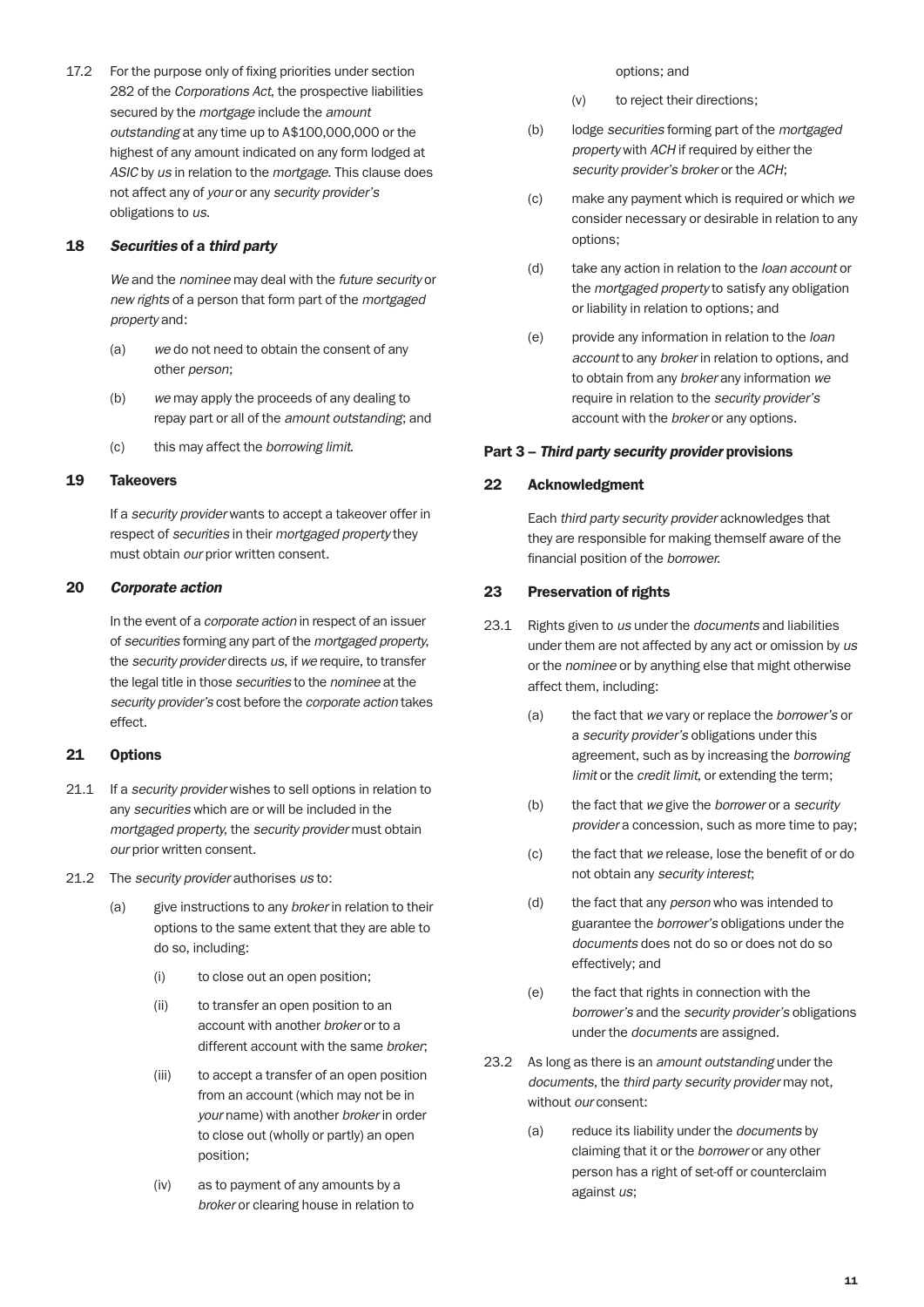- (b) claim, or exercise any right to claim, to be entitled to the benefit of a guarantee, indemnity (or similar assurance against loss) or *security interest*:
	- (i) given to *us* in connection with an amount payable under the *documents*. (For example, the *third party security provider* may not try to enforce any *mortgage we* have taken to secure repayment of amounts payable under the *documents*); or
	- (ii) in favour of a *person* other than *us* in connection with any obligations of, or any other amounts payable, by the *borrower* to, or for the account of, that other *person*;
- (c) claim an amount from the *borrower* or another *third party security provider* of the *borrower's* obligations under any right of indemnity; or
- (d) claim an amount in the *insolvency* of the *borrower* or another *third party security provider* for the *borrower's* obligations under the *documents* (including a *person* who has signed this agreement).

#### Part 4 – Appointment of *nominee*

#### 24 Appointment

- 24.1 The *security provider* agrees that if *we* ask the *nominee* to hold any of the *mortgaged property* specified by *us* on their behalf, then the *security provider* is to do all that is required to cause that *mortgaged property* to be registered in the *nominee's* name and to deal with that *mortgaged property* only in accordance with this Part 4.
- 24.2 The *nominee* is to be taken to have entered into this agreement on the terms and conditions contained in the *master nominee deed* when it agrees to have *mortgaged property* registered in its name.
- 24.3 The *security provider* acknowledges that the legal title to *securities* may, as a result of clause 24.2, be held by or in the name of the *nominee* in accordance with the terms of the *master nominee deed*. The *security provider* accepts those terms.
- 24.4 The *nominee* need not make any payment unless the *security provider* first gives it the funds to do so.
- 24.5 The *security provider* agrees with *us* not to terminate the *nominee's* appointment until they have paid all of the *amount outstanding* and received *our* written consent. The *nominee* acknowledges that it has notice of the agreement between the *security provider* and *us* under this clause 24.5, and agrees to act in accordance with, and on the basis of, that agreement. *We* may terminate the *nominee's* appointment at any time. Termination of

the *nominee's* appointment does not affect any rights or obligations arising under the *facility* prior to termination.

- 24.6 Notwithstanding any other provision in this agreement:
	- (a) the *security provider* shall be entitled to terminate the relationship between the *nominee* and the *security provider* when there is no *amount outstanding* by giving notice to *us* and directing the *nominee* to transfer the *securities* to the *security provider*; and
	- (b) for the removal of doubt, the *security provider* shall be absolutely entitled (within the meaning of that term as used in Parts 3-1 and 3-3 of the Income Tax Assessment Act 1997 (Cth)) to the *securities*.

#### 25 *Nominee* Instructions

- 25.1 The *security provider* directs the *nominee* to act in accordance with instructions received from *us* in accordance with *our* rights under these terms and conditions, unless *we* agree otherwise.
- 25.2 Instructions may include:
	- (a) a direction to take any action that *we* could take under this agreement in connection with the *mortgaged property*; or
	- (b) a direction to take instructions from the *security provider* (for example, in connection with voting rights in respect of *mortgaged property* held by the *nominee*).

#### 26 *Security provider's* obligations

- 26.1 The *security provider* directs the *nominee* to act in accordance with instructions received from *us* in accordance with *our* rights under these terms and conditions, unless *we* agree otherwise.
- 26.2 If the *security provider* wants to take any action in connection with the *mortgaged property* held by the *nominee*, they must contact *us*. *We* will then give appropriate directions to the *nominee* if the request does not contravene any provision of this agreement. If the *security provider* asks *us* to direct the *nominee* to take action on their behalf, then neither *we* nor the *nominee* are liable for any loss suffered as a result of *us* or the *nominee* carrying out the instructions.
- 26.3 If the *security provider* asks *us* to direct the *nominee* to apply for *securities* on the basis of material contained in an offer document, then they declare that they have read the document and received any independent investment advice that they consider appropriate prior to asking *us* to direct the *nominee* to act.
- 26.4 The *security provider* directs the *nominee* to do anything necessary to give effect to the instructions received from *us*.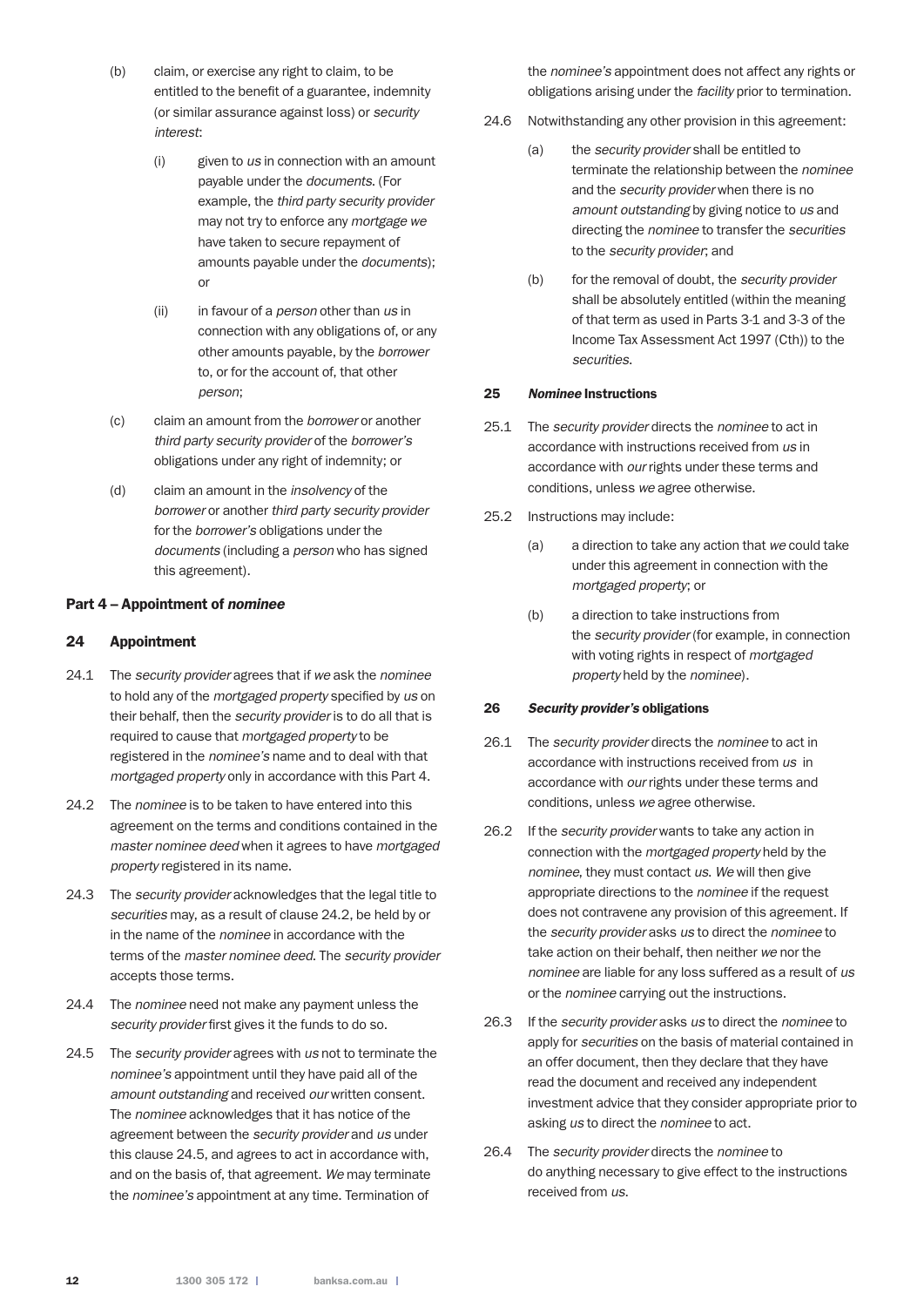#### 27 Costs, Fees and Expenses

- 27.1 *You* agree to pay the *nominee's* usual fees for acting as nominee, which may be notified to *you* from time to time.
- 27.2 *You* indemnify the *nominee* against, and therefore must pay it on demand for, all *losses* or *costs* it suffers or incurs in relation to acting as nominee except to the extent that any such *loss* or *cost* arises as a result of the *nominee's* wilful misconduct, negligence or breach of this agreement.

#### Part 5 – Warranties, undertakings and indemnities

#### 28 Warranties and undertakings that *you* make

- 28.1 *You* and each *security provider* make the following confirmations, acknowledgments, warranties and undertakings at the date of the *facility* and each time *you* borrow money under the *facility*:
	- (a) all information provided to *us* in connection with the *mortgaged property* is true and correct (including as to the nature and extent of *your* and the *security provider's* interests in it);
	- (b) *you* and the *security provider* are able to enter into the *facility* and the other *documents* and give each of them full force and effect;
	- (c) *you* and the *security provider* are not aware of any situation which has caused, or might reasonably be expected to cause, an *event of default*;
	- (d) if *you* or the *security provider* are a company, they have not and will not breach Chapter 2E of the *Corporations Act* by virtue of the transactions contemplated in the *facility*. (Chapter 2E of the *Corporations Act* contains provisions which regulate the giving of financial benefits to related parties);
	- (e) *you* or the *security provider* have not entered into the *facility* or applied for any *securities* in reliance on, or as a result of, any statement or conduct of any kind by or on *our* behalf or on behalf of the *nominee*;
	- (f) any amount that *we* may receive as a result of *your*, the *security provider's* or anyone else's bankruptcy or liquidation does not affect *our* rights to enforce the *facility* to recover the *amount outstanding*;
	- (g) any *securities* or *new rights* which are, or which are to be, mortgaged to *us* are and will be free of any other *security interest*;
	- (h) neither *we* nor the *nominee* has provided taxation advice to *you* or any *security provider* and each of *you* should seek and rely on *your* own professional taxation advice prior to making any decisions in respect of *your mortgaged property*;
- (i) unless *we* agree otherwise in writing, *you* and the *security provider* are each an Australian resident for taxation purposes;
- (j) *you* and the *security provider* are not entering into or acting in respect of rights or obligations under this deed or carrying on a business at or through a permanent establishment outside of Australia within the meaning of section 6(1) of the Income Tax Assessment Act 1936;
- (k) if *you* are an individual, the proceeds of any *loan* have not been, and will not be used wholly or predominantly for a *National Credit Code purpose*. This warranty and undertaking is deemed repeated by *you* on each *loan* drawing; and
- (l) *we* need not give any notice under the *PPSA* (including a notice of a verification statement) unless the notice is required by the *PPSA* and cannot be excluded.
- 28.2 Each of the warranties and undertakings made in clause 28.1 continues after the parties agree to these terms and conditions and after any borrowing under the *facility*. *You* and each *security provider* must tell *us* if anything happens which would prevent *you* or the *security provider* from truthfully repeating any one or more of the declarations in clause 28.1 at any time.
- 28.3 *You* and each *security provider* undertakes:
	- (a) to give *us* promptly any financial and other information *we* reasonably request;
	- (b) to inform *us* promptly if there is an *event of default*, or if something may be about to become an *event of default*;
	- (c) to do everything (including obtaining consents, signing and producing documents, producing receipts and getting documents completed and signed) in order to ensure that *you*, each *security provider* and any successors are bound by the *facility*;
	- (d) if any of *you* or the *security provider* are an individual or an individual acting as a trustee, not to apply the money *we* lend *you* under the *facility* wholly or predominantly for *National Credit Code purposes*;
	- (e) if *you* or the *security provider* are a company, to ensure that any new or existing directors promptly enter into any of the *documents* comprising the *facility* and if *we* request provide a guarantee of the *borrower's* obligations in a form acceptable to *us*;
	- (f) until the *amount outstanding* is paid in full, to:
		- (i) neither directly nor indirectly claim or receive the benefit of any payment arising out of the bankruptcy or liquidation of any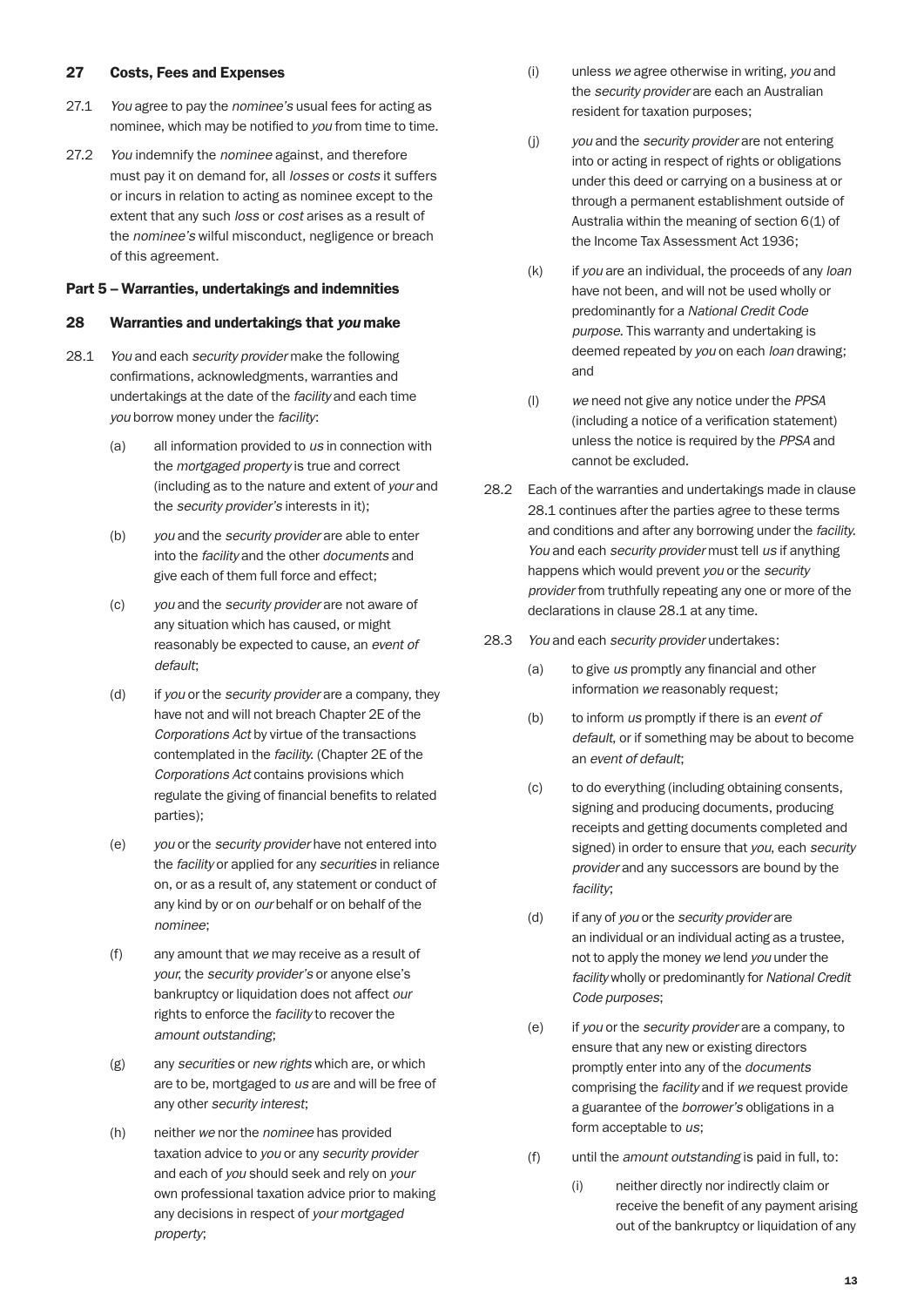company or trust that has issued *securities* that are part of the *mortgaged property*;

- (ii) neither exercise any rights to, nor claim to be entitled to, any of *our* rights under the *facility* or a *security interest* given by the *security provider*; or
- (iii) not claim an amount from a *borrower* under a right of indemnity relating to the *facility*;
- (g) if *we* determine that a *document* (or a transaction in connection with it) is or contains a *security interest* for the purposes of the *PPSA*, to do anything (such as obtaining consents, signing and producing *documents*, getting *documents* completed and signing and supplying information) which *we* ask and consider necessary for the purposes of:
	- (i) ensuring that the *security interest* is enforceable, perfected and otherwise effective;
	- (ii) enabling *us* to apply for any registration, or give any notification, in connection with the *security interest* so that the *security interest* has the priority required by *us*; or
	- (iii) enabling *us* to exercise rights in connection with the *security interest*; and
- (h) to pay or reimburse *our* reasonable costs in connection with anything the *security provider* is required to do under (g) above.

#### 29 Trustee declarations and undertakings

- 29.1 If *you* are a trustee of a trust then:
	- (a) before *we* first lend *you* any money under the *facility*, *you* must provide *us* with a copy of the trust deed for the relevant trust fund satisfactory to *us*, certified by *you* or another person acceptable to *us* to be a true copy and satisfy *us* that *you* may enter into this *facility* or give a *security interest* or both in *your* capacity as trustee; and
	- (b) *you* declare that *you* have:
		- (i) the power and authority to sign the *documents*, perform *your* obligations under them and allow them to be enforced;
		- (ii) obtained all necessary resolutions, consents, approvals or other procedural matters as required by any relevant trust deed;
		- (iii) signed the *documents* in *your* personal

capacity and also as trustee for the benefit of the beneficiaries;

- (iv) the right to be indemnified out of the trust fund for all of the obligations *you* incur under the *documents*, that this right has not been limited in any way, and that the trust fund is sufficient to cover this right of indemnity;
- (v) any *securities* and *new rights* which are to be mortgaged under this agreement are the property of the trust; and
- (vi) *you* are not aware of any threatened or pending action or claim which may affect *your* indemnity out of the trust assets; and

#### (c) *you* agree to:

- (i) exercise *your* right of indemnity from the trust fund and beneficiaries if necessary in order to meet *your* obligations under the *documents*;
- (ii) do everything *you* have to as trustee of the trust to perform *your* obligations under this *facility*;
- (iii) not retire as trustee of the trust without *our* prior written consent which will not be unreasonably withheld or delayed;
- (iv) advise *us* of any material change to the trust deed;
- (v) act in accordance with the provisions of the trust deed at all times;
- (vi) not terminate the trust;
- (vii) not do anything which may negatively affect *your* obligations as trustee of the trust or *your* right to be indemnified out of the trust assets; and
- (viii) if *we* ask, provide *us* with a completed solicitor's certificate (in a form *we* supply) which provides *us* with details of the trust.
- 29.2 The declarations and undertakings in clause 29.1 are of a continuing nature. *You* agree to tell *us* immediately if anything *you* have declared or agreed to becomes untrue or impossible.
- 29.3 If a *security provider* is a trustee then it makes the same declarations and enters into the same agreements as if it were named in clauses 29.1 and 29.2 instead of *you*.

## 30 Indemnities

30.1 *You* and each *security provider* jointly and severally indemnify *us* and the *nominee* against, and must therefore pay *us* on demand for, any losses or *costs we* suffer or incur as a result of: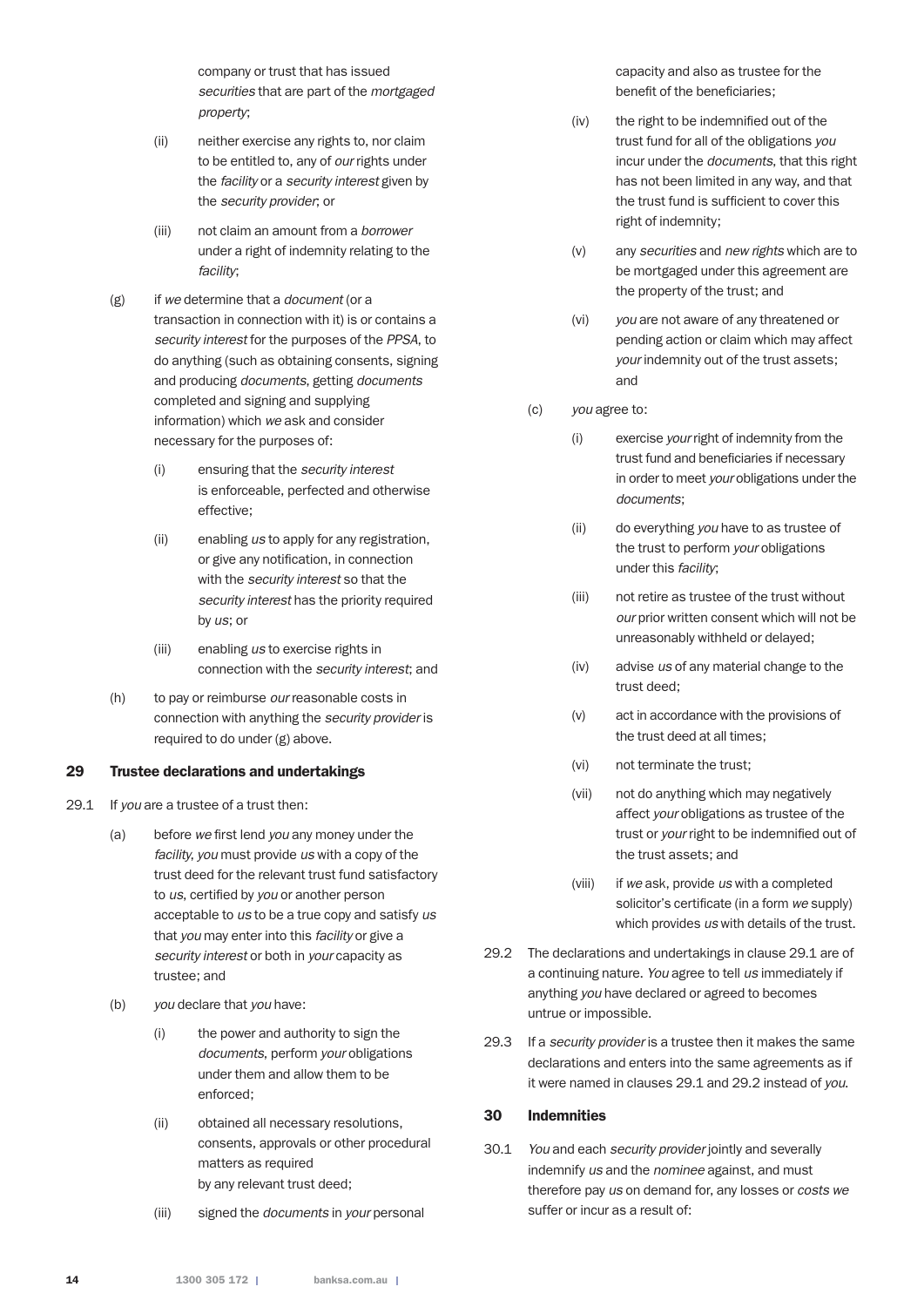- (a) an *event of default* occurring;
- (b) funds not being available to meet any request from *you*, unless it is *our* fault that those funds are not available;
- (c) any money *you* or another *person* has to pay under the *documents* not being promptly paid including, but not limited to, any withholding tax or similar *costs we* incur or which may be payable by *you* or *us* in the future;
- (d) *you*, a *guarantor* or a *third party security provider* breaching the law;
- (e) *us* or the *nominee* entering into or performing obligations under the *facility*;
- (f) inaccuracy in, or breach of, any of the representations, warranties, declarations, undertakings or covenants that *you*, a *guarantor* or a *third party security provider* gives;
- (g) any omission made by *you*, a *guarantor* or a *third party security provider* in any certificate or declaration delivered or any verbal or written statement, whether prior to entering into the *facility* or under any of the terms of the *facility*;
- (h) entering into and performing any obligations as a *security provider's sponsoring participant* in connection with any of the *documents*;
- (i) any action or default by a *security provider* under or in relation to the *sponsorship agreement* in Part 7;
- (j) any *loan* being repaid before its due date; or
- (k) *our* reliance on any instructions from *you* or *your* representative contemplated in this agreement.
- 30.2 Unless stated otherwise, each indemnity in this agreement is a continuing obligation independent of other obligations under this agreement. They continue after those other obligations end.

## Part 6 – Default

#### 31 When is there an *event of default*?

- 31.1 An *event of default* occurs if:
	- (a) *you* or a *security provider* does not pay on time any amounts due under any *document*;
	- (b) *you* fail to satisfy a *margin call* in accordance with the terms of this agreement;
	- (c) *you*, a *guarantor* or a *security provider* does something they agree not to do, or do not do something they agree to do, under any *document*; or
	- (d) *you*, a *guarantor* or a *security provider*, or someone acting on behalf of any of *you*, gives *us*, in *our* reasonable opinion, incorrect or

misleading information, or makes a declaration which is untrue, in connection with a *document*; or

- (e) a judgment of any court or any order of an authority is executed against any of the *mortgaged property*; or
- (f) *you*, a *guarantor* or a *security provider* become *insolvent*, or steps are taken to make *you*, a *guarantor* or a *security provider insolvent*, or, if any of *you* are a natural person, any of *you* die or *we* consider that *you* are not capable of managing *your* affairs; or
- (g) if any *security* forming part of the *mortgaged property* consists of an interest in a *trust account*:
	- (i) any breach or default occurs of the duties and obligations of the administrator or trustee under the relevant trust deed, rules and anything else that applies to the trust (together, the *plan*);
	- (ii) any event occurs which results in the termination of the *plan* or the vesting of trust assets held under the *plan*;
	- (iii) the administrator or trustee under the *plan* is removed from office; or
	- (iv) any *event of default* occurs under the relevant *management agreement*;
- (h) the S&P/*ASX* 300 (or another index *we* consider appropriate) maintained by *ASX* falls by more than:
	- (i) 10% on or during any *trading day*;
	- (ii) 10% in aggregate on or during any two consecutive *trading days*;
	- (iii) 15% in aggregate on or during any three consecutive *trading days*;
- (i) any of the *mortgaged property* that was quoted on any official list of the *ASX* ceases to be so quoted;
- (j) in *our* reasonable opinion an adverse circumstance has occurred in relation to the *sponsor* or sponsorship of any of *your* holdings (if the *sponsor* is someone other than *us*), including the *insolvency* of the *sponsor*, or any steps being taken which may lead to the *insolvency* of the *sponsor*, or the breach or termination by the *sponsor* of any agreement with the *sponsor*;
- (k) *we* reasonably believe that there has been a material adverse change in the ability of any of *you*, a *guarantor* or a *third party security provider* to comply with their obligations in connection with any *document*; or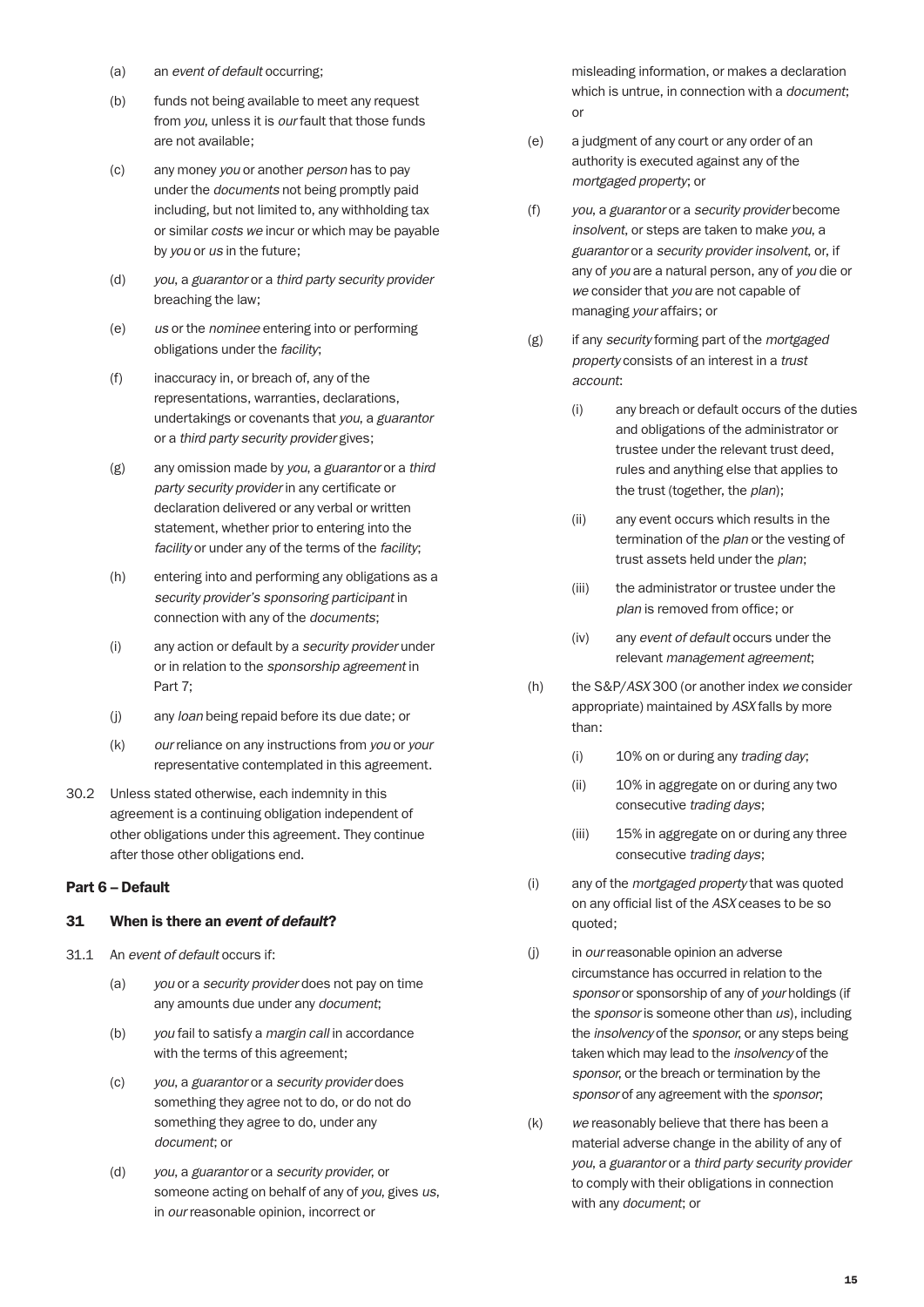- (l) *you* fail to provide any financial information reasonably required by *us*.
- 31.2 No *event of default* under paragraphs (j), (k) or (l) will occur if:
	- (a) the failure to comply is capable of remedy; and
	- (b) is remedied within 5 *business days* of *us* giving notice to *you* of the failure to comply.

#### 32 What can happen if there is an *event of default*?

- 32.1 If an *event of default* occurs, *you* and each *security provider* authorises *us* to do one or more of the following:
	- (a) give *you* a notice which states that an *event of default* has occurred and requiring *you* to immediately pay *us* any or all of the *amount outstanding*;
	- (b) terminate the *facility* and notify *you* of the termination;
	- (c) sue *you* for the *amount outstanding*;
	- (d) do anything with the *mortgaged property* that the owner or a *receiver* of it could do, including selling or assigning it (or any part of it) on any terms *we* choose;
	- (e) exercise and enjoy the benefits of the rights the *security provider* previously held under clause 13;
	- (f) do anything else the law allows *us* to do as a mortgagee;
	- (g) appoint a *receiver* to do anything the law allows a *receiver* to do, including any of the above; and
	- (h) bring or defend any action or legal proceedings in *your* name or otherwise, for all or any of the above purposes.
- 32.2 *Your* liability under the *facility* (including *your* obligation to pay *us* the *amount outstanding*) is not limited to the net proceeds realised on the sale of the *mortgaged property*. To the extent *we* do not recover all money owing to *us* through such sale *we* may recover the balance of moneys owing from *you* personally.

## 33 *Receivers*

- 33.1 If *we* appoint a *receiver*, the *receiver* is the *security provider's* agent, not *ours*, unless *we* notify the *security provider* otherwise. The *security provider* must pay the *receiver's costs* and remuneration.
- 33.2 *We* may set a *receiver's* remuneration, remove a *receiver* and appoint a new or additional *receiver* as *we* choose.
- 33.3 A *receiver* can do anything *we* could do under clause 32.1, and anything else the law allows a *receiver* to do.

33.4 If *we* or the *receiver* takes possession of the *mortgaged property* then neither *we* nor the *receiver* is liable to account to the *security provider* as a mortgagee in possession.

#### 34 Disposal of *mortgaged property*

- 34.1 The *security provider* agrees that if *we* sell or otherwise dispose of the *mortgaged property*:
	- (a) it may be in any way *we* think appropriate, and *we* are not required to act in accordance with any instructions the *security provider* purports to give; and
	- (b) the person who acquires the *mortgaged property* need not check whether *we* have the right to dispose of the *mortgaged property* or whether *we* are exercising that right properly.
- 34.2 The title of the *person* relying on this clause is not affected by any express or constructive notice of the matters referred to in this clause.

## Part 7 – Appointment of *sponsoring participant*

#### 35 Appointment

- 35.1 The *security provider* irrevocably appoints the *sponsor*, in its capacity as a *general settlement participant*, to be the *sponsoring participant* until a substitute is appointed. The initial *participant sponsored holdings* will be identified by the *HINs* notified by the *security provider*.
- 35.2 Any prior *sponsorship agreement* between the *security provider*, the *nominee*, the *sponsor* and *us* in relation to the *securities* is terminated when this agreement begins without affecting adversely any rights or obligations that arose before its termination.
- 35.3 The *sponsor* declares that:
	- (a) it is a wholly owned subsidiary of an Australian bank; and
	- (b) it has fulfilled all the other requirements under the *Settlement Rules* for admission as a *general settlement participant*.

#### 36 What the *sponsoring participant* can do

- 36.1 The *security provider* and the *nominee* authorise and direct the *sponsor* to provide *transfer* and registration services as their agent in relation to the *securities*.
- 36.2 Despite clause 36.1, the *sponsor*:
	- (a) may not take action in relation to the *securities* (including any *transfer* or conversion into or out of the *participant sponsored holding*) except in accordance with *our* instructions;
	- (b) must take action in relation to the *securities* in accordance with *our* instructions; and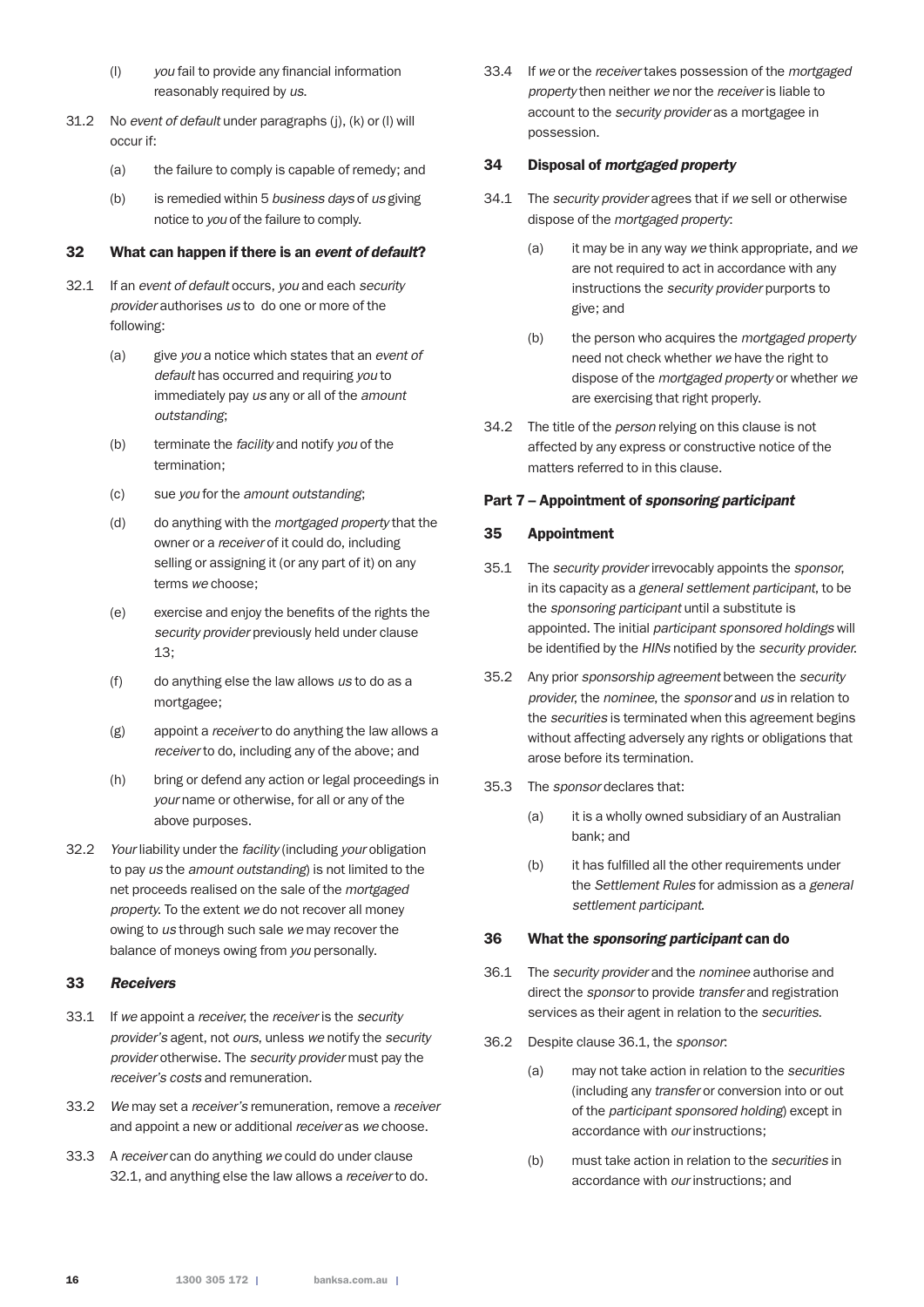- (c) is under no duty to enquire whether *we* may validly give any consent or instruction.
- 36.3 Subject to this Part 7, the *sponsor* will initiate any action necessary to give effect to a *transfer* or conversion or request by *you* to withdraw *your securities* from *your participant sponsored holding* within the time required by the *Settlement Rules*. Where the *sponsor* claims that an amount lawfully owed to it has not been paid by the *security provider* or *nominee*, the sponsor has the right to refuse to comply with the request to effect a withdrawal, but only to the extent necessary to retain *securities* of the minimum value held in the *security provider's* or *nominee's participant sponsored holding* (where the minimum value is equal to 120% of the current value of the amount claimed).
- 36.4 In accordance with clause 36.1 and these terms and conditions, but subject to clause 36.2 the *sponsor* must:
	- (a) do anything necessary to register the *securities* as a *participant sponsored holding* with the *sponsor* as *sponsoring participant* in relation to them;
	- (b) do anything necessary or convenient for the purpose of acting as *sponsoring participant* of the *securities*;
	- (c) obtain statements of *holding* balances and other information about the *securities* from the *ASX*, *ACH* or *ASTC* and any *entity* on the request of the *security provider* or the *nominee* and at any times that the *sponsor* thinks necessary;
	- (d) within the period prescribed by the *Settlement Rules*, give the *ASX*, *ACH* or *ASTC* or the relevant *entity* notice of any change in information required for registration notified by the *security provider* or the *nominee* under clause 37.4(c); and
	- (e) provide *you* or any *security provider* with an executed copy of the *sponsorship agreement* upon request.
- 36.5 The sponsor must:
	- (a) comply with the *Corporations Act*, all other relevant laws and the *Settlement Rules*;
	- (b) exercise all due care in carrying out its duties and obligations; and
	- (c) immediately notify *you* if it becomes aware of any fact that might render it unable or ineligible to carry out its duties and obligations as *sponsoring participant*.
- 36.6 *We* acknowledge that:
	- (a) *ASTC* has not approved and takes no

responsibility for, *our* abilities or qualifications as the *sponsoring participant*;

- (b) information on *our* status as the *sponsoring participant* can be obtained from *ASIC*;
- (c) if *we* are suspended from the settlement *facility* provided by *ASTC*, subject to the *sponsor's* liquidator, *receiver*, administrator or trustee asserting an interest in the *securities*:
	- (i) the *security provider* has the right to request the *ASTC* to remove any *securities* held by the *security provider* or the *nominee* from the *CHESS Subregister* or from the control of the *sponsoring participant* under rule 7.2.3(b) of the *Settlement Rules* within 20 *business days* of the *ASTC* giving notice of the suspension; and
	- (ii) where a request under clause 36.6(c)(i) is not made, *ASTC* may change the *controlling participant* and the *security provider* will be deemed to have entered into a new *sponsorship agreement* with the new *sponsoring participant*, on the same terms as the existing *sponsorship agreement* within 10 *business days* of the change of *controlling participant*;
- (d) the *security provider* and the *nominee* may refer a breach by the sponsor of the *Settlement Rules* to any regulatory authority including *ASTC* and *ASIC*;
- (e) the *security provider* and the *nominee* may lodge a complaint against the sponsor with *ASTC* and the Financial Ombudsman Service (FOS);
- (f) in some circumstances the *security provider* or the *nominee* may make a claim for compensation on the *sponsorship bond* lodged by the *sponsor* with *ASTC*. Neither the *security provider* nor the *nominee* are entitled to make a claim on the National Guarantee Fund for compensation; and
- (g) it is solely responsible for meeting any claims that the *security provider* or the *nominee* make against the *sponsor* for compensation. If the *security provider* or the *nominee* makes a claim for compensation against the *sponsor*, its ability to satisfy that claim will depend on its financial circumstances.
- 36.7 The *sponsor* may give the *security provider* and the *nominee* notice of its intention to change their *sponsoring participant*. If the *sponsor* decides to do this:
	- (a) the consent of *ASTC* must first be obtained and any conditions stipulated by *ASTC* met;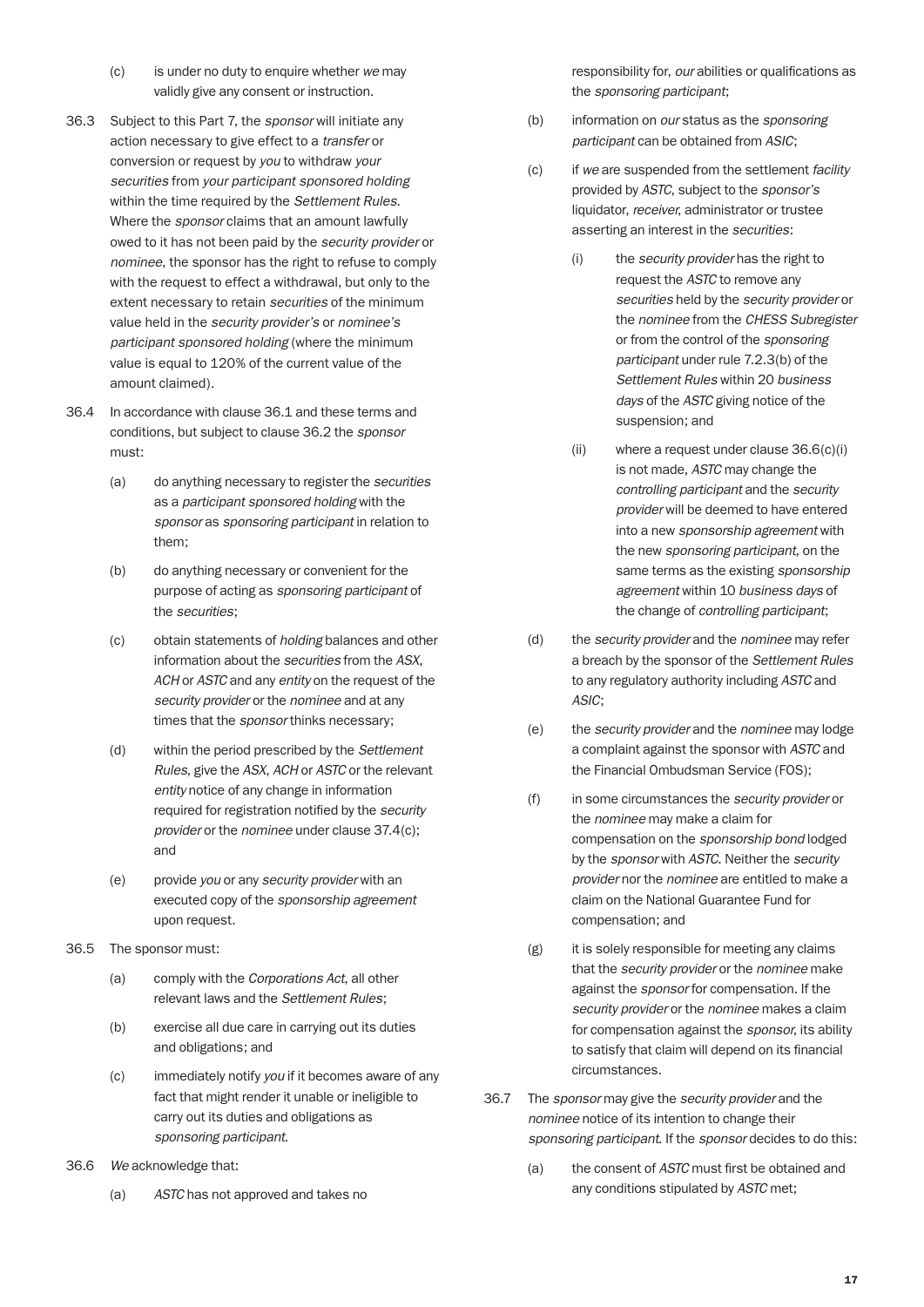- (b) both the *sponsor* and the new *sponsoring participant* will give the *security provider* and the *nominee* notice of the change in accordance with the *Settlement Rules*; and
- (c) the proposed changeover date must be not less than 20 *business days* (as defined in the *Settlement Rules*) after the notice is received by the *security provider* from the sponsor (the "Effective Date"). The *security provider* and the *nominee* are entitled to terminate the sponsorship arrangements applying under this agreement and give *withdrawal instructions* to the *sponsor* on receipt of the notice from the *sponsor*. However, if they choose to terminate, the *amount outstanding* must be repaid in full at the same time.
- 36.8 The sponsorship arrangements made under this agreement are to be taken to be novated to the new *sponsoring participant* on receipt of the notice from the new *sponsoring participant* confirming that they consent to act as their *sponsoring participant* on terms equivalent to these sponsorship arrangements (including clause 36.2).
- 36.9 The *security provider* and the *nominee* are to be taken to have consented to the novation of the sponsorship arrangements, and to have authorised the *sponsor* to execute on their behalf all documents necessary to effect the novation, if either do any act which is consistent with the novation on or after the Effective Date.
- 36.10 The sponsorship arrangements continue for the *sponsor's* benefit in respect of any rights and obligations occurring before notice is given under clause 36.8.
- 36.11 To the extent that any law or provision of any agreement makes the novation in clause 36.8 not binding or effective, these sponsorship arrangements continue for the *sponsor's* benefit until such time as the novation is effective.
- 36.12 Nothing in clauses 36.7 to 36.11 prevents the completion of transactions by the *sponsor* where the obligation to complete those transactions arose before notice was given under clause 36.8 and these sponsorship arrangements will continue to apply to the completion of those transactions despite the novation of these sponsorship arrangements.
- 36.13 If any *security provider* consents, the *sponsor* may disclose the *HIN* of a *CHESS Holding* to any *nominated financial adviser*, *authorised representative* or any other *security provider*.
- 36.14 This *sponsorship agreement* terminates immediately:
	- (a) by notice in writing from either the *security provider* or the *sponsor* to the other;
	- (b) if the *sponsor* becomes *insolvent*;
- (c) if the *sponsor* is suspended from the settlement facility or its rights under the settlement facility are terminated; or
- (d) if the *sponsor* gives the *security provider* or the *nominee* notice under clause 36.7, by the *security provider* or the *nominee* instructing the *sponsor* to transfer the *securities* sponsored by the *sponsor* from the *participant sponsored holding*.
- 36.15 If this *sponsorship agreement* terminates under clause 36.14 the *security provider* must, at *our* request, immediately enter into a *sponsorship agreement* in relation to the *securities* on terms and with a *controlling participant* acceptable to *us* or repay the *amount outstanding* in full.
- 36.16 For so long as there is an *amount outstanding*, the *security provider* undertakes not to give a notice under clause 36.14(a).

#### 37 What the *security provider* and the *nominee* agree to do

- 37.1 The *security provider* and the *nominee* acknowledge that:
	- (a) *ASTC* has not approved and takes no responsibility for, the *sponsor's* abilities or qualifications as the *sponsoring participant*;
	- (b) *ASX*, its subsidiaries and controlled entities (including *ASTC*) have no responsibility for supervising or regulating the relationship between the *security provider* and the *nominee* and the *sponsoring participant* other than in relation to *sponsorship agreements*;
	- (c) before *you* signed the application an explanation of the effect of the *sponsorship agreement* was provided to *you* by *us* (this explanation is contained in the 'CHESS explanation');
	- (d) they understood the intent and effect of Part 7 of this agreement before signing it;
	- (e) if either of them makes a claim for compensation against the *sponsor*, the *sponsor* is solely responsible for meeting the claim and the *sponsor's* ability to satisfy that claim will depend on the *sponsor's* financial circumstances;
	- (f) in the event of the *security provider's* death or bankruptcy a *holder record lock* will be applied to all *securities* held in a *participant sponsored holding* in the *security provider's* name in accordance with rules 8.15.8 and 8.15.11 of the *Settlement Rules*, unless the *security provider's*  legally appointed representative elects to remove those *securities* from the *CHESS Subregister*; and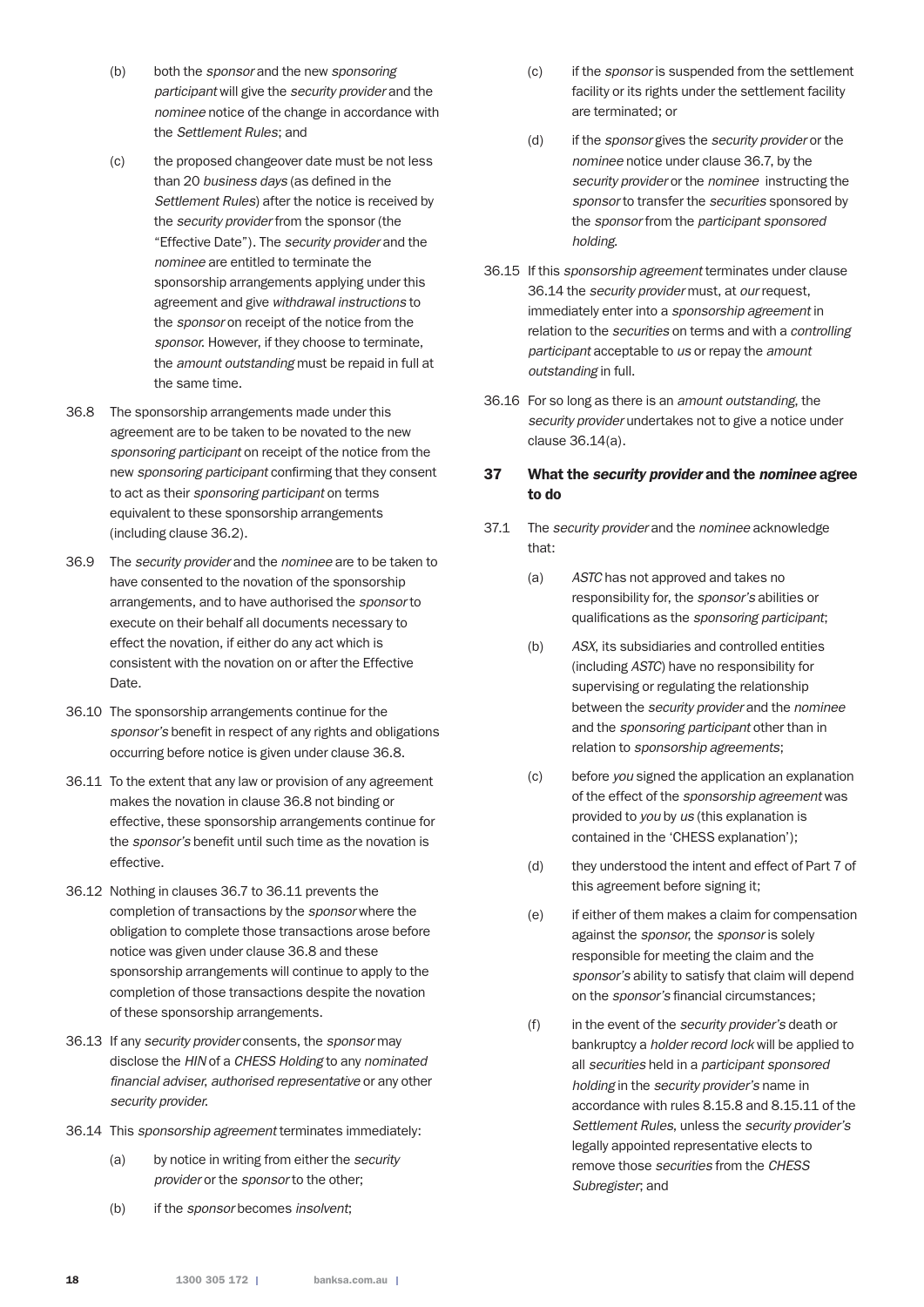- (g) in the event of the *security provider's* death, this agreement is deemed to remain in operation in respect of the *person* legally appointed to administer the *security provider's* estate for a period of up to three calendar months after the date on which the *holder record lock* is removed pursuant to rule 8.16.3 of the *Settlement Rules*, unless that legally appointed representative elects to remove the *participant sponsored holding* from the *CHESS Subregister*;
- (h) where there is more than one *security provider* holding *securities* in a *participant sponsored holding* jointly and one of them dies:
	- (i) those *securities* will be transferred into new *holdings* under a new *holder record* in the name of the other surviving joint holders; and
	- (ii) this agreement is to be valid for the new *holdings* under the new *holder record*;
- (i) where there is more than one *security provider* holding *securities* in a *participant sponsored holding* jointly and one of them is bankrupt, *we* will:
	- (i) establish a new *holder record* in the name of the bankrupt *holder*, transfer the interest of the bankrupt *holder* into new *holdings* under the new *holder record* and request that *ASTC* apply a *holder record lock* to all *holdings* under that *holder record*, unless the legally appointed representative of the bankrupt *holder* elects to remove those from the *CHESS Subregister*; and
	- (ii) establish a new *holder record* in the name(s) of the remaining *holder(s)* and *transfer* the interest(s) of the remaining *holder(s)* into new *holdings* under the new *holder record*;
- (j) in the event of an even number of *securities*, for taxation purposes each *holder* will beneficially hold an equal number of *securities*;
- (k) in the event of an odd number of *securities*, *holder* 1 on the *application form* is nominated as the default beneficiary for taxation purposes of the additional security;
- (l) *you* may advise *us* in writing at any time of an alternate holding portion of *securities* to that outlined in paragraph (j) or (k); and
- (m) the sponsor is not obliged to effect a transfer into the *security provider's* or *nominees' participant sponsored holding*, where payment for the *securities* has not been received, until payment is received.
- 37.2 If the sponsor makes a *transfer* from a *holding* of the *security provider* or the *nominee* under section 9 of the *Settlement Rules*, then each acknowledges that none of them:
	- (a) may assert or claim against *ASTC* or the relevant issuer of *securities* that the *sponsoring participant* either was not authorised to make the transfer or did not make it; or
	- (b) have a claim arising out of the *transfer* against the National Guarantee Fund under Part 7.5 Division 4 of the *Corporations Regulations* unless the *transfer* was taken to be effected by a market participant of *ASX* or a clearing participant of *ACH*.
- 37.3 If the *sponsor* initiates any action in accordance with this agreement which has the effect of creating a *subposition* over the *securities*, then the *security provider*, the *nominee* and *we* acknowledge that the right to transfer, convert or deal in any other way with those *securities* is restricted in accordance with the *Settlement Rules* relating to *subpositions*.
- 37.4 The *security provider* and the *nominee* must:
	- (a) take all necessary steps to enable the *sponsor* to become the *sponsoring participant* of any *securities* that form, or are proposed to form, part of the *mortgaged property* that are held in a *participant sponsored holding* with a different *sponsoring participant*;
	- (b) give the *sponsor* information and supporting documentation reasonably required by the *sponsor* to comply with the registration requirements for *participant sponsored holdings* under the *Settlement Rules*;
	- (c) notify the *sponsor* of any change to that information and supply any necessary supporting documentation as soon as possible;
	- (d) not take any action that would interfere with the *sponsor* complying with its obligations under the *Settlement Rules*;
	- (e) do everything necessary to cause any *securities* that *we* identify to be reserved in a *subposition* on any terms specified by *us* if *we* reasonably determine that the *subposition* may be used to protect *our* interests under the *mortgage*; and
	- (f) not reserve or release *securities* into or out of a *subposition* without *our* prior consent.
- 37.5 The *security provider* must:
	- (a) do everything to comply with this agreement that the *sponsor* and *we* consider necessary;
	- (b) pay the *sponsor* the fee the *security provider* and the *sponsor* agree to; and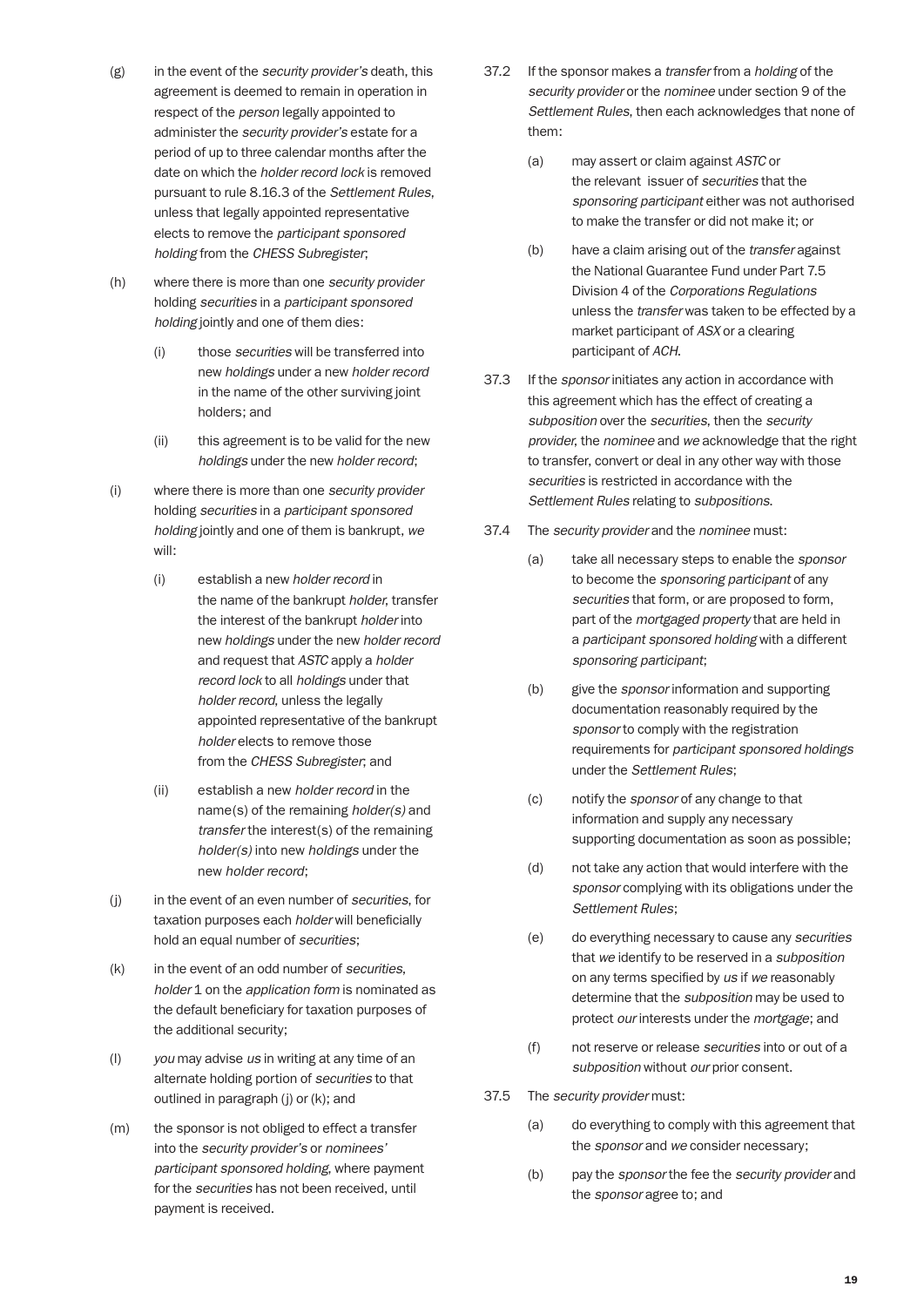- (c) reimburse the *sponsor* when it asks for *costs* and *expenses* incurred by the *sponsor* on any duties, taxes, registration and other fees and charges associated with *CHESS* and other expenses incurred on behalf of the *security provider* and the *nominee*.
- 37.6 The *security provider* indemnifies the sponsor against and therefore must pay the sponsor on demand for, any losses or *costs* suffered or incurred by it:
	- (a) in properly carrying out its duties or exercising its powers in relation to the *securities*;
	- (b) in carrying out any direction given by the *security provider*, the *nominee* or *us*; or
	- (c) in disclosing the *HIN* in accordance with clause 36.13 and relying on instructions from anyone in relation to the *HIN*;

 but excluding *loss* or *costs* suffered or incurred as a result of any acts or omissions that involve the *sponsor's* gross negligence or fraud.

#### Part 8 – Other Provisions

#### 38 Exclusion of time periods

- 38.1 Neither *we* nor any *receiver* need give *you* or a *security provider* any notice or demand or allow time to elapse before exercising a right under the *facility* or conferred by law (including a right to sell) unless the notice, demand or lapse of time is required by law and cannot be excluded.
- 38.2 If a law requires that a period of notice must be given or a lapse of time must occur or be permitted before a right under the *facility* or conferred by law may be exercised, then:
	- (a) when a period of notice or lapse of time is mandatory, that period of notice must be given or that lapse of time must occur or be permitted by *us*; or
	- (b) when law provides that a period of notice or lapse of time may be stipulated or fixed by the *mortgage*, then one day is stipulated and fixed as that period of notice or lapse of time including, if applicable, as the period of notice or lapse of time during which:
		- (i) an *event of default* must continue before a notice is given or requirement otherwise made for payment of any amount (including the *amount outstanding*) or the observance of other obligations under the *mortgage*; and
		- (ii) a notice or request for payment of any amount (including the *amount outstanding*) or the observance of other obligations under the *mortgage* must

remain not complied with before *we* or a *receiver* may exercise rights.

## 39 Other *costs* and charges

- 39.1 *You* must pay *us*, the *controlling participant* and the *nominee* for:
	- (a) any *costs we* or the *nominee* reasonably incur in arranging, registering, administering or terminating the *documents* (including action taken to enforce rights given to *us* or the *receiver* by the *documents*); and
	- (b) any duties, taxes or fees payable in connection with the *documents* or any transaction contemplated under them including any interest, penalties, fines or expenses which might arise in relation to these payments and any amounts *we* pay to any independent consultant, agent, *receiver* or lawyer.
- 39.2 Subject to clause 6.12, *we* may debit and charge any *loan account* with any amounts *you* are required to pay under clause 39.1.
- 39.3 *You* must pay *us* an amount equal to any liability, *loss* or *costs* of a kind referred to in clause 30.1 or clause 39.1 suffered or incurred by any *receiver* or attorney appointed under a *document*; any of *our* employees or officers; or any purchaser or holder of the *mortgaged property*.

## 40 Limitation of liability

- 40.1 *We* need not do anything (including disclosing anything or giving advice or doing anything *we* are entitled to do under this *facility*) except as expressly set out in this agreement.
- 40.2 *We* are not responsible to *you* for any delay, action of or failure to act by any manager, trustee or administrator of any trust in which *you* have purchased units or interests, any change in the value of those units or interests, or for any breach by any of them of any obligation under any *documents* relating to that trust.
- 40.3 Although *we* or the *nominee* may sign and deliver applications by *you* or *your* financial adviser for *securities* which consist of an interest in a *managed investment scheme*, neither the *nominee* nor *we* can ensure that the application will be accepted by the manager, administrator or trustee of the relevant *managed investment scheme*.
- 40.4 The fact that *we* include a *security* in the *acceptable securities list* or *we* or the *nominee* classify a *security* as part of the *mortgaged property* is not a recommendation by either *us* or the *nominee* that *you* or a *security provider* should invest in that security.
- 40.5 Neither *we* nor the *nominee* are responsible for or liable in respect of: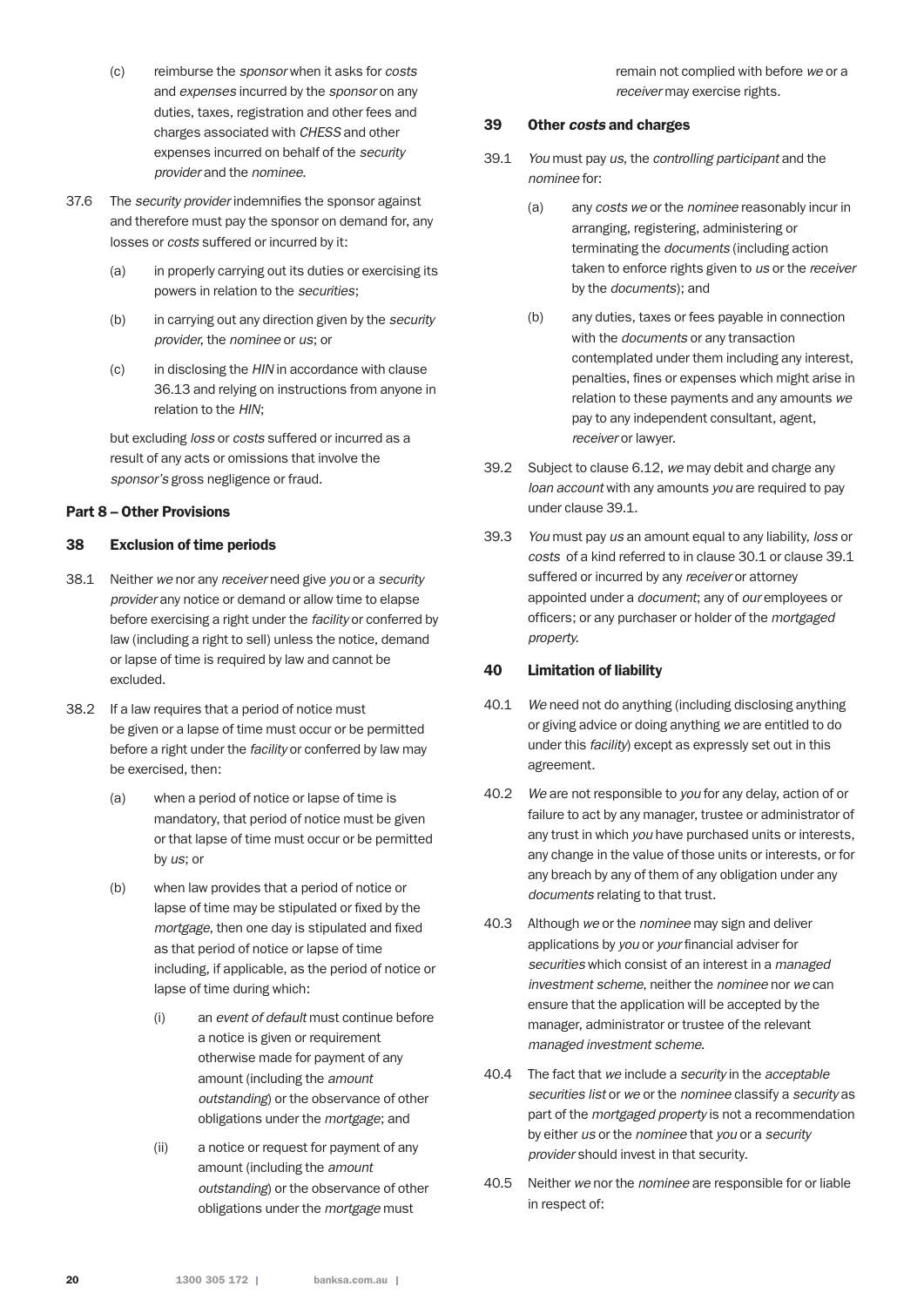- (a) any change or movement in the value of any *security* comprising part of the *mortgaged property*;
- (b) any information, advice or opinion (including any information, advice or opinion relating to any *security*) provided by *us* or any other *person* on *our* behalf whether or not it is provided at *your* request or relied on by *you* or by others;
- (c) any loss, damage, cost, liability or expense that *you* may suffer as a result of the failure of any services (electronic and/or telephone and/or internet and/or processing and/or otherwise) *we* provide other than to correct any errors and refund any fees or charges arising as a result of the failure;
- (d) any suspension of *our* services, including for the purpose of allowing *us* to perform administrative tasks or maintenance or, if in *our* opinion, a threat is posed to any system or equipment supporting any service under this *facility*;
- (e) any loss that *you*, any *security provider* or *guarantor* may suffer as a result of any missed market opportunity or any change in the value, status or availability of any *security* during the period *we* are processing any of the *documents*, any *confirmation*, any request to increase *your credit limit* or *your* instructions;
- (f) any loss, damage, cost, liability or expense that *you* may suffer as a result of *us* declining *your* request to borrow under the *facility*, a change in the *borrowing limit* or *credit limit* or a direction to repay all or part of a *loan*; or
- (g) any loss, damage, cost, liability or expense that *you* may suffer as a result of any *margin call contact* appointed by *you* to receive notice of a *margin call* failing to provide *you* with notice of that *margin call*.

#### 41 Commissions

41.1 *We* may pay a commission or other benefit to any *person we* choose. *We* may not be required to tell *you* about this or to advise *you* or obtain *your* consent to any change in the basis upon which *we* do so. Payment of any such commission or the giving of benefits is not an endorsement of that *person* by *us*.

#### 42 General matters

#### How *we* may exercise *our* rights

- 42.1 *We* may exercise a right or remedy or give or refuse *our* consent in any way *we* consider appropriate including by imposing conditions.
- 42.2 If *we* do not exercise a right, power or remedy fully or at a

given time, *we* can still exercise it later.

42.3 *Our* rights and remedies under the *documents* are in addition to other rights and remedies provided by law independently of them.

## *We* may enforce *our* rights and remedies in any order *we* choose.

- 42.4 Neither *we* nor the *nominee* is required to do any act or thing unless expressly required under this agreement and *we* are not liable for any loss caused by doing or attempting to do, failure to do, or delay in doing any act or thing, whether or not caused by *our* negligence.
- 42.5 *Our* rights and remedies under the *documents* may be exercised by any of *our* directors, employees or other persons *we* authorise, including a *receiver* or attorney.

#### Reinstatement of rights

42.6 Under law, a trustee in bankruptcy, an administrator or a liquidator may ask *us* to refund a payment *we* have received in connection with the *documents*. To the extent *we* are obliged or agree to make a refund, *we* may treat the payment as if it had not been made. *We* are then entitled to *our* rights against *you* and the *security provider* under the *documents* as if the payment had never been made and, if *we* ask, *you* and the *security provider* must do everything necessary to restore to *us* any *security interest we* held immediately prior to the payment or transfer.

#### No merger

- 42.7 This agreement does not merge with or adversely affect and is not adversely affected by:
	- (a) any guarantee or indemnity or any *security interest*, right or remedy to which *we* are entitled at any time; or
	- (b) a judgement or order which *we* obtain against *you* or a *security provider* in respect of an amount payable under the *documents* (*we* can still exercise *our* rights under this agreement as well as under the judgement, order, other guarantee or security).
- 42.8 If any amount *you* must pay under this agreement becomes merged in a court order, *you* must pay interest on that amount as a separate obligation. The interest is payable at the rate in the court order from the date *we* first ask *you* for it until it is paid in full. The rate is *our* default rate (if any) or the rate in the court order, whichever is higher.

## Further steps

42.9 *You* and each *security provider* must promptly do anything *we* ask (such as obtaining consents, signing and producing documents, producing receipts and getting documents completed and signed) to be bound under this agreement and to assist *us* and the *nominee*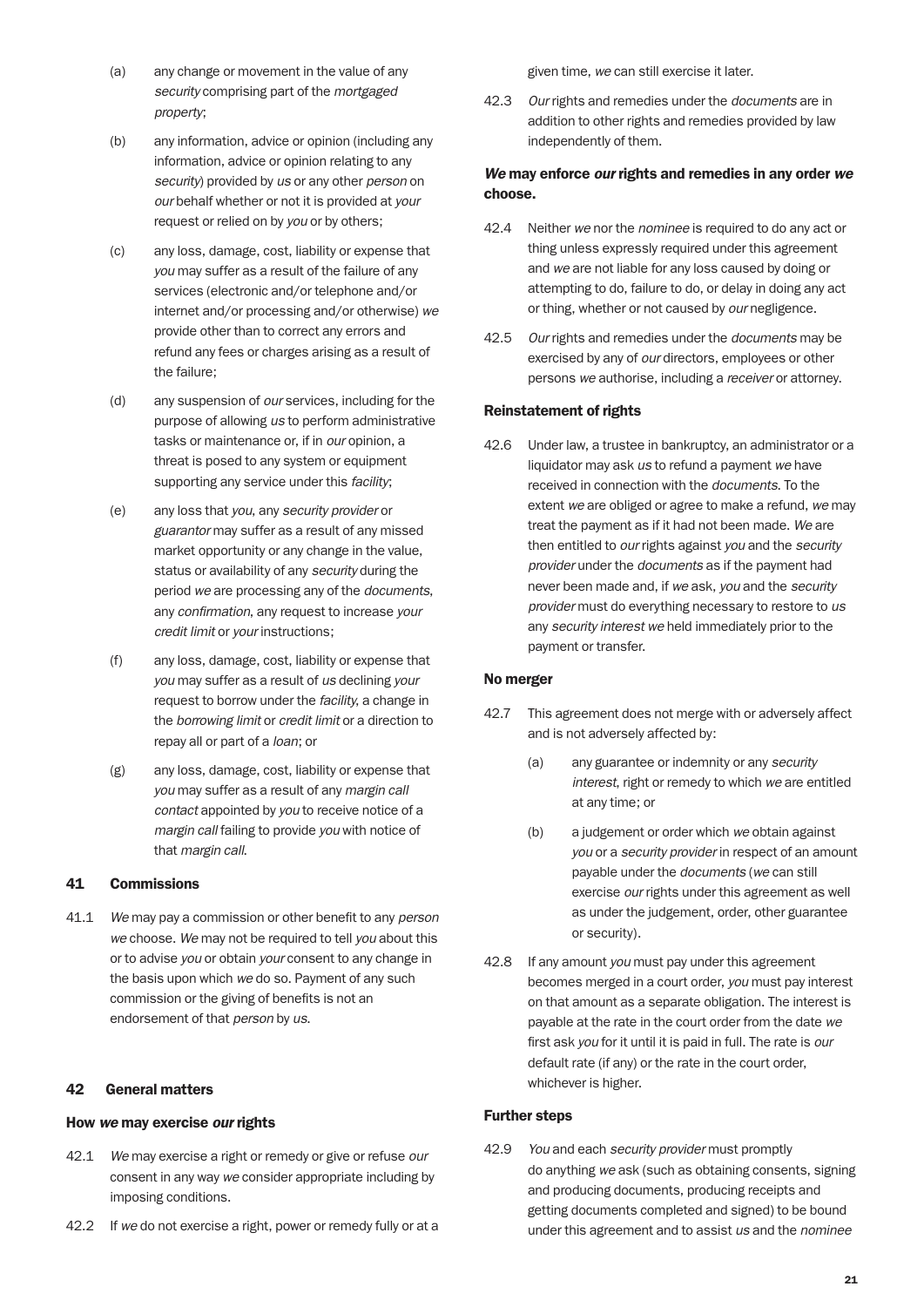in the enjoyment or enforcement of *our* respective rights under it.

#### Amendment to this facility and waiver

- 42.10 (a) At any time without *your* consent or acknowledgement *we* may on 30 days' prior notice:
	- (i) impose any new fee or vary the amount of any fee;
	- (ii) vary the interest and fee charging cycles; and/or
	- (iii) vary the basis of calculating and charging of interest; and,

on such notice required by law,

 (iv) vary any interest rate or default interest rate margin.

 *We* will notify *you* of such amendment in writing or by newspaper advertisement or on *our* website no later than the day the amendment takes effect, however the amendment is effective on its terms even if *we* do not.

- (b) From time to time and at any time, *we* may increase, decrease, add to, delete or otherwise vary *our loan to value ratios* on any of the *mortgaged property* without providing *you* with prior notice. Any change will be notified on *our* website at banksamarginlending.com.au.
- (c) *We* may from time to time change any of the terms of the *documents* to:
	- (i) add, change or remove any rights, concessions or benefits;
	- (ii) adopt or implement any legal requirement, decision, recommendation, regulatory guidance or standard of any court, tribunal, ombudsman service or regulator;
	- (iii) accommodate changes in the needs or requirements of any of *our* new product features or services;
	- (iv) cure any ambiguity or typographical error, or correct or supplement any defective or inconsistent provision, so as to make its intended effect clearer;
	- (v) conform with industry or market practice or best practice in Australia or overseas; or
	- (vi) reflect changes in technology or *our* processes including *our* computer systems.

Without limiting *our* rights under sub-

paragraphs (i) to (vi), *we* may from time to time change any of the *documents* for reasons other than the ones mentioned above.

- (d) *We* may vary or amend the provisions of the *documents* under clause 42.10(c) from time to time by:
	- (i) giving *you* prior notice in writing of the proposed amendments and giving *you* a reasonable time to consider the proposal (consideration period); and
	- (ii) unless *you* notify *us* of any objection to the proposed amendment by the end of the notice period, executing amending documentation on *your* behalf under the power of attorney *you* executed with *your application form* (and for the avoidance of doubt, *you* agree that *your* attorneys under that power of attorney have the power and authority to execute that amending documentation).
- (e) The amending documentation will be effective even if for any reason *you* do not actually receive the prior notification sent to *you*.
- (f) To the extent that the amendment enhances *your* rights or benefits in any way and/or does not adversely affect *your* rights and obligations in a material way, *we* may amend the provisions of the *documents* without *your* consent or acknowledgement.
- (g) This clause does not apply in respect of changes to direct debit arrangements.
- (h) A right granted by this agreement can only be waived or discharged in writing signed by the party or parties to be bound.
- 42.11 In all other cases, *we* may vary or amend the provisions of the *documents* from time to time by:
	- (a) giving *you* prior notice in writing of the proposed amendments and giving *you* at least 30 days to consider the proposal (*consideration period*); and
	- (b) unless *you* notify *us* of any objection to the proposed amendment by the end of the *consideration period*, executing amending documentation on *your* behalf under the power of attorney *you* executed with *your application form* (and for the avoidance of doubt, *you* agree that *your* attorneys under that power of attorney have the power and authority to execute that amending documentation).

 The amending documentation will be effective even if for any reason *you* do not actually receive the prior notification sent to *you*.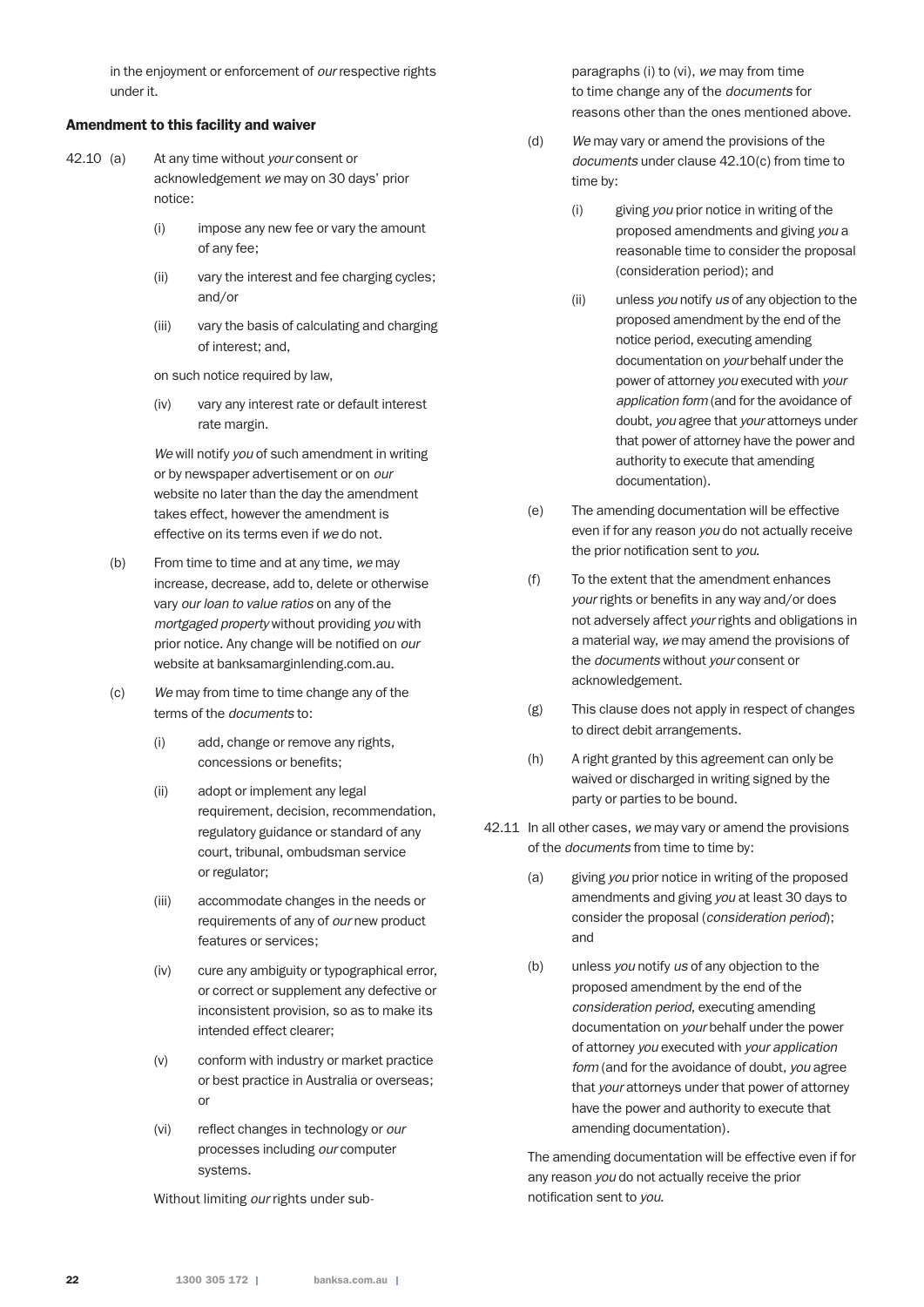This clause does not apply in respect of changes to direct debit arrangements.

 If the Code of Banking Practice applies to the *facility*, *we* may only do so in accordance with that Code.

42.12 A right granted by this agreement can only be waived or discharged in writing signed by the party or parties to be bound.

#### Completing this agreement and *your* obligations under it

- 42.13 *You* and each *security provider* agree that *we* may fill in any blanks in this agreement or any related *documents*.
- 42.14 *You*, each *guarantor* and each *security provider* agree that *we* may do anything which *you*, a *guarantor* or a *security provider* should have done under any document but which *you*, the *guarantor* or the *security provider* either have not done or in *our* opinion have not done properly. If *we* do so, *you* must pay *our* reasonable *costs* for so acting when *we* ask.

#### **Assignment**

- 42.15 *We* may assign, novate, transfer or otherwise deal with *our* rights and/or obligations under the *documents*. However, *we* may not assign, novate or transfer *our* rights and/or obligations to the *nominee*. Any person to whom *our* rights and/or obligations are assigned, novated or otherwise transferred will have the same rights and/or obligations that *we* do under the *documents* including without limitation the right to determine the value of the *mortgaged property*. *You*, each *guarantor* and each *security provider* agree that *we* may disclose any information or *documents we* consider necessary to help *us* exercise this right.
- 42.16 While there is an amount outstanding, you and, each guarantor and each security provider, irrevocably authorise each attorney appointed in the power of attorney contained in the application form, to execute on your or the security provider's behalf any document necessary to give effect to an assignment, novation, transfer or other dealing with our rights and/or obligations in accordance with clause 42.15 if the party to whom our rights and/ or obligations are assigned, novated, transferred or otherwise dealt with is a related body corporate of us, a bank or other financial institution or a securitisation vehicle.
- 42.17 *We* will give *you* notice of any exercise of *our* rights under clauses 42.15 or 42.16 as soon as is practicable.

#### Inconsistent law

- 42.18 To the extent allowed by law, the *documents* prevail to the extent they are inconsistent with any law.
- 42.19 A provision of a document that is void, illegal or unenforceable is ineffective only to the extent of the voidness, illegality or unenforceability, but the remaining

provisions are not affected.

42.20 Any present or future law that varies *your* or a *guarantor's* or a *security provider's* obligations under the *documents* is excluded to the extent allowed by law if it adversely affects *our* or the *nominee's* rights or remedies.

#### Notices and other communications

- 42.21 Except as specified otherwise in the *facility*, all notices, requests, demands, consents, approvals, agreements or other communications to or by *you*, a *guarantor*, a *security provider*, the *nominee* or the *sponsor*:
	- (a) must be in writing or such other means as *we* may specify from time to time;
	- (b) (if *you*, a *guarantor* or a *security provider* are a company) must be signed by an *authorised officer* of *you* and *we* must be provided with the specimen signature of such *authorised officer* on request;
	- (c) will be taken to be duly received or made:
		- (i) (in the case of delivery in person) when delivered, received or left at the last notified address of the recipient;
		- (ii) (in the case of delivery by prepaid, certified or registered post) three *business days* after they are posted to the address last notified;
		- (iii) (in the case of a delivery by fax) when the fax was sent to the fax number last notified, unless the sender's machine received a report that indicates there was a failure in delivering the fax;
		- (iv) (in the case of a delivery by other means (including email, sms or other electronic means)) instantaneously unless the sender's machine received a report that indicates there was a failure in delivering the communication;
		- (v) (when allowed by this agreement, if advertised by newspaper) on the date they are first published; and
		- (vi) (when allowed by this agreement, if placed on *our* website) on the date they are first published on *our* website.
- 42.22 *We* may, to the extent of *your* authorisation in an *application form* or otherwise and to the extent allowed by any applicable law or code of conduct:
	- (a) give any communication under this *facility* to you or your *representative*, *nominated financial adviser* or *authorised representative* (except for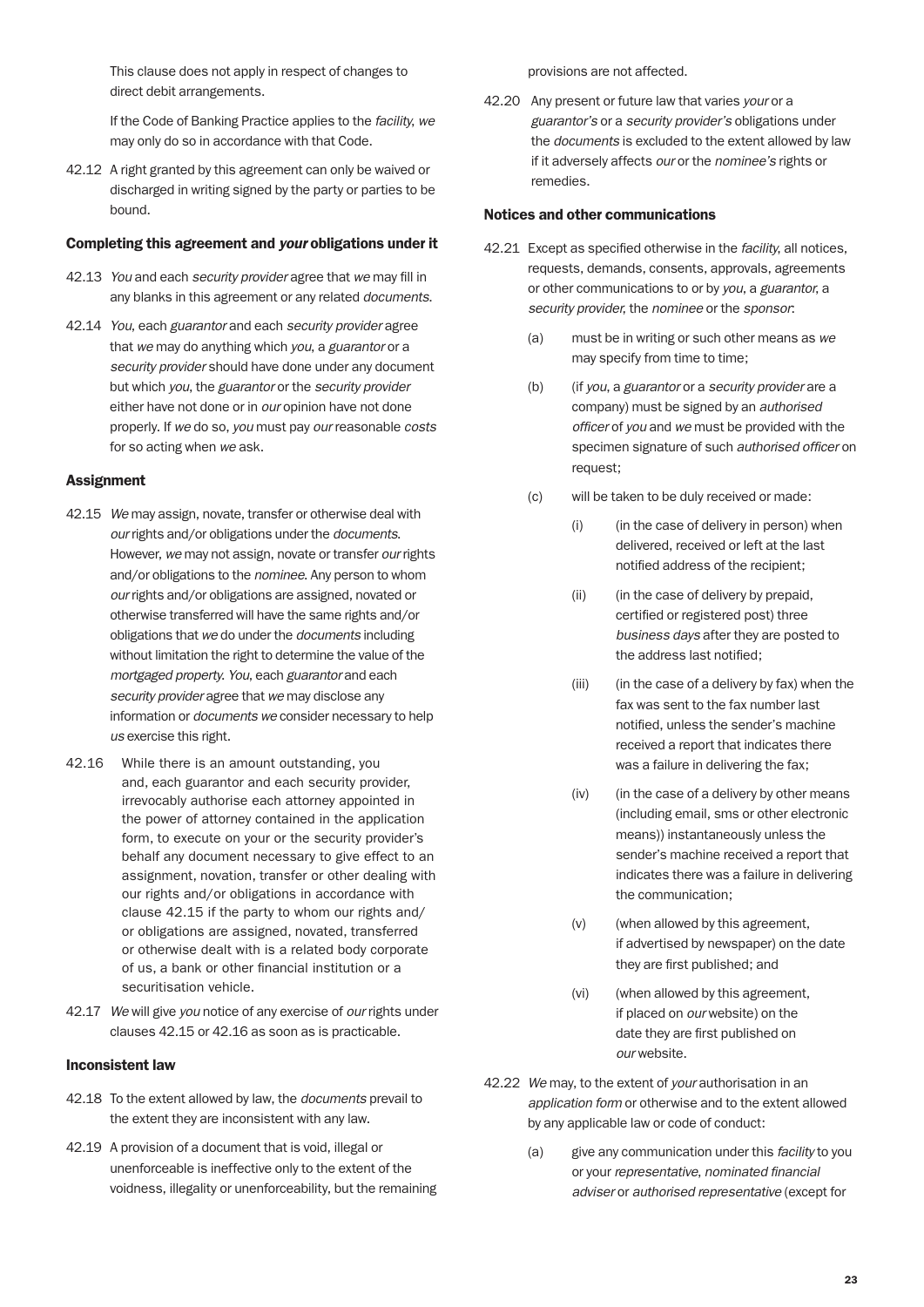any communication under clause 8 which may only be given to *you* or your *margin call contact*), or

- (b) give *you* any notice under this agreement or required by law (including any notice that must be 'in writing') by:
	- (i) electronic communication to a device, *electronic equipment* or electronic address nominated by *you*; or
	- (ii) displaying information at *our* website – banksamarginlending.com.au (after notifying *you* by electronic communication that the information is available for retrieval on the website and the nature of the information).

*You* may at any time vary the device, electronic means or electronic address *you* have nominated or terminate *your* agreement that *we* can notify changes to *you* via the methods of electronic communication referred to above.

- 42.23 Communications take effect from the time they are taken to be duly received in accordance with clause 42.21(c) unless a later time is specified in them.
- 42.24 (a) *You* are responsible for keeping *your* contact details up to date. If *your* contact or personal details change in any way (for example, *your* name, address, contact number or e-mail address) *you* must notify *us* in writing of those changes as soon as possible and in any event within 14 days.
	- (b) Only *you* (or any joint account holder, if applicable) or *your authorised representative* have the authority to change *your* contact or personal details.
- 42.25 A requirement for *us* to give *you* a notice or any other information in writing may be done by means of:
	- (a) electronic communication to a device, *electronic equipment* or electronic address advised by *you*; or
	- (b) displaying information at *our* website banksamarginlending.com.au. *We* may notify *you* by electronic communication that the information is available for retrieval on the website and the nature of the information.

#### Applicable law and service of *documents*

- 42.26 This agreement is governed by the laws in force in New South Wales. All parties submit to the non-exclusive jurisdiction of the courts of New South Wales.
- 42.27 *We* and the *nominee* may serve any document in a court action on *you* or a *security provider* by delivering it to, or

leaving it at, the address given to *us* or such other address as *we* agree to at any time. This clause does not prevent any other method of service.

## **Confidentiality**

- 42.28 All information provided to *us* or the *nominee* ("recipient") by you or a *security provider* (each a "provider") in connection with the *documents* is confidential to the recipient, its employees, legal advisers, auditors and other consultants and may not be disclosed to any *person* except:
	- (a) with the consent of the provider (which consent is not to be unreasonably withheld);
	- (b) if allowed or required by law or any *document*, or required by any *securities* exchange;
	- (c) in connection with legal proceedings relating to the *documents*;
	- (d) if the information is generally and publicly available;
	- (e) to a potential assignee, participant or subparticipant of the recipient's interests under a *document* or to any other *person* who is considering entering into contractual relations with the recipient in connection with a *document*; or
	- (f) in connection with any stamping or registration of the *documents*.

## Additional services

42.29 From time to time *we* may choose at *our* discretion to offer additional services in connection with the *facility*. This may include permitting deposits or withdrawals by different methods and allowing access to information about the *facility* by different methods (including electronically).

#### Disclosure of TFNs and ABNs

42.30 By providing *us* or the *sponsor* with a tax file number, Australian Business Number or Australian Authorised Deposit-taking Institution account details *you* or any *security provider* authorise *us* or the sponsor to disclose this information to the *ASX*, *ACH*, *ASTC*, or any designated share registry, or current or proposed *entity* for any purpose relating to *securities*, dividends or other benefits.

#### Telephone conversations

42.31 *We*, the *nominee* or the *sponsor* may record telephone conversations with *you* or *your authorised representative* at any time with or without an audible tone warning and may rely on those recordings in the event that a dispute arises.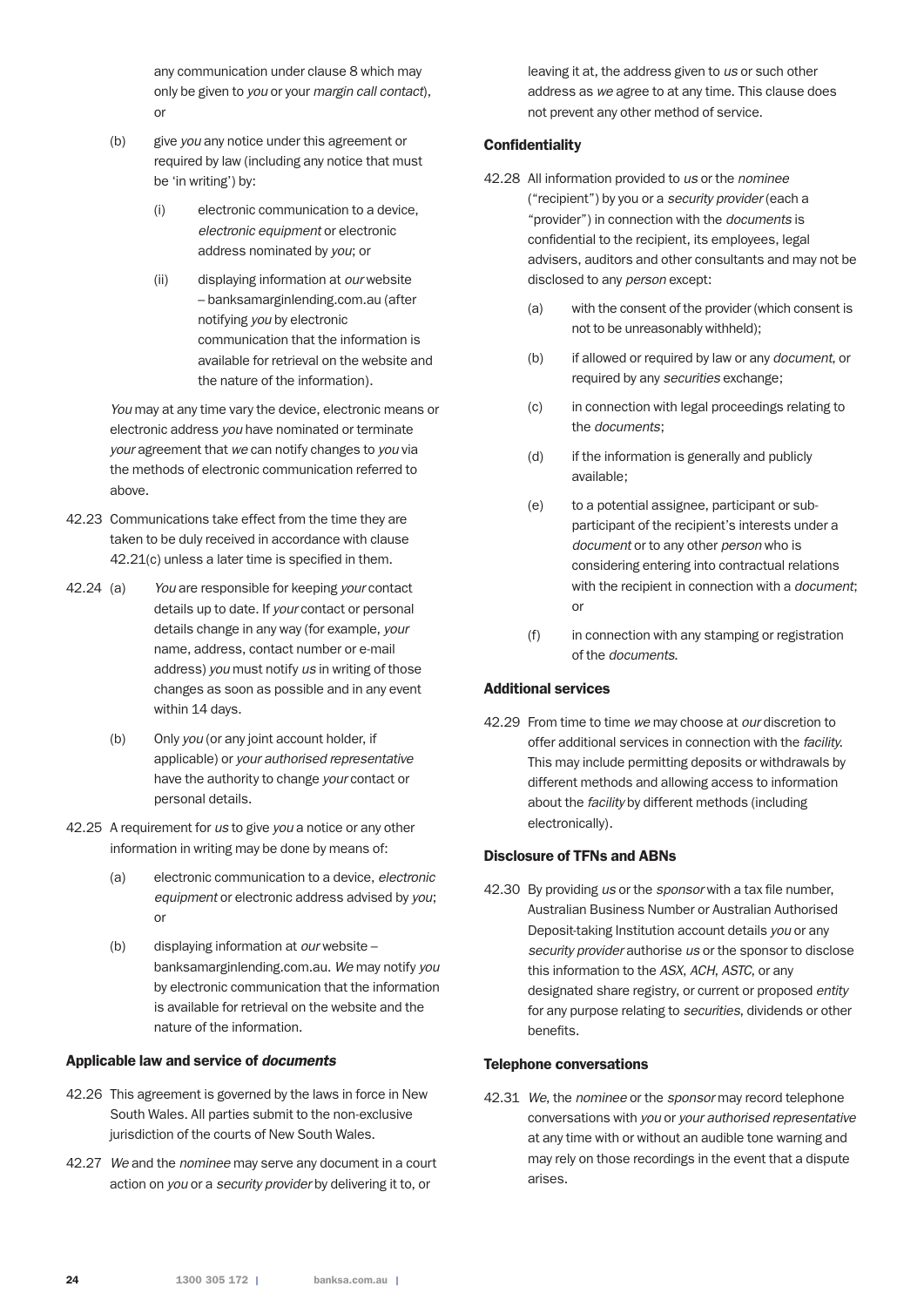#### Statements of account

42.32 *We* will send *you* a statement of account for *your loan* on a monthly basis (or as otherwise agreed). *You* should check the entries on *your* statement carefully and promptly report any errors or unauthorised transactions to *us*. Copies of statements of account are also available on request. *We* may charge *you* a fee for a copy of a statement provided on request.

#### Dispute resolution

- 42.33 *We* aim to resolve *your* complaint at your first point of contact with *us*. If *we* haven't been able to deal with *your* issues to *your* satisfaction, there are a number of other bodies *you* can go to:
	- (a) *Our* external dispute resolution provider is the Financial Ombudsman Service, *our* membership number is 10999 and the contact details are:

 Financial Ombudsman Service GPO Box 3, Melbourne VIC 3001 Phone: 1300 780 808 Fax: (03) 9613 6399 Internet: www.fos.org.au Email: info@fos.org.au;

(b) *ASIC* also has a free call Infoline on 1300 300 630, which *you* may use to make a complaint and obtain further information about *your* rights.

#### 43 Code of Banking Practice

- 43.1 The relevant provisions of the Code of Banking Practice may apply to the *facility* if *you* or the *security provider* is an individual or a *small business*.
- 43.2 If the Code of Banking Practice (the Code) applies to the *facility* and a provision of the *facility* contravenes a requirement of that Code or imposes an obligation or liability which is prohibited by that Code, the *facility* is to be read as if that provision were varied to the extent necessary to comply with that Code or, if necessary, omitted.

#### 44 Joint *facility*

- 44.1 If there are more than one of *you*, *you* are jointly and severally bound to comply with these terms and are jointly and severally liable for all amounts due under the *documents*.
- 44.2 With a joint *facility*, either of you are authorised to operate the *facility*.
- 44.3 Either of *you* can write to *us* and terminate your liability for future advances on *your* joint *facility*. If either of *you* ask to terminate *your* liability, *we* may stop operations on *your* joint *facility* generally. In any case, each of *you* remain liable for all transactions either of *you* make prior to the date *you* cancel *your* liability for future advances on *your* joint *facility*, even if the transactions are debited

to the *facility* after the cancellation date.

#### Part 9 – *Savings Gearing Loan*

*You* will need to complete a *savings gearing application* and return it to *us* to establish a *savings gearing loan.*

*We* will notify *you* if *we* agree to lend *you* money under this *savings gearing loan*.

#### 45 How and what *we* will lend *you*

- 45.1 *We* will only lend *you* money under this *savings gearing loan* if:
	- (a) *you* have satisfied all of the requirements necessary for *us* to lend *you* money under this *facility*;
	- (b) *your savings gearing loan balance* does not exceed the *savings gearing loan limit* at any time; and
	- (c) subject to clauses 48.1 and 48.4, no later than 4 *business days* prior to the *investment date* of that *nominated investment you* deposit in the *savings gearing account* the *relevant monthly contribution* in respect of that *nominated investment*.
- 45.2 In respect of a *nominated investment*, subject to clause 48.4, no later than the day that is one *business day* prior to the *investment date* in respect of that *nominated investment*, *we* will make an *advance* equal to the *monthly margin loan advance* for that *nominated investment*.

## 46 Making a contribution

 If 4 *business days* prior to the *investment date* of a *nominated investment* the balance of the *savings gearing account* is greater than or equal to the *relevant monthly contribution* for that *nominated investment* and that *investment date*:

- (a) *you* will be deemed to have satisfied *your* obligation under clause 45.1(c); and
- (b) *you* authorise and direct *us* to debit the *savings gearing account* for an amount equal to that *relevant monthly contribution* for the purpose of its application under clause 47.1.

#### 47 Investments

- 47.1 *You* irrevocably authorise and direct the *nominee* to apply the *total monthly investment* amount in respect of a *nominated investment* and an *investment date* to purchase, in the *nominee's* name (as *nominee* on *your* behalf), that *nominated investment* on that *investment date*.
- 47.2 If *you* wish to do any or all of the following from time to time: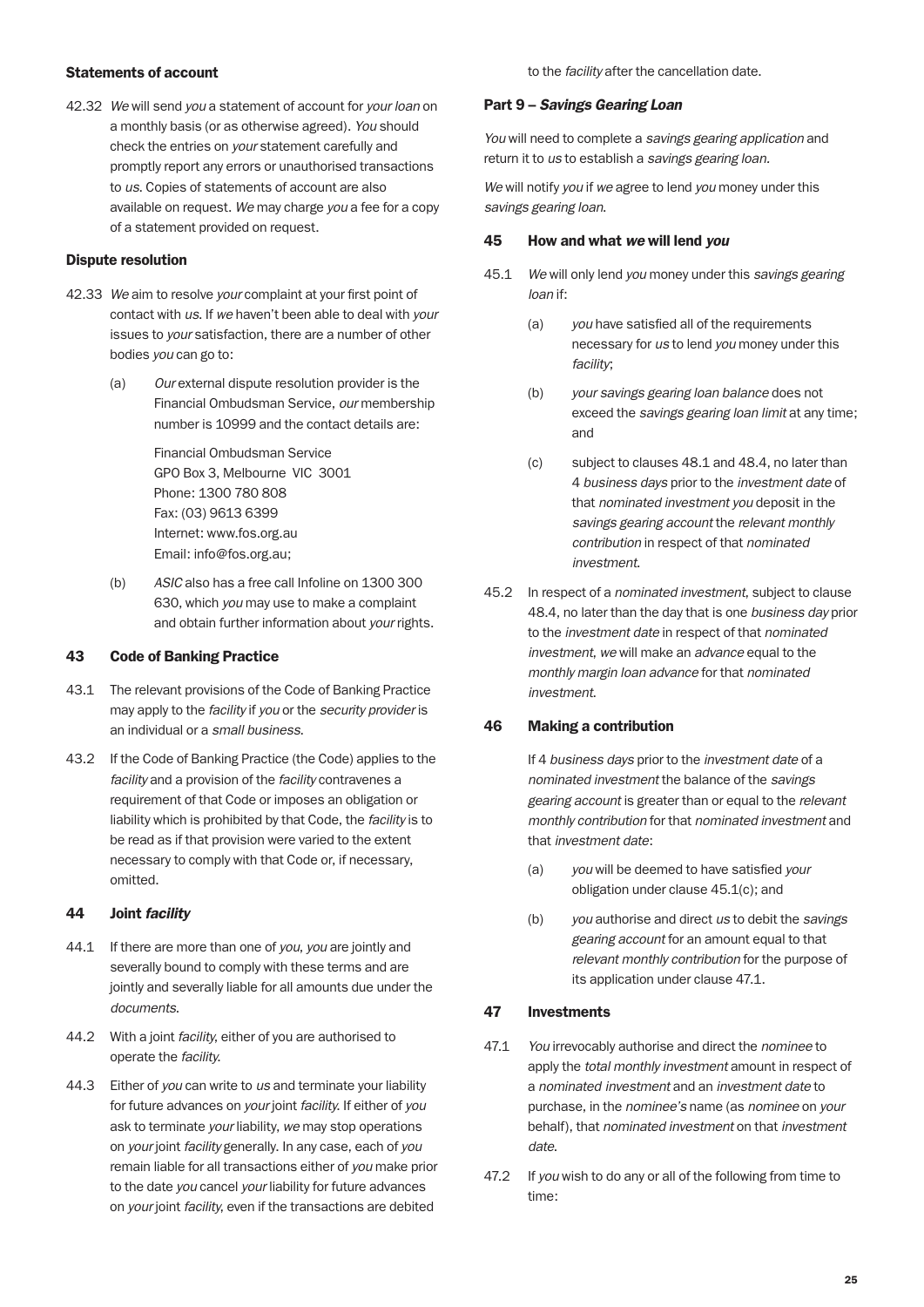- (a) cease purchasing a *nominated investment*;
- (b) specify an additional *nominated investment*;
- (c) vary the amount of the *monthly margin loan advance* in respect of a *nominated investment*;
- (d) vary the amount of the *relevant monthly contribution* in respect of a *nominated investment*; or
- (e) vary the frequency with which *you* make either the *relevant monthly contribution* or *we* make an *advance*, or both;

 *you* must give *us* written notice no later than 15 *business days* prior to the relevant *investment date* in respect of a *nominated investment* from which a change under this clause is to take effect.

47.3 *We* may agree or decline any of the variations referred to in clause 47.2 in *our* discretion.

#### 48 Adjusting *advances* and contributions

- 48.1 *You* may elect not to make a *relevant monthly contribution* under clause 45.1(c) in respect of a *nominated investment* and an *investment date* if *you* would be entitled on that *investment date* to borrow funds from *us* under this *facility* equal to the aggregate of:
	- (a) that *relevant monthly contribution*; and
	- (b) the *monthly margin loan advance* in respect of that *nominated investment* and that *investment date*.
- 48.2 *You* will be deemed to have made an election under clause 48.1 in respect of a *relevant monthly contribution* if:
	- (a) *you* have not made the *relevant monthly contribution* under clause 45.1(c);
	- (b) *you* have not suspended *your* obligation in respect of that *relevant monthly contribution* under clause 48.4(a); and
	- (c) *you* would otherwise be entitled to make the election provided for by clause 48.1.
- 48.3 If *you* make (or are deemed to make) an election under clause 45.1 in respect of a *relevant monthly contribution* for a *nominated investment*, *we* will, in addition to the *advance* under clause 45.2, make an *advance* equal to that *relevant monthly contribution* on or about the *investment date* for that *nominated investment* and that *relevant monthly contribution*.
- 48.4 In respect of a *nominated investment*, *you* may elect to do either or both of the following:
	- (a) suspend *your* obligation under clause 45.1(c) to make the *relevant monthly contribution* for that *nominated investment*; and

(b) suspend making an *advance* under clause 45.2 in respect of the *monthly margin loan advance* for that *nominated investment*, by giving *us* written notice no later than 4 *business days* prior to the *investment date* for that *nominated investment* from which that election is to take effect. *You* may only request a suspension in respect of that *nominated investment* for a period of up to 3 consecutive months or for 3 months in any 12-month period (or such other period as *we* may agree with *you*).

#### 49 Failure to provide a contribution or *advances*

#### If:

- (a) *you* fail to make a *relevant monthly contribution* in accordance with clause 45.1(c); or
- (b) *we* do not make an *advance* equal to the *monthly margin loan advance* in accordance with clause 45.2 as a result of *you* having failed to satisfy any of the conditions to *us* lending *you* money under this *savings gearing loan*;

 *we* may, in addition to any other rights *we* may have under the *facility*, deem an *event of default* to have occurred or charge *you* a default fee (or both).

#### 50 *Costs*

In addition to any other amounts payable under this *savings gearing loan* and the *facility* you may be required to pay *us* for any *costs we* reasonably incur in relation to the *savings gearing loan*. *We* may debit any *loan account* with any amount payable under this clause 50.

## Part 10 – Anti-Money Laundering and Counter-Terrorism Financing Act 2006

- 51 (a) *We* are bound by laws relating to the prevention of money laundering and the financing of terrorism, including the Anti-Money Laundering and Counter-Terrorism Financing Act 2006 and the Anti-Money Laundering and Counter-Terrorism Financing Rules Instruments (the AML/CTF laws) and have adopted an AML/CTF program in accordance with the requirements of the AML/CTF laws and the various guidelines and publications produced by the Australian Transaction Reports and Analysis Centre (the AML/CTF Program).
	- (b) *You* cannot open a BankSA Margin Loan account unless *you* have provided *us* with sufficient identification and that identification has been verified in accordance with the AML/CTF Program and AML/CTF laws.
	- (c) By opening and using a BankSA Margin Loan account, *you* agree that:
		- (i) *you* do not acquire *our* products or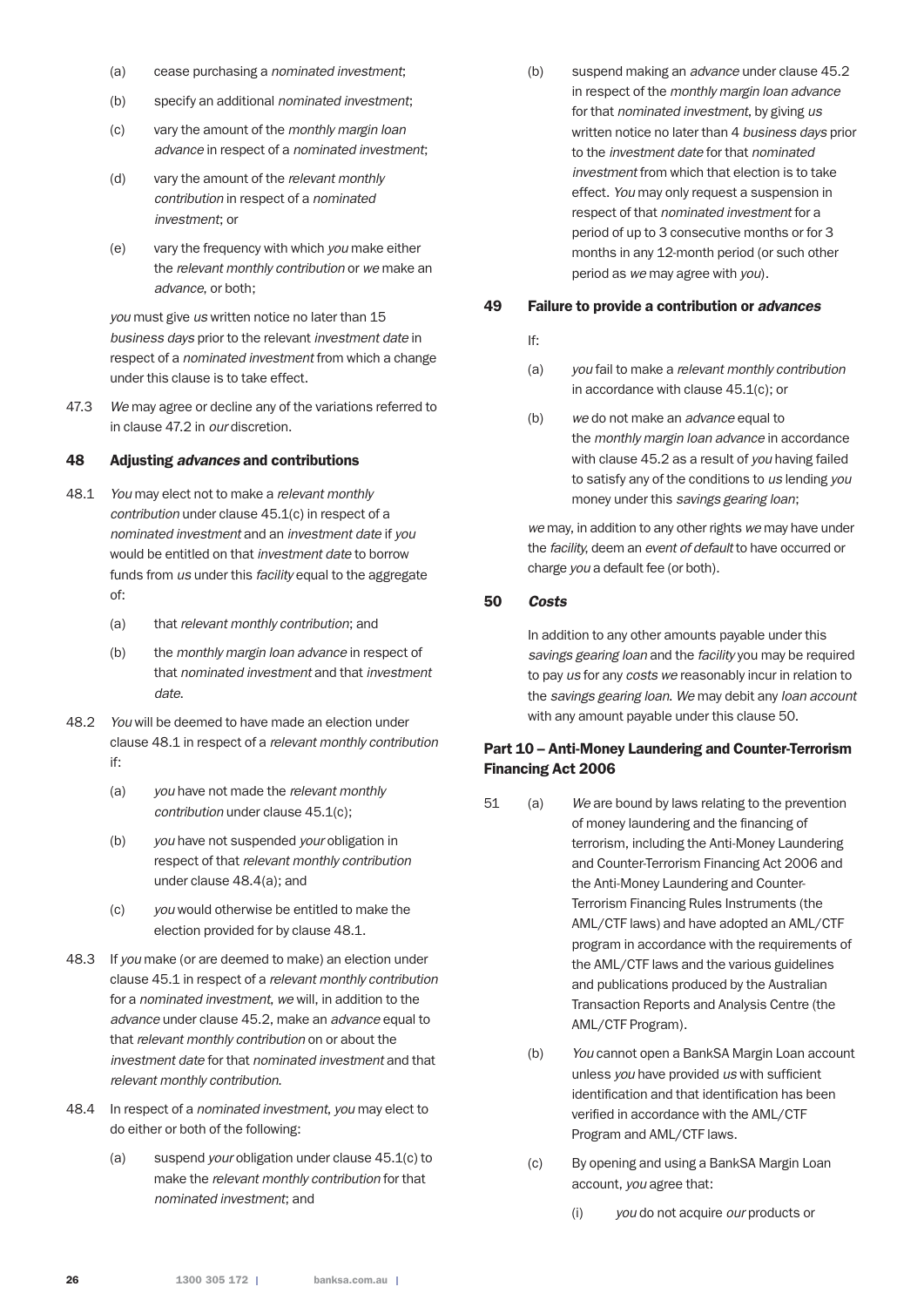services under an assumed name;

- (ii) any products or services *we* provide will not be used in relation to any criminal activities or any activities which breach laws or sanctions;
- (iii) if *we* ask, *you* will provide *us* with additional information *we* reasonably require for the purposes of AML/CTF laws;
- (iv) *we* may obtain information about *you* from third parties if *we* believe this is necessary to comply with AML/CTF laws; and
- (v) *we* may disclose information which *we* hold about *you* or *your* conduct to *our* related bodies corporate.
- (d) In order to comply with AML/CTF laws *we* may be required to take action, including:
	- (i) delaying or refusing a request for products or services;
	- (ii) monitoring *your* conduct in relation to the provision of the product or services; or
	- (iii) disclosing information that *we* hold about *you* or *your* conduct to *our* service providers, relevant regulators of AML/CTF laws, or other parties (whether in or outside of Australia) and if *we* do so *we* may be obliged not to inform *you* of this, and
- (e) *We* are not liable for any *loss*, claim, liability or expense *you* suffer or incur (including consequential *loss*) as a result of *us* taking any action referred to above and *you* indemnify *us* for any *loss*, claim, liability or expense *we* may suffer or incur (including consequential *loss*) from exercising any right under this clause or from any breach by *you* of *your* agreement in this clause.

#### Part 11 – Internet Account Access

In consideration for giving *you* access over the internet to details concerning *your loan account*, *you* agree to the following terms and conditions.

#### 52 How to register for *internet account access*

- 52.1 *You* agree to these *internet account access* terms and conditions when *you* first use *internet account access*.
- 52.2 *You* may apply for access to *internet account access* by phoning 1300 305 172 between 7.30am and 5.30pm, on *business days*.

 Approval is at *our* discretion. If approved by *us*, *you* will have access via *internet account access* to information about *your loan accounts*.

- 52.3 *You* may be automatically registered for *internet account access*. If so, *we* will advise *you* by letter sent to the address held on *our* records.
- 52.4 When *we* register *you* for *internet account access*:
	- (a) *we* give *you* an *internet access user ID number*;
	- (b) *we* will issue a *password* to *you*; and
	- (c) *you* will be required to change the *password* the first time you access *internet account access*.
- 52.5 *Your internet access user ID number* and *your password* are the *access methods* for *internet account access*. *You* can use *your internet account access* to:
	- (a) view information on *your loan account*; and
	- (b) provide *us* or the sponsor with any written instructions *we* agree to in relation to *your facility*.
- 52.6 *We* may cancel *your* access to *internet account access* at any time without notice.
- 52.7 It is *your* responsibility to obtain and maintain any *electronic equipment* which *you* may need to have for *you* to use *internet account access*.

#### 53 Availability

*We* will make reasonable efforts to:

- (a) ensure that *internet account access* is available during the hours specified by *us* from time to time; and
- (b) ensure that information *we* make available to *you* through *internet account access* is correct, however some information about *your loan account* is as at close of business on the previous *business day* and therefore may not be completely accurate.

 *We* recommend *you* check with *us* before initiating any transactions on your *facility*.

#### 54 *Password*

- 54.1 *Your password* is very important as it is comparable to *your* signature. You must make every effort to ensure that *your password*, and any record of it, is not misused, lost or stolen.
- 54.2 You must:
	- (a) not record *your password* on the computer or telephone that *you* use to access *internet account access*;
	- (b) not record *your password* on any item that identifies *your internet access user ID number* or on any article normally carried with any such item and which is liable to loss or theft with that item;
	- (c) not permit any other person to use *your password*;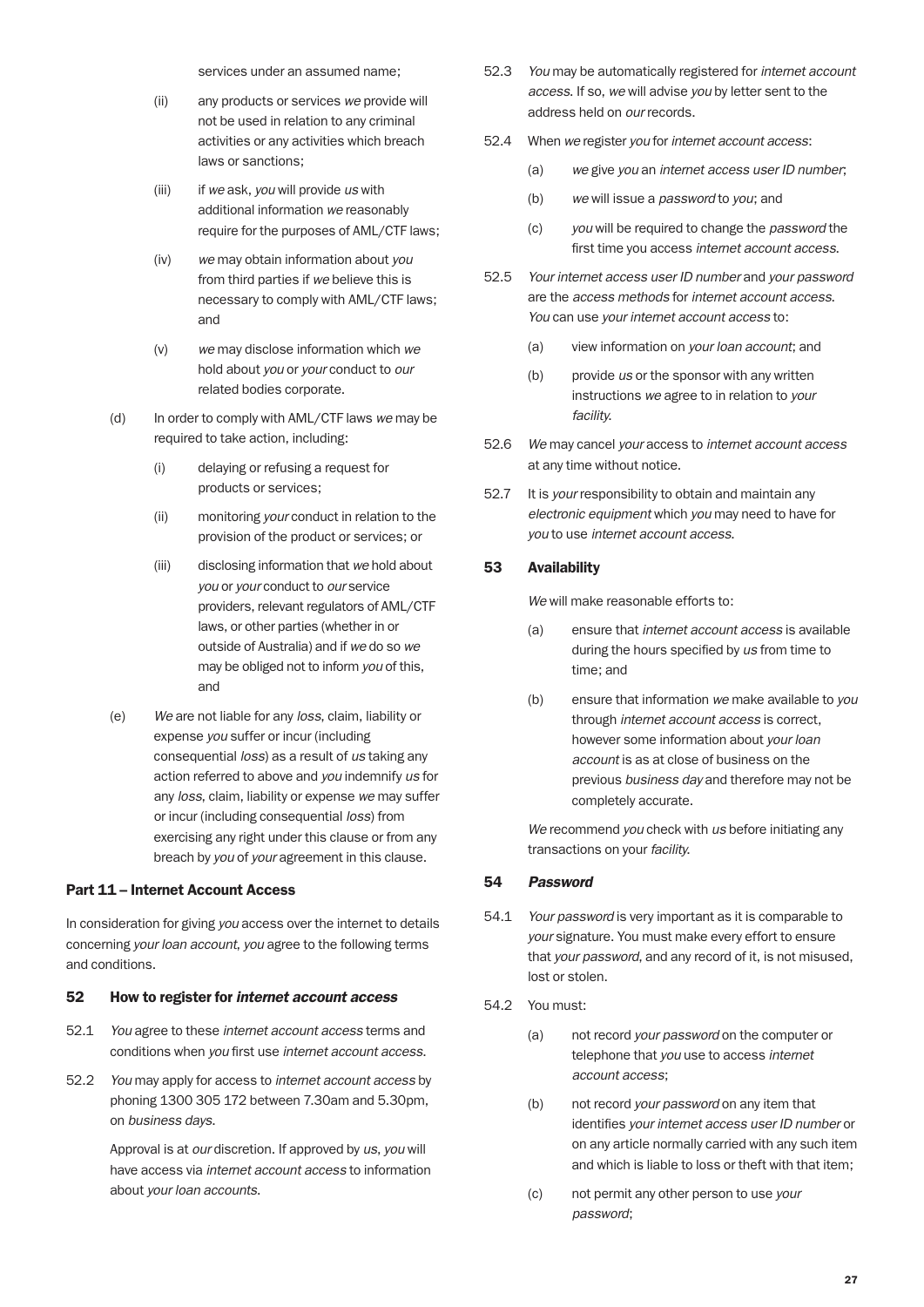- (d) not disclose *your password* or make it available to any other person (including a financial adviser, a family member, a friend or one of *our* staff); and
- (e) use care to prevent anyone else seeing *your password* being entered into any *electronic equipment*.
- 54.3 If *you* require a memory aid to recall *your password you* may make such a record provided the record is reasonably disguised. However, *we* do not consider that the following examples provide a reasonable disguise, and *you* agree:
	- (a) not to record *your* disguised *password* on any item that identifies *your internet access user ID number*;
	- (b) not to record your disguised *password* on the computer or telephone that *you* use to access phone or internet banking;
	- (c) not to disguise *your password* by reversing the letter sequence;
	- (d) not to describe *your* disguised record as a "*password* record" or similar;
	- (e) not to disguise *your password* using alphabetical characters or numbers: A=1, B=2, C=3, etc;
	- (f) not to select or disguise *your password* using any of the following combinations (or parts of them):
		- (i) dates of birth;
		- (ii) personal telephone numbers;
		- (iii) car registration numbers;
		- (iv) family members' names;
		- (v) social security numbers; or
		- (vi) licence numbers;
	- (g) not to store *your password* in any low security electronic device of any kind, such as (but not limited to):
		- (i) calculators;
		- (ii) personal computers; or
		- (iii) electronic organisers.
- 54.4 There may be other forms of disguise which may also be unsuitable because of the ease of another person discerning *your password*. *You* must exercise extreme care if *you* decide to record a memory aid for *your password*.
- 54.5 If *you* suspect that *your password* is known to someone else or *your password* has been used without authorisation:
	- (a) *you* must tell *us* as soon as possible;
	- (b) *you* may notify *us* by telephoning *us* at any time

on the phone number on the "contact us" page of *our* website at banksamarginlending.com.au; and

(c) *you* will need to give *us* all relevant information *you* may have, so that *we* can suspend *your internet account access* to *your loan accounts*.

## 55 Unauthorised Transactions

 Please tell *us* about any service fault or difficulty with *internet account access* by calling 1300 305 172 between 7.30am and 5.30pm on *business days*.

## 56 *Account* Aggregation Services and Disclosure of your PIN or *Password*

- 56.1 If *you* want a *third party* to collect information about *your loan accounts* from *us* so that it can be aggregated with information about accounts *you* have, *you* may be asked to give details of *your internet access user ID number* or *password* to that *third party*.
- 56.2 Before disclosing information under clause 56.1 *you* must check that the *third party* is approved by *us*.
- 56.3 *We* will not treat the disclosure of *your* user ID number or *password* to a third party *we* have approved as:
	- (a) a breach by *you* of *your* obligations to ensure the security of *your internet access user ID number* or *password*.
	- (b) a breach by *you* of your obligations to contact *us* if *you* lose or forget *your internet access user ID number* or *password*; or
	- (c) a breach of these terms and conditions.

## 57 Your Adviser

 If *you* are an account holder with a nominated adviser or *authorised representative*, *you* acknowledge that the nominated adviser or *authorised representative* will also have access to information concerning *your loan account* by using *internet account access*. If *you* do not wish *your nominated adviser* to have this access, *you* must notify *us* by calling 1300 305 172 between 7.30am and 5.30pm on *business days*.

## 58 Computer facilities

- 58.1 *You* acknowledge that the *internet account access* may malfunction or become temporarily unavailable due to computer malfunction or network congestion. *We* will have in place reasonable procedures to avoid unintended interruption of the service.
- 58.2 *We* will have the right to suspend the *internet account access* at any time to perform certain administrative tasks and scheduled maintenance and if, in *our* opinion, some serious threat is posed to any part of the system supporting the service.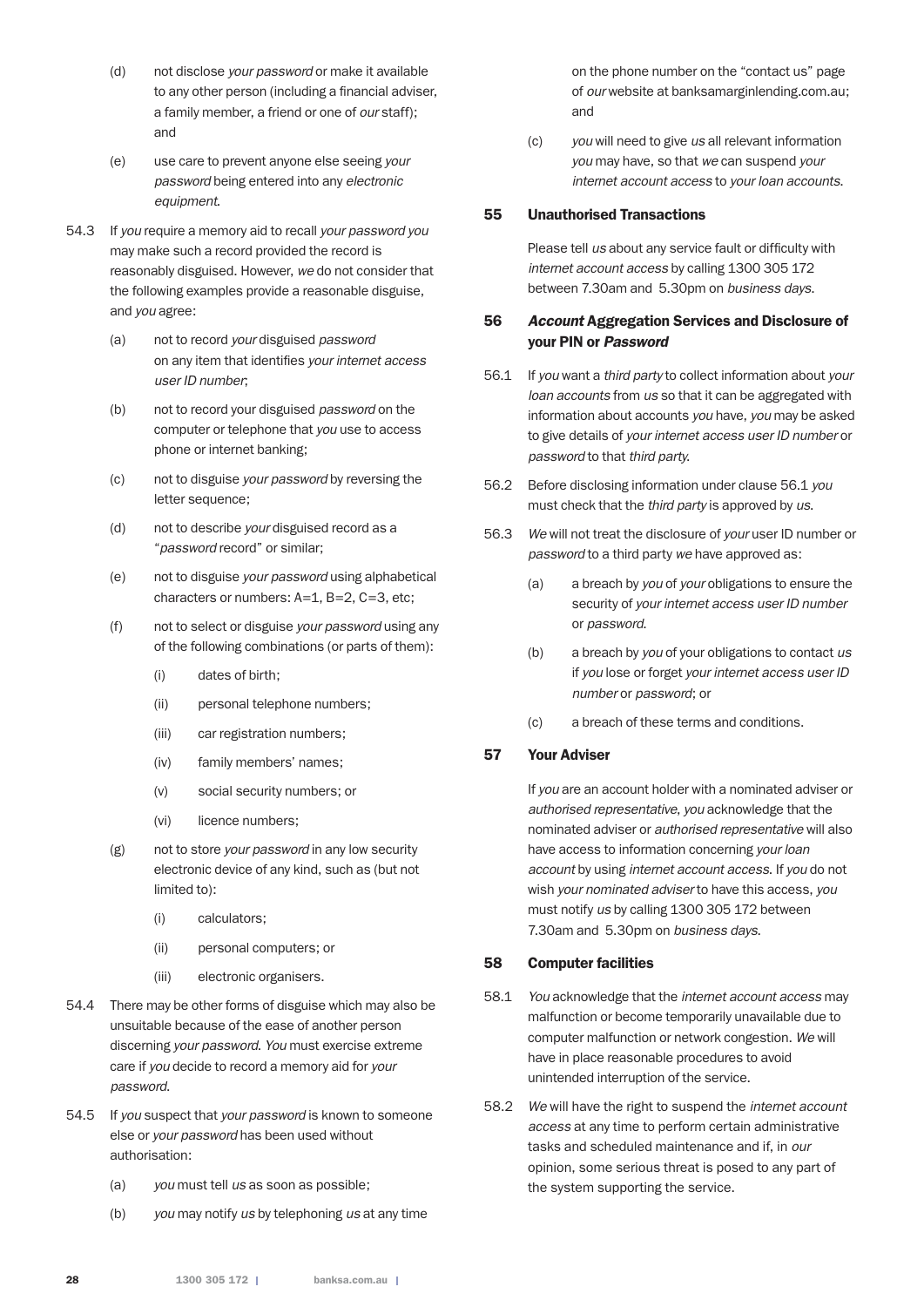- 58.3 *We* will have the right, in *our* sole discretion, to immediately suspend or terminate *your* access to and use of the service if *you*:
	- (a) use or in *our* reasonable opinion appear to use the *internet account access* in a manner reasonably deemed inappropriate or unreasonable by *us*;
	- (b) deliberately or recklessly disrupt the *internet account access*, cause congestion or impede others from using the *internet account access*, or attempt to do so;
	- (c) use *your* internet access to menace, create a nuisance or harass others or attempt to do so;
	- (d) make any denial-of-service attacks on *us* or any other users or networks relating to *us* or attempt to do so;
	- (e) use *your* Internet access to unlawfully obtain access to networks used or operated by *us* or attempt to do so; or
	- (f) provide *us* with personal details, including (without limitation) name, address, bank account, email address and phone number, which *we* consider, in *our* reasonable opinion, not to be bona fide.

#### 59 Meaning of words and interpretation

*acceptable securities list* means the list or lists *we* issue from time to time specifying the *securities we* may accept as *mortgaged property* for the *facility*, and indicating the *loan to value ratio* for each of those *securities*.

*access method* means a method *we* authorise *you* to use to instruct *us* through *electronic equipment* to access information concerning a *loan account*. It comprises the use of one or more components including *internet access user ID number* and *password*, or other methods as notified to *you* from time to time. It does not include a method requiring your manual signature.

*ACH* means Australian Clearing House Pty Ltd. ABN 48 001 314 503.

*advance* means an advance of money by *us* to *you* under the *savings gearing loan*.

*amount outstanding* means at any time, all money which one or more of *you* or a *security provider* owe to *us*, or will or may owe to *us* in the future, under any of the *documents*. Without limiting this definition, it includes money owing (or which will or may be owing) to *us* in *our* capacity as an assignee because *we* have taken an assignment of a document whether or not:

- (a) *you* and the *security provider* were aware of the assignment or consented to it; or
- (b) the assigned obligation was secured before the assignment; or
- (c) the assignment takes place before or after the

#### *application form* is signed.

It includes money by way of principal, interest, fees, costs, indemnity, charges, duties and expenses, and payment of liquidated or unliquidated damages under or in connection with the *facility*. It also includes money that the *borrower* would have been liable to pay but for its *insolvency*.

*application form* means the application form that is signed by the *borrower* and/or each *guarantor* and/or each *third party security provider* in respect of this *facility*.

*ASIC* means the Australian Securities and Investment Commission.

*ASTC* means *ASX* Settlement Pty Ltd ABN 49 008 504 532.

*ASX* means ASX Limited ABN 98 008 624 691.

*authorised officer* means, in relation to the power of attorney that *you* or the *security provider* grant *us* in the *application form*, *our* employees or delegates, but does not include the *nominee*.

*authorised representative* means any person nominated as such on the *application form* or other document accepted by *us* from time to time who is authorised to:

- (a) operate the *facility*; or
- (b) take any step required to ensure you comply with clause 8 other than receiving *margin calls*.

*borrower* has the meaning in the definition of "*you*".

*borrowing limit* means, at any time:

- (a) the *market value* of each security in the *mortgaged property*; multiplied by
- (b) the *loan to value ratio we* have assigned to that security.

*broker* means a person admitted as a Market Participant under the *ASX* Market Rules and, where the context requires, a person admitted as a Clearing Participant under the *ACH* Clearing Rules.

*buffer* means, at any time, an amount equal to the sum of: the *market value* of each acceptable security comprising part of the *mortgaged property*; multiplied by a percentage (which may be zero) determined by *us* from time to time at *our* discretion.

*business day* means a weekday on which banks and the *ASX* are open for business in Sydney.

*CHESS* has the meaning in the *Settlement Rules*. Generally it stands for the Clearing House Electronic Subregister System, which is an electronic settlement system for the registration and *transfer* of shareholdings in certain companies.

*CHESS Holdings* has the meaning in the *Settlement Rules*. Generally it means a holding of *securities* on the CHESS Subregister.

*CHESS Subregister* has the meaning in the *Settlement Rules*. Generally it means that part of the register of an *entity* that is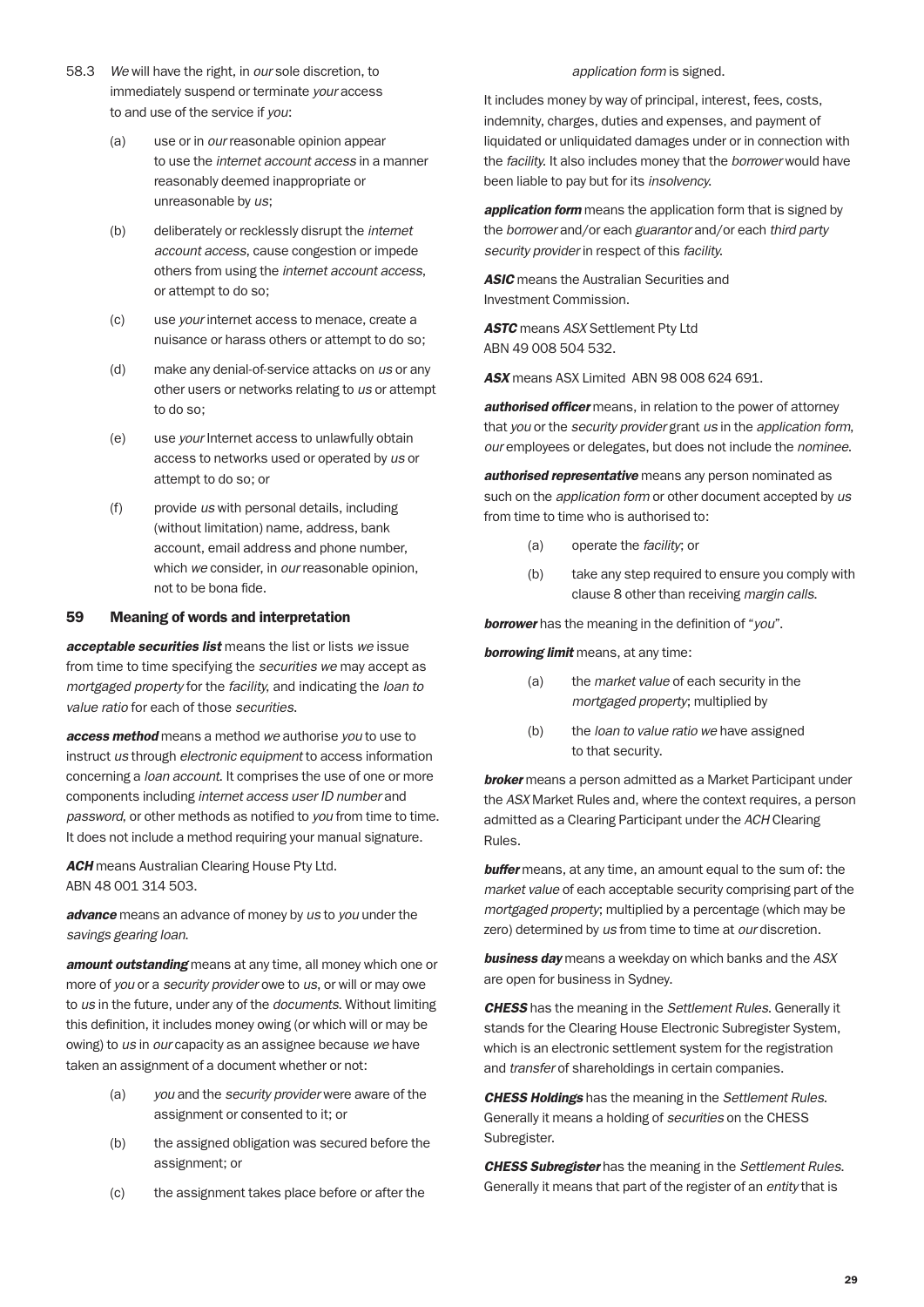#### administered by the *ASTC*.

*confirmation* means a form of notification of trade in any *securities* that is acceptable to *us* including, without limitation, a *contract note* from a *broker*.

*contract note* means a notification of trade or a request for trade that is acceptable to *us*.

*controlling participant* has the meaning in the *Settlement Rules*. Generally it means the person that has the capacity in *CHESS* to transfer or convert *securities*.

*corporate action* in relation to any issuer of securities means any act, matter or thing (whether voluntary or not) which affects or might affect the ownership of, the rights in, or distributions under, the *securities*, including any compulsory acquisition of those *securities* (including following a takeover of the relevant corporation) or a return of capital on those *securities* or any event that *we* determine to be similar in effect to any of these events.

*Corporations Act* means the Corporations Act 2001 (Cth).

*Corporations Regulations* means the Corporations Regulations 2001 (Cth).

*costs* means any costs, charges and expenses, including costs, charges and expenses in connection with legal and other advisers and includes:

- (a) stamp duty and other government duties, taxes and charges;
- (b) any calls, instalments or other amounts payable in connection with the *mortgaged property* by *you* or any *security provider*; and
- (c) any fees and charges applicable to, or other amount payable under the *facility*.

*credit limit* means the maximum amount *we* are prepared to lend to the *borrower* under the *facility*, as varied from time to time.

*deposited documents* means the *documents* at any time deposited by a *security provider* with *us* or which are held by *us* or come into *our* possession for any reason.

*documents* means the BankSA Margin Lending Product Disclosure Statement, the *application form* or *application forms*, this agreement, each *mortgage*, each guarantee, any *sponsorship agreement* relating to any of the *mortgaged property* and any document connected with them.

*electronic equipment* may include a terminal, computer, television, mobile phone and telephone.

*enforcement expenses* means any amount *we* reasonably spend or incur in relation to:

- the enforcement of *our* security or exercise of *our* powers under the *facility* or any *mortgage* or any guarantee of the *facility*; and
- any property over which that security operates, including amounts claimed against *us* or *our* officers/

representatives relating to that property.

This includes, but is not limited to, costs of collection activity and legal costs.

*entity* means a body corporate, trust or other *entity*, the *securities* in which comprise *mortgaged property* or which has issued *securities* that comprise *mortgaged property*.

*event of default* has the meaning in clause 31.

*facility* means the margin lending facility to be provided in accordance with this agreement and the other *documents*.

*fund manager* means, in respect of a *nominated investment*, the responsible *entity* of the *managed investment scheme* to which that nominated investment relates.

#### *future security* means:

- (a) all *securities* a *security provider* (or a trustee, *nominee* or agent of a *security provider*) acquires either directly or indirectly and which are wholly or partially funded directly or indirectly by money *we* lend *you* under the *facility*;
- (b) all *securities* in respect of which a *security provider* (or the *nominee*) is registered owner under a *holder record* assigned to either of them under the *sponsorship agreement*;
- (c) all *deposited documents* or anything else *we* agree to accept as *mortgaged property*;
- (d) all *securities* a *security provider* transfers to *us* or a person *we* nominate; and
- (e) all *securities we* specify in an *identification notice* that a *security provider* does not reject within the time specified in clause 11.2, and all the *security provider's* rights and interests in connection with them.

*general settlement participant* has the meaning in the *Settlement Rules*. Generally it means the person that is admitted as such, and meets the criteria set out in, the *Settlement Rules*.

*guarantee* means a guarantee given by a *guarantor* of the *borrower's* obligations under the *facility*.

*guarantor* means any person who has given a guarantee of the *facility*.

**HIN** means Holder Identification Number. It has the same meaning as in the *Settlement Rules*.

*Holder* means the relevant holder of a *HIN*.

*holder record* has the same meaning as in the *Settlement Rules*. Generally it means the details recorded by the *ASTC* in *CHESS* for the purpose of operating one or more *CHESS Holdings*.

*holder record lock* has the same meaning as in the *Settlement Rules*. Generally it means the *facility* in *CHESS* for preventing *securities* from being deducted pursuant to a transfer or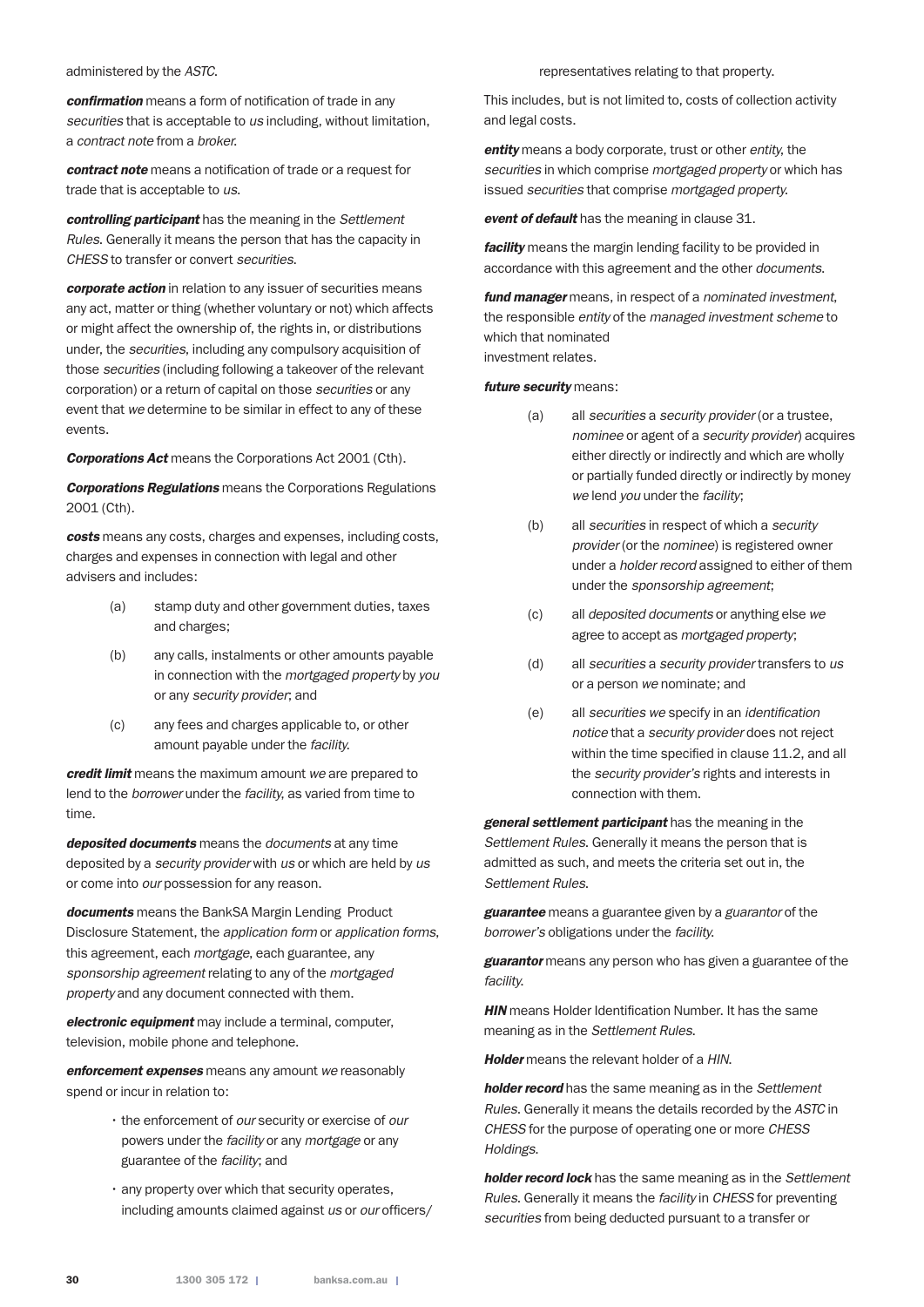conversion from a holding to which the relevant *holder record* applies.

*holding* has the same meaning as in the *Settlement Rules*. Generally it means a holding of *securities* by a person.

*identification notice* means a notice from *us* setting out details of property nominated by *us* as *future security*.

A *person* is *insolvent* or *in insolvency* if they are insolvent or an insolvent under administration or have a controller appointed (each as defined in the *Corporations Act*), bankrupt, in receivership, in receivership and management, in liquidation, in provisional liquidation, under administration, wound up, subject to any arrangement, assignment or composition, protected from any creditors under any statute, dissolved (other than to carry out a reconstruction while solvent) or otherwise unable to pay debts when they fall due.

*internet access user ID number* means the number used in conjunction with *your password* to access *internet account access*.

*internet account access* means any service *we* offer from time to time through a communication network (including telephone and the internet) to enable *you* to receive information from *us* electronically, in relation to a *facility* or other matters *we* specify.

*investment date* means, in respect of a *nominated investment*, the date specified by the *fund manager* in respect of that *nominated investment* as the date on which the *fund manager* will allow *you* to purchase that *nominated investment* pursuant to the *savings gearing loan*.

*lending criteria* means our credit criteria and any requirements of the *Corporations Act*, Anti-Money Laundering and Counter-Terrorism Financing requirements and any other applicable law from time to time.

*listed* means listed by *ASX* unless otherwise agreed by *us*.

*loan* means any *loan we* make to *you* under this *facility* from time to time and includes all monies payable but not paid by *you* under this *facility* including but not limited to, interest and costs not paid.

*loan account* means, for any *loan*, an account *we* establish or have established in *your* name for recording all transactions in connection with it.

*loan to value ratio* means, with respect to a security, the percentage applicable to the security which *we* determine and can change without notice in *our* discretion at any time. It is the proportion of the *market value of a security we* may lend to *you* under the *facility* at a particular time if that security comprises part of the *mortgaged property*.

*loss* includes any expense, costs, increased costs, liability, claims, damages, fees, taxes, duties, penalties, interest, legal costs (on a full indemnity basis), judgment, consequential, punitive, special or indirect loss (including loss of profits and revenue).

*managed investment scheme* has the meaning given to it in the *Corporations Act*.

*management agreement* means any agreement between *us* and any administrator or trustee of any trust in connection with which *you* or the *nominee* hold a *trust account*.

*margin call* has the meaning as set out in clause 8.1.

*margin call contact* means a financial services licensee appointed to receive *margin calls* on behalf of the *borrower*.

*market value of a security* means, at any time, the *market value* that *we* ascribe (in *our* discretion) to that security.

*master nominee deed* means the deed so entitled entered into between *us* and the *nominee* or, where *we* appoint another *entity* as *nominee*, the document under which *we* appoint that other *entity* as *nominee*. (A copy of the *master nominee deed* is available on request by phoning 1300 305 172 between 7.30am and 5.30pm on *business days*,)

*monthly margin loan advance* means, in respect of a *nominated investment*:

- (a) in respect of the first *investment date*, the amount specified by you in the *savings gearing application* as your initial *loan advance* amount for that *nominated investment*; or
- (b) in respect of a subsequent *investment date*, the amount specified by *you* in the *savings gearing application* as *your* monthly loan advance amount for that *nominated investment*.

*mortgage* means:

- (a) the *mortgage* created in Part 2 of this agreement; and
- (b) any *mortgage* created by a *security provider* containing terms similar to Part 2 of this agreement and which *we* nominate as a *mortgage* by notice to you.

*mortgaged property* means the *future security* and the *new rights*.

*National Credit Code* means Schedule 1 to the National Consumer Credit Protection Act 2009 (Cth).

#### *National Credit Code purpose* means:

- (a) personal, domestic or household purposes, or
- (b) to purchase, renovate or improve residential property for investment purposes, or
- (c) to refinance credit that has been provided wholly or predominantly to purchase, renovate or improve residential property for investment purposes, or
- (d) any other purpose that is regulated under the *National Credit Code*.

*new rights* means:

(a) a *security provider's* rights in connection with any money, dividends, interest, allotments, offers, benefits, privileges, rights, bonuses, shares,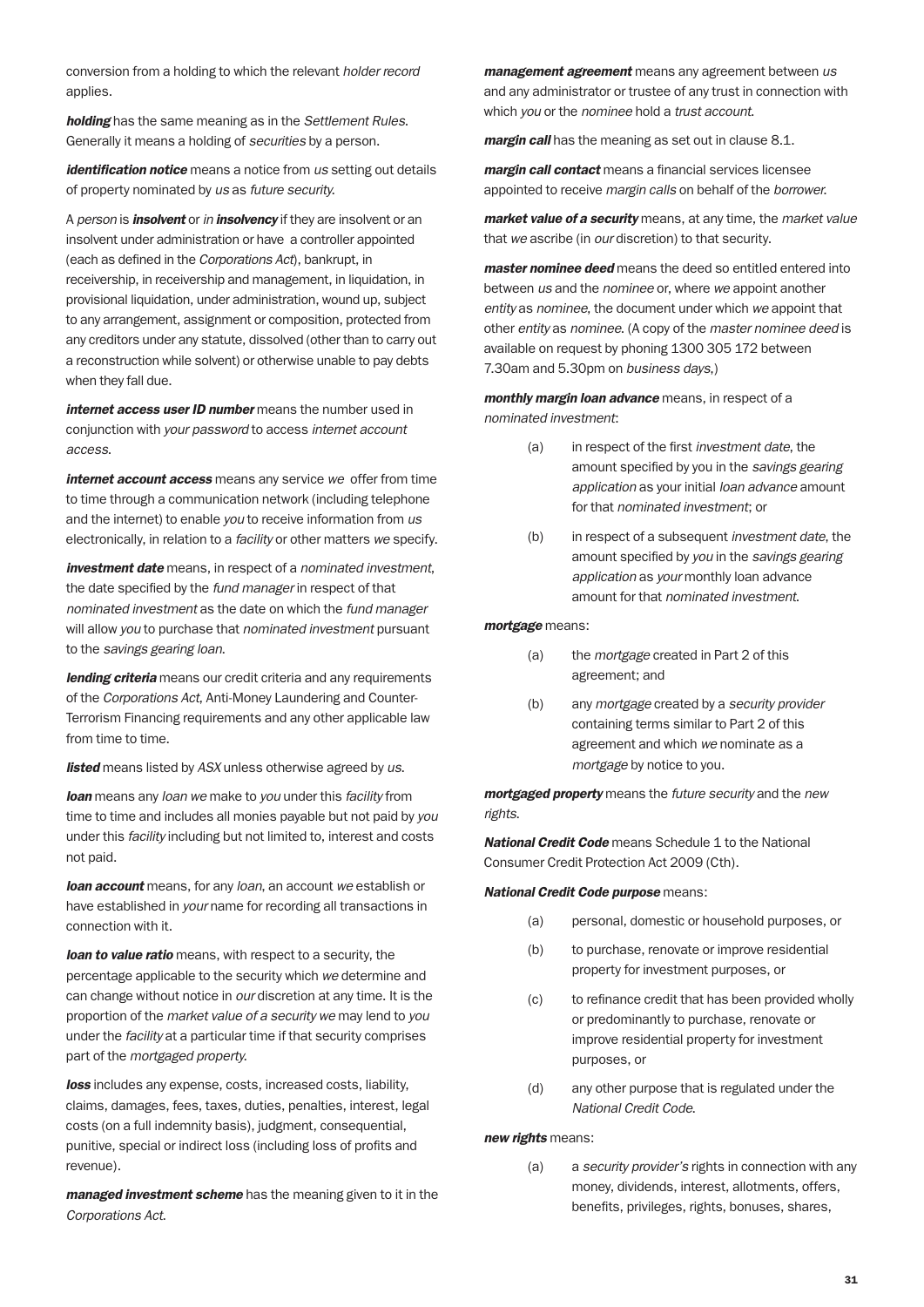stock units or units in the capital of a corporation, stock, debentures, distributions, or rights to take up *securities*;

- (b) a *security provider's* rights consequent on any conversion, redemption, cancellation, reclassification, forfeiture, consolidation or subdivision; or
- (c) a *security provider's* rights consequent on a compulsory acquisition, reduction of capital, liquidation or scheme of arrangement;

 in connection with the *future security* or other *new rights* and property acquired with the proceeds of *future security* and *new rights*.

*nominated financial adviser* means any person nominated as such on the *application form* or other document accepted by *us* from time to time who is authorised to receive or access information in connection with *your facility* or, in relation to a *managed investment scheme*, provide *us* with instructions in relation to that *managed investment scheme*.

*nominated investment* means each of the *securities* specified by *you* in the *savings gearing application* form (which *we* approve in accordance with the terms of the *facility*) into which the total initial investment or the *total monthly investment* is to be invested.

*nominee* means Value Nominees Pty Limited ABN 90 001 827 998 (acting in its capacity as nominee under this agreement) or such other nominee as allowed by *us* at *our* discretion.

*participant sponsored holding* has the meaning in the *Settlement Rules*. Generally it means a holding on *CHESS* of a person that has a current *sponsorship agreement*.

*password* means the unique personal *password* used in conjunction with the *internet access user ID number* to access *internet account access*.

*person* includes an individual, a firm, partnership, a body corporate, an unincorporated association and an authority.

*PPSA* means the Personal Property Security Act 2009

*receiver* means receiver or receiver and manager.

*relevant monthly contribution* means, for a *nominated investment*:

- (a) in respect of the first *investment date*, the amount specified by you in the *savings gearing application* as your initial contribution for that *nominated investment*; or
- (b) in respect of a subsequent *investment date*, the amount specified by you in the *savings gearing application* as your monthly contribution for that *nominated investment*.

*savings gearing account* means any account *we* establish or have established in *your* name or the *nominee's* name (on *your* behalf) for the purposes of the *savings gearing loan*, details of which *we* will notify to *you*.

*savings gearing application* means the document signed by *you* setting out *your* details and containing (amongst other things) an application by *you* for the provision of the *savings gearing loan*.

*savings gearing loan* means the loan provided to *you* by *us* under Part 10 of the *facility* and is subject to all the terms of the *facility* including, without limitation, payment of interest and repayment of principal.

*savings gearing loan balance* means, at any time, the aggregate of all money which *you* owe *us* at that time in connection with the *savings gearing loan*.

#### *savings gearing loan limit* means:

- (a) the amount specified by *you* in the *savings gearing application* and accepted by *us* as *your* gearing *facility* loan limit; or
- (b) such other amount as *we* agree with *you* from time to time;

 provided that such amount will not be less than any minimum limit *we* may specify in the *savings gearing application* and may not be more than your *credit limit*.

*representative* means a *nominated financial adviser*, *authorised representative*, government authority or other person *we* reasonably believe has authority to represent a *person*.

#### *securities* means those:

- (a) shares, stocks, investment contracts, or other interests in the capital of a corporation or collective *securities* investment vehicle, including depositary shares or receipts, or any warrant, option (exchange-traded or otherwise) or other derivative in relation to part or all of such an interest;
- (b) debentures, debenture stock, bonds, notes, convertible notes, units, warrants or other financial products created, issued or granted by any corporation, government, unincorporated body or other *person*;
- (c) units in any trust;
- (d) options to purchase, sell, subscribe for or acquire any of the foregoing;
- (e) other *securities* within the meaning of section 92(1) of the *Corporations Act*;
- (f) futures contracts within the meaning of section 72 of the *Corporations Act*; and
- (g) any other property, including money on deposit;

 which are included in the *acceptable securities list* applicable to the *facility*, or which are considered by *us* in *our* discretion at any time to form part of the *mortgaged property.* In the case of jointly owned assets, *securities* includes the particular interest held in the asset by any one joint owner.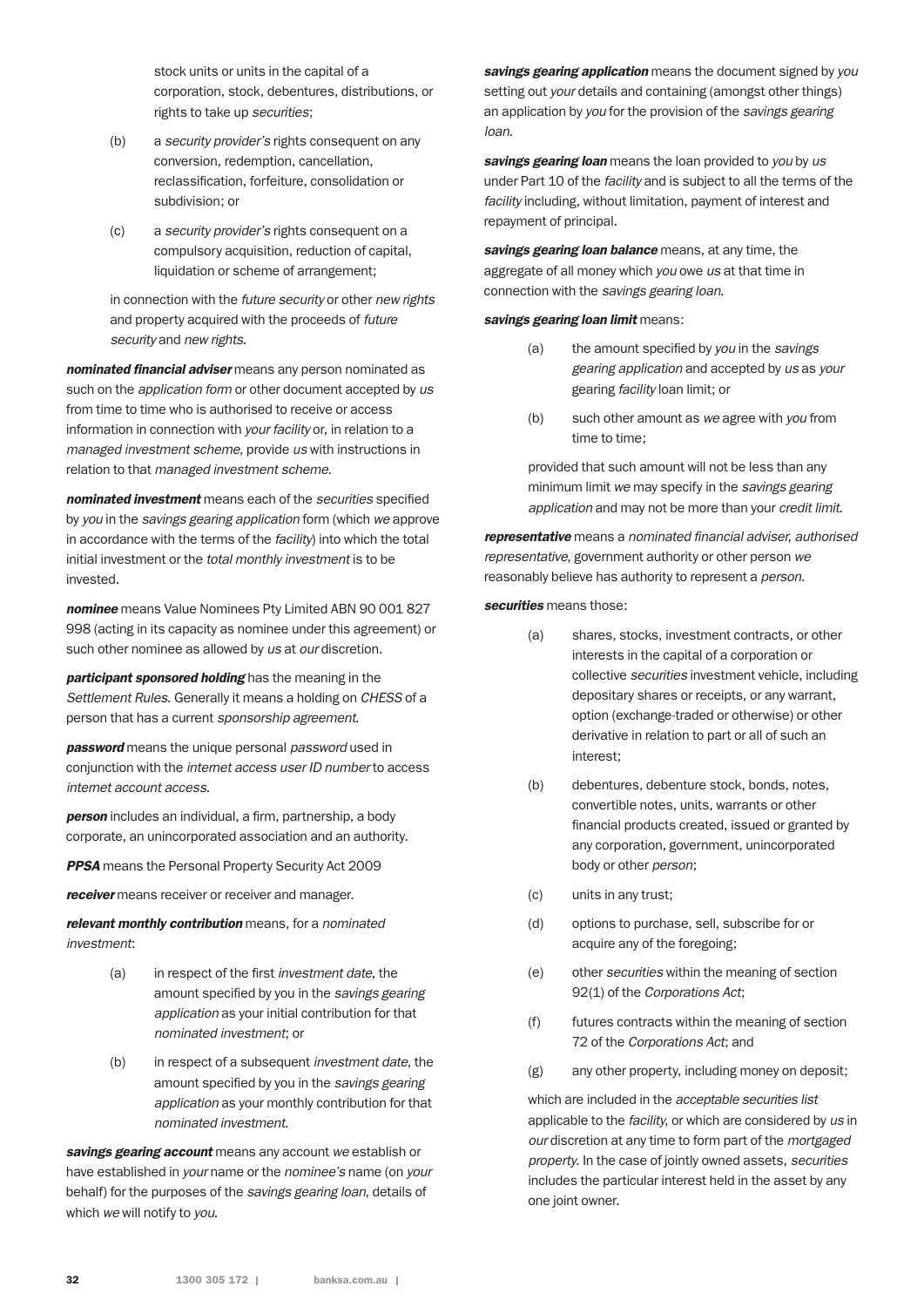*security interest* means any security or encumbrance of any kind for the payment of money or performance of obligations (including a *mortgage*, charge, lien, pledge, trust or power) or any guarantee or indemnity.

*security provider* means those of you and each *third party security provider* that provide a *security interest* to *us* in connection with the *facility* and in the case of joint ownership refers to either joint owner as the case may be.

*Settlement Rules* means the *settlement rules* of *ASTC*.

*small business* means a business having:

- (a) less than 100 full-time (or equivalent) people if the business is or includes the manufacture of goods; or
- (b) in any other case, less than 20 full-time (or equivalent) people;

unless the *facility* is provided for use in connection with a business that does not meet the elements in (a) or (b) above.

*sponsor* means Value Nominees Pty Limited ABN 90 001 827 998 in its capacity as *sponsoring participant* under the *sponsorship agreement*.

*sponsoring participant* has the meaning in the *Settlement Rules*. Generally it means a person that establishes and maintains a *CHESS Holding*. For the avoidance of doubt the *sponsoring participant* is also the *controlling participant*.

*sponsorship agreement* means the agreement between the *security provider* or the *nominee*, the *sponsor* and *us* in the form required by the *Settlement Rules*, set out in Part 7.

*sponsorship bond* has the meaning in the *Settlement Rules*.

*subposition* has the meaning in the *Settlement Rules*. Generally it means the *facility* in *CHESS* for certain activities in relation to *securities* under *CHESS* to be restricted.

*third party* means a person who provides a *security interest* for the *borrower's* obligations under the *facility*.

*third party security provider* means the *person* or *persons* who are named as *third party security providers* in an *application form*. If there is more than one, *third party security provider* means each of them separately and every two or more of them jointly. *Third party security provider* includes successors and any person who joins this agreement in the future as a *third party security provider*.

*total monthly investment* means, in respect of a *nominated investment* and an *investment date*, an amount equal to the aggregate of:

- (a) the *relevant monthly contribution* for that *nominated investment* and that *investment date* debited by *us* under clause 46(b) (if any);
- (b) the amount of the *advance* (if any) made by *us* under clause 42.3 in respect of that *nominated investment* and that *investment date*; and

(c) the *monthly margin loan advance* (if any) made by *us* under clause 42.2 in respect of that *nominated investment* and that *investment date*.

*trading day* means a weekday on which the *ASX* is open for trading in Sydney or Melbourne.

*transfer* has the meaning in the *Settlement Rules*. Generally it means a transfer of *securities* from or to a holding on *CHESS*.

*trust account*, in connection with an interest *you* have in a trust, means an account established and maintained by the trustee or administrator of the trust in *your* name or in the name of the *nominee* on *your* behalf which evidences the value and nature of *your* interest in that trust.

*value* means, with respect to a security at any time, the value of the security which *we* determine in the manner *we* consider to be most appropriate, having regard to its *market value* and its *loan to value ratio*, which *we* can change without prior notice in *our* discretion at any time.

*we, us* or *our* means BankSA - A Division of Westpac Banking Corporation ABN 33 007 457 141 AFSL 233714, *our* successors and assigns.

*withdrawal instructions* has the meaning in the *Settlement Rules*.

*you* or *your* means the applicant for the *facility* or any *third party*, as the context requires.

#### Meaning of words

The singular includes the plural and vice versa.

A reference to:

- (a) a document includes any variation or replacement of it;
- (b) law means common law, principles of equity and laws made by parliament (and includes regulations and other instruments under laws made by parliament and consolidations, amendments, re-enactments or replacements of any of them);
- (c) anything includes the whole and each part of it;
- (d) the words "*including*", "*for example*" or "*such as*" or similar, when introducing an example, do not limit the meaning of the words to which the example related or examples of a similar kind;
- (e) a *person* includes an individual, a body corporate, an unincorporated association and an authority, and their respective successors and assigns. It includes a *person's* executors and administrators; or
- (f) a requirement for *us* to give *you* a notice or any other information in writing may be done in accordance with clause 42.22.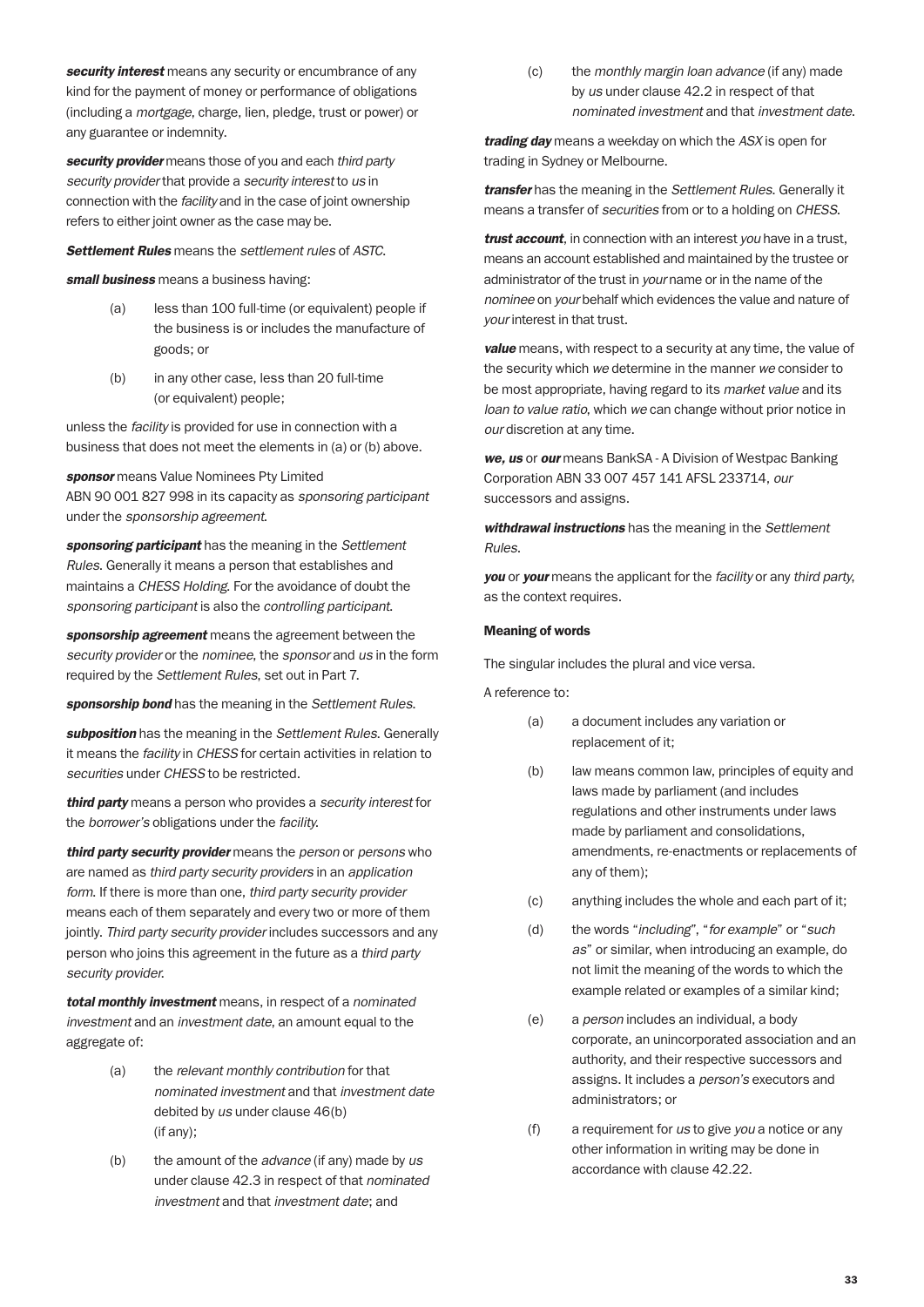# Direct Debit Request Service Agreement

Debit User's name and address:

BankSA Margin Lending PO Box R1467 Royal Exchange NSW 1225 ("*we*" or "*us*") User ID: 137244 or User ID: 106209

You have entered or are about to enter into an arrangement under which you make payments to *us*. You want to make those payments by use of the Direct Debit System.

This agreement sets out the terms on which *we* accept and act under a Direct Debit Request ("*your Direct Debit Request*") you give *us* to debit amounts from your account under the Direct Debit System. It is additional to the arrangement under which you make payments to *us*.

Please ensure you keep a copy of this agreement as it sets out certain rights you have against *us* and certain obligations you have to *us* due to giving *us your Direct Debit Request*.

#### When *we* are bound by this agreement.

1. *We* agree to be bound by this agreement when *we* receive *your Direct Debit Request* complete with the particulars *we* need to draw an amount under it.

#### What *we* agree and what *we* can do.

- 2. *We* only draw money out of your account in accordance with the terms of *your Direct Debit Request*.
- 3. *We* give you a statement of the amounts *we* draw under *your Direct Debit Request* every month unless you have requested that *we* send your statements less frequently.
- 4. On giving you at least 14-days notice, *we* may:
	- (a) change *our* procedures in this agreement;
	- (b) change the terms of *your Direct Debit Request*; or
	- (c) cancel *your Direct Debit Request*.
- 5. You may ask *us* to:
	- (a) alter the terms of *your Direct Debit Request*;
	- (b) defer a payment to be made under *your Direct Debit Request*;
	- (c) stop a drawing under *your Direct Debit Request*; or
	- (d) cancel *your Direct Debit Request* by:

Either sending correspondence to BankSA Margin Lending, PO Box R1467, Royal Exchange NSW 1225 or fax *us* on 1300 179 540, stating:

- (i) your Client Reference Number
- (ii) details of the action you wish to take
- (iii) details of any bank account changes
- (iv) if deferring a payment, the exact duration; and
- (v) the signatures of all parties on the *facility*.

Please note that should you cancel *your Direct Debit Request*, interest will be capitalised to your *facility* subject to the terms of the *facility*.

- 6. You may dispute any amount *we* draw under *your Direct Debit Request* by either sending correspondence to BankSA Margin Lending, PO Box R1467, Royal Exchange NSW 1225, faxing *us* on 1300 179 540, or by contacting your Account Manager on 1300 305 172. Please advise the following information:
	- (a) Client Reference Number
	- (b) Date and amount of disputed direct debit
	- (c) Bank account details
	- (d) What is being disputed

Also, you may dispute a drawing with your financial institution.

7. *We* deal with any dispute under clause 6 of this agreement as follows:

> *We* will attempt to resolve the dispute within 24 hours of it being made. If *we* cannot resolve the dispute within 24 hours, *we* will contact you directly or send you a letter telling you what *we* have done and what other action *we* intend to take.

- 8. If the day on which you must make any payment to *us* is not a *business day*, *we* draw on your account under *your Direct Debit Request* on the following *business day*.
- 9. If your financial institution rejects any of *our* attempts to draw an amount in accordance with *your Direct Debit Request*, *we* will add the amount that should have been paid onto your *facility*. It will be charged interest along with all other debit balances on your *facility* account. If debiting the unpaid amount results in the current gearing ratio exceeding the maximum gearing ratio on your *facility* account, *we* may take further action against you (for example, making a *margin call* on your *facility*).
- 10. *We* will not disclose to any person any information you give *us* on *your Direct Debit Request*, which is not generally available, unless:
	- (a) you dispute any amount *we* draw under *your Direct Debit Request* and *we* need to disclose any information relating to *your Direct Debit Request* and to any amount *we* draw under it to the financial institution at which your account is held or the financial institution which sponsors *our* use of the Direct Debit System or both of them;